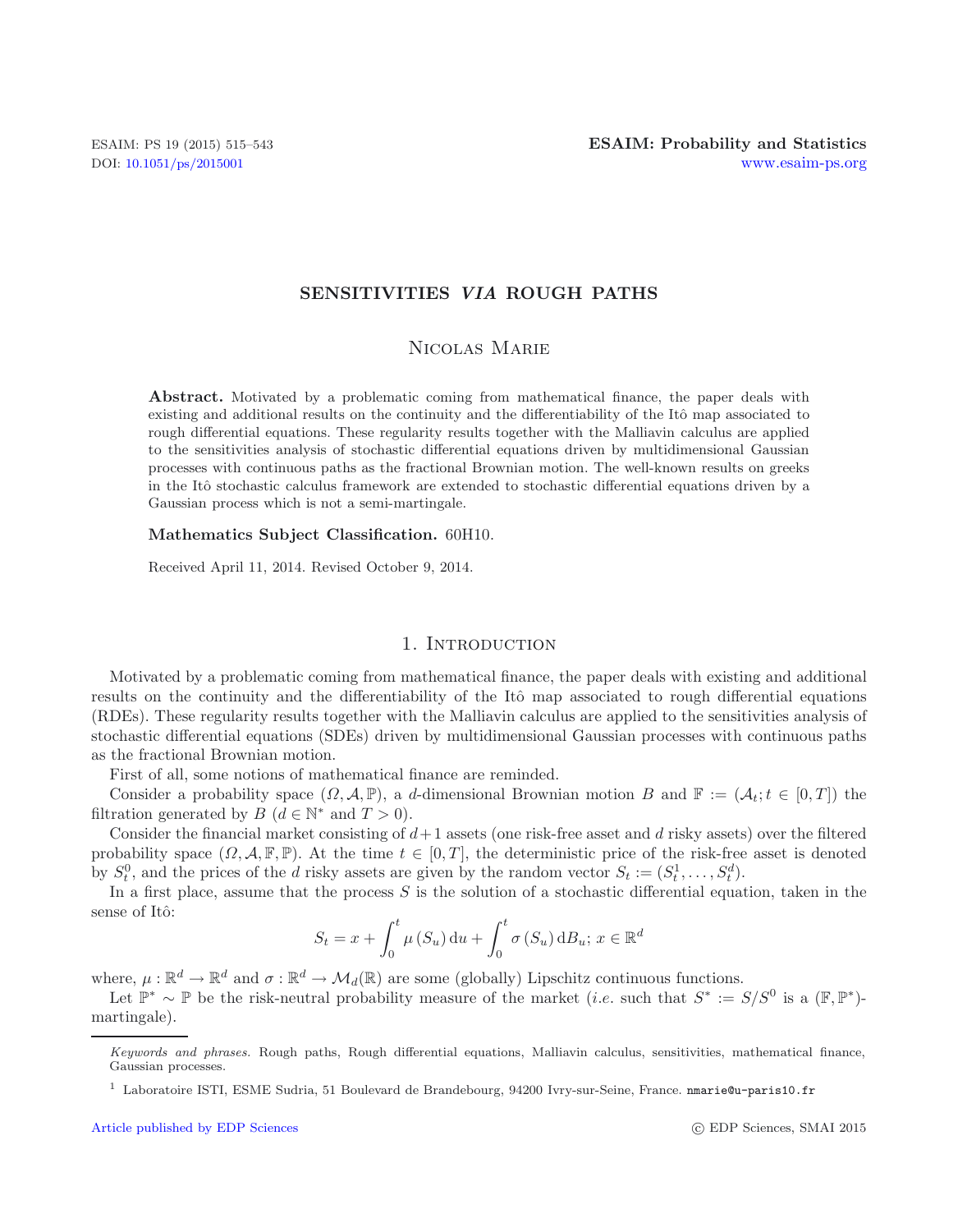**Theorem 1.1.** *Consider an option of payoff*  $h \in L^2(\Omega, \mathcal{A}_T, \mathbb{P}^*)$ *. Then, there exists an admissible strategy*  $\varphi$ *such that:*

$$
\forall t \in [0, T], \ V_t(\varphi) = \mathbb{E}^* \left( \frac{S_t^0}{S_0^0} h \middle| \mathcal{A}_t \right) \ \mathbb{P}^* \text{-} a.s.
$$

*where*  $V(\varphi)$  *is the associated wealth process.* 

Theorem [1.1](#page-0-0) is a consequence of the stochastic integral representation of the discounted claim (see [\[1\]](#page-27-0), Lem. 6.1.2 and Thm. 6.1.5).

With the notations of Theorem [1.1,](#page-0-0)  $V_T(\varphi) = \mathbb{E}^*(S_T^0/S_0^0 h)$ . It is the price of the option, and when  $h := F(S_T)$ with some function  $F : \mathbb{R}^d \to \mathbb{R}_+$ , it is possible to get the existence and an expression of the sensitivities of  $V_T(\varphi)$  to perturbations of the initial condition and of the volatility function  $\sigma$  for instance:

$$
\Delta := \partial_x \mathbb{E}^* \left[ F(S_T^x) \right] \text{ and } \mathcal{V} := \partial_\sigma \mathbb{E}^* \left[ F(S_T^\sigma) \right].
$$

<span id="page-1-0"></span>In finance, these sensitivities are called the greeks. For instance,  $\Delta$  involves in the  $\Delta$ -hedging which provides the admissible strategy of Theorem [1.1](#page-0-0) (see [\[13](#page-28-0)], Sect. 4.3.3). However, these quantities don't involve in finance only. They could also be used in pharmacokinetics as mentioned at ([\[19](#page-28-1)], Sect. 5).

The greeks have been deeply studied by several authors. In [\[8\]](#page-27-1), Fournie *et al.* have established the existence of the greeks and have provided expressions of them *via* the Malliavin calculus by assuming that  $\sigma$  satisfied a uniform elliptic condition (see Thm.  $1.2$ ). In [\[11](#page-28-2)], Gobet and Münos have extended these results by assuming that  $\sigma$  only satisfied a hypoelliptic condition. On the computation of greeks in the Black–Scholes model (see [\[17](#page-28-3)], Chap. 2). On the sensitivities in models with jumps (see [\[7](#page-27-2), [23\]](#page-28-4)). Finally, *via* the cubature formula for the Brownian motion, Teichmann has provided some estimators of the Malliavin weights for the computation of greeks (see [\[26\]](#page-28-5)). On the regularity of the solution map of SDEs taken in the sense of Itô, see Kunita  $[12]$ .

At the following theorem,  $\delta$  is the divergence operator associated to the Brownian motion B (see Nualart [\[22](#page-28-7)], Sect. 1.3).

**Theorem 1.2.** *Assume that* b *and* σ *are differentiable, of bounded and Lipschitz continuous derivatives, and*  $F \in L^2(\mathbb{R}^d;\mathbb{R}_+).$ 

(1) If  $\sigma$  satisfies the uniform elliptic condition (i.e. there exists  $\varepsilon > 0$  such that for every  $a, b \in \mathbb{R}^d$ ,  $b^T \sigma^T(a) \sigma(a) b \geqslant \varepsilon ||b||^2$ ), then  $\Delta$  exists and

$$
\Delta = \mathbb{E}^* \left[ F(S_T) \delta(h^{\Delta}) \right]
$$

*where,*  $h^{\Delta}$  *is an adapted d-dimensional stochastic process.* 

(2) Let  $\tilde{\sigma}: \mathbb{R}^d \to \mathcal{M}_d(\mathbb{R})$  be a function such that for every  $\varepsilon$  belonging to a closed neighborhood of 0,  $\sigma + \varepsilon \tilde{\sigma}$ *satisfies the uniform elliptic condition. Then* V *exists and*

<span id="page-1-1"></span>
$$
\mathcal{V} = \mathbb{E}^* \left[ F(S_T) \delta(h^{\mathcal{V}}) \right]
$$

*where,*  $h^{\mathcal{V}}$  *is an (anticipative) d*-dimensional stochastic process.

See [\[8](#page-27-1)], propositions 3.2 and 3.3 for a proof.

Under some technical assumptions stated at Section 2.3, the main purpose of this paper is to extend Theorem [1.2](#page-1-0) to the following SDE, taken in the sense of rough paths introduced by Lyons in [\[15\]](#page-28-8):

$$
X_t = x + \int_0^t \mu(X_s) \, ds + \int_0^t \sigma(X_s) \, dW_s; \, x \in \mathbb{R}^d
$$

where, W is a centered d-dimensional Gaussian process with continuous paths of finite p-variation  $(p \geq 1)$ , and the functions  $\mu$  and  $\sigma$  satisfy the following assumption.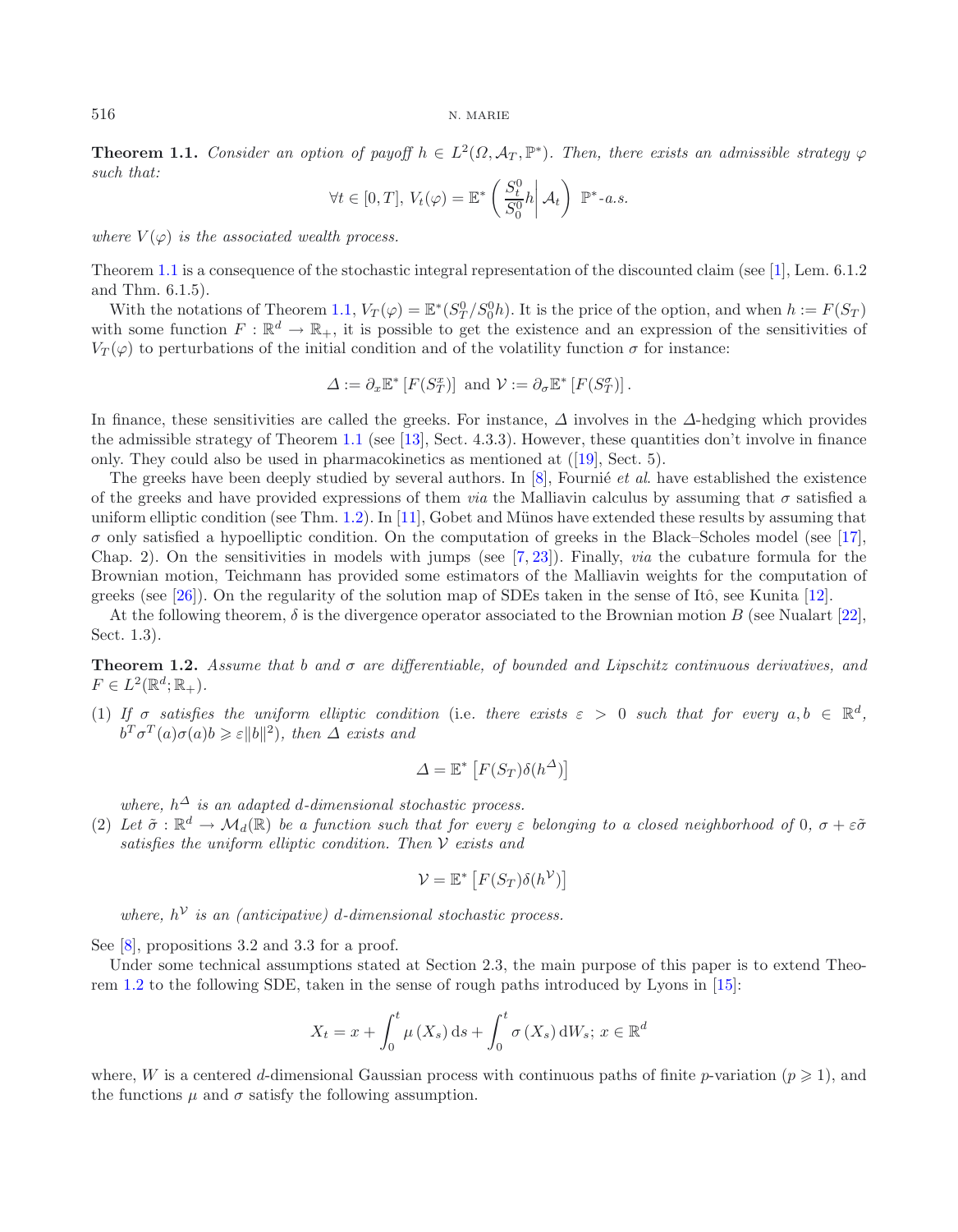**Assumption 1.3.**  $\mu$  and  $\sigma$  are  $[p] + 1$  times differentiable, bounded and of bounded derivatives.

Sections 2.1 and 2.2 deal with existing and additional results on the continuity and the differentiability of the Itô map associated to rough differential equations. In particular, the continuous differentiability of the Itô map with respect to the collection of vector fields is proved, and completes the existing results of regularity with respect to the initial condition and to the driving signal (see [\[10\]](#page-28-9), Chaps. 4 and 11). In order to apply the (probabilistic) integrability results coming from Cass *et al.* [\[3](#page-27-3)], some tailor-made upper-bounds are provided for each derivative. Section 2.3 reminds some definitions and results related to the good geometric rough path over a Gaussian process having a covariance function satisfying the technical Assumption [2.10,](#page-15-0) called enhanced Gaussian process by Friz and Victoir. The results of Sections 2.1 and 2.2 are applied together with the results coming from [\[3\]](#page-27-3) in order to show the (probabilistic) integrability of the solution of a Gaussian RDE and their derivatives. The main problem is solved at Section 3 by using the results of Section 2 together with the Malliavin calculus. Some simulations of  $\Delta$  and  $\mathcal V$  are provided at Section 4.2.

The fractional Brownian motion (fBm) introduced in [\[18](#page-28-10)] by Mandelbrot and Van Ness has been studied by several authors in order to generalize the Brownian motion classically used to model the prices process of the risky assets. For instance, the regularity of the paths of the process and its memory are both controlled by the Hurst parameter H of the fBm. However, the fBm is not a semi-martingale if  $H \neq 1/2$  (see [\[22\]](#page-28-7), Prop. 5.1.1). In [\[24\]](#page-28-11), Rogers has shown the existence of arbitrages if the prices process of the assets is modeled by a fBm. In order to bypass that difficulty, several approaches have been studied. For instance, in [\[4\]](#page-27-4), Cheridito assumed that the prices process was modeled by a mixed fractional Brownian motion which is a semi-martingale depending on a fBm. At Section 4.1, the prices of the risky assets are modeled by a fractional SDE, in which the volatility is modeled by another one. The results of Section 3 are applied in order to show the existence and provide an expression of the sensitivity of the price of the option with respect to the collection of vector fields of the equation of the volatility.

The paper uses many results on rough paths and rough differential equations coming from [\[10](#page-28-9)] and, Lyons and Qian [\[16](#page-28-12)]. The paper also uses results of Malliavin calculus coming from [\[22\]](#page-28-7).

The notations, short definitions and results used throughout the paper are stated below. However, the original results of the literature are cited throughout the paper.

## **Notations (general):**

- $\mathbb{R}^e$  and  $\mathbb{R}^d$   $(e, d \in \mathbb{N}^*)$  are equipped with their Euclidean norms, both denoted by  $\|.\|$ .
- The canonical basis of  $\mathbb{R}^d$  is denoted by  $(e_1,\ldots,e_d)$ . With respect to that basis, for  $k = 1,\ldots,d$ , the kth component of any vector  $u \in \mathbb{R}^d$  is denoted by  $u^k$ .
- The closed ball of  $\mathbb{R}^d$  with respect to  $\|.\|$ , of center  $a \in \mathbb{R}^d$  and of radius  $r > 0$ , is denoted by  $B(a, r)$ .
- The usual matrix (resp. operator) norm on  $\mathcal{M}_{e,d}(\mathbb{R})$  (resp.  $\mathcal{L}(\mathbb{R}^e;\mathbb{R}^d)$ ) is denoted by  $\|.\|_{\mathcal{M}}$  (resp.  $\|.\|_{\mathcal{L}}$ ).
- Consider  $0 \le s < t \le T$ . The set of all the dissections of  $[s, t]$  is denoted by  $D_{s,t}$ . In particular,  $D_T := D_{0,T}$ .
- $\Delta_T := \{(u, v) \in \mathbb{R}^2 : 0 \leq u < v \leq T\}.$
- The space of continuous (resp. continuously differentiable) functions from [s, t] into  $\mathbb{R}^d$  is denoted by  $C^0([s,t];\mathbb{R}^d)$  (resp.  $C^1([s,t];\mathbb{R}^d)$ ) and equipped with the uniform norm  $\|.\|_{\infty:s,t}$ .
- Differentiability means differentiability in the sense of Fréchet (see [\[2\]](#page-27-5), Chap. I.2).
- Consider two Banach spaces E and F. Let  $\varphi : E \to F$  be a map derivable at point  $x \in E$ , in the direction  $h \in E$ . The derivative of  $\varphi$  at point x, in the direction h, is denoted by:

$$
D_h \varphi(x) := \lim_{\varepsilon \to 0} \frac{\varphi(x + \varepsilon h) - \varphi(x)}{\varepsilon} \text{ in } F.
$$

• Consider three Banach spaces E, F and G, and a differentiable map  $\varphi : E \times F \to G$ . At point  $(x, y) \in E \times F$ , the Fréchet derivative of  $\varphi(x,.)$  (resp.  $\varphi(., y)$ ) is denoted by  $\partial_y f(x, y)$  (resp.  $\partial_x \varphi(x, y)$ ).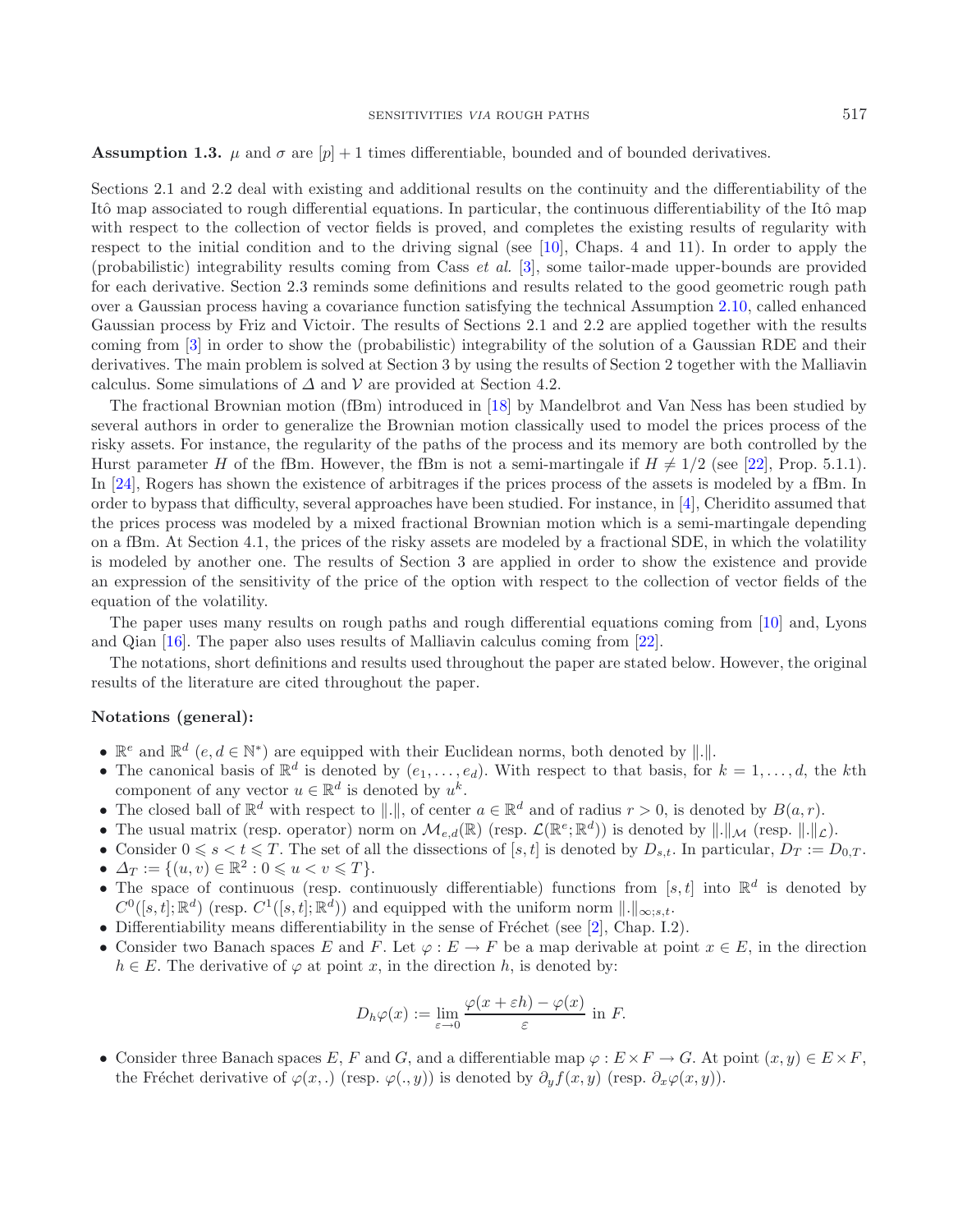### **Notations (rough paths):**

• Consider  $p \ge 1$  and  $\alpha \in ]0,1]$ . The space of continuous functions of finite p-variation (resp.  $\alpha$ -Hölder continuous functions) from [s, t] into  $\mathbb{R}^d$  is denoted by

$$
C^{p\text{-var}}([s,t];\mathbb{R}^d) := \left\{ y \in C^0([s,t];\mathbb{R}^d) : \sup_{D=\{r_k\} \in D_{s,t}} \sum_{k=1}^{|D|-1} \|y_{r_{k+1}} - y_{r_k}\|^p < \infty \right\}
$$

(resp.  $C^{\alpha-\text{h\"{o}l}}([s,t];\mathbb{R}^d)$ , which is a subset of  $C^{1/\alpha-\text{var}}([s,t];\mathbb{R}^d)$ ) and is equipped with the *p*-variation distance  $d_{p\text{-}\text{var}:s,t}$  (resp. the  $\alpha$ -Hölder distance  $d_{\alpha\text{-}\text{h\"{o}l}:s,t}$ ). See ([\[10\]](#page-28-9), Chaps. 5 and 8) about these spaces.

• Consider  $N \in \mathbb{N}^*$  and  $y : [0, T] \to \mathbb{R}^d$  a continuous function of finite 1-variation. The step-N tensor algebra over  $\mathbb{R}^d$  is denoted by

$$
T^N\left(\mathbb{R}^d\right) := \mathbb{R} \oplus \mathbb{R}^d \oplus \cdots \oplus \left(\mathbb{R}^d\right)^{\otimes N},
$$

the step- $N$  signature of  $y$  is denoted by

$$
S_N(y) := \left(1, \int_0^{\cdot} dy_r, \ldots, \int_{0 < r_1 < \cdots < r_N < \cdot} dy_{r_1} \otimes \cdots \otimes dy_{r_N}\right),
$$

and the step-N free nilpotent group over  $\mathbb{R}^d$  is denoted by

$$
G^{N}(\mathbb{R}^{d}) := \{ S_{N}(y)_{1}; y \in C^{1-\text{var}}([0,1]; \mathbb{R}^{d}) \}.
$$

See [\[10](#page-28-9)], Chapter 7.

- For  $k = 0, \ldots, N$ , the  $(k + 1)$ th component of any  $X \in T^N(\mathbb{R}^d)$  is denoted by  $X^k$ .
- The space of geometric p-rough paths is denoted by

$$
G\Omega_{p,T}\left(\mathbb{R}^d\right) := \overline{\left\{S_{[p]}(y); y \in C^{1-\text{var}}\left([0,T]; \mathbb{R}^d\right)\right\}}^{d_{p-\text{var};T}},
$$

and is equipped with the p-variation distance  $d_{p\text{-var}}$ ; or with the uniform distance  $d_{\infty}$ ; associated to the Carnot–Carathéodory distance (see [\[10\]](#page-28-9), Chap. 9).

- The closed ball of  $G\Omega_{p,T}(\mathbb{R}^d)$  with respect to  $d_{p\text{-var};T}$ , of center  $Y \in G\Omega_{p,T}(\mathbb{R}^d)$  and of radius  $r > 0$ , is denoted by  $B_{p,T}(Y,r)$ .
- For every  $Y \in G\Omega_{p,T}(\mathbb{R}^d)$ ,  $\omega_{Y,p}: (s,t) \in \bar{\Delta}_T \mapsto ||Y||_{p-\text{var};s,t}^p$  is a control. See Chapter 1 from [\[10](#page-28-9)], about some properties of the controls.
- Consider  $q \geq 1$  such that  $1/p + 1/q > 1$ ,  $Y \in G\Omega_{p,T}(\mathbb{R}^d)$  and  $h \in G\Omega_{q,T}(\mathbb{R}^e)$ . The geometric p-rough path over  $(Y^1, h^1)$  provided at Theorem 9.26 from [\[10\]](#page-28-9), is denoted by  $S_{[p]}(Y \oplus h)$ . The translation of Y by h provided at Theorem 9.34 from [\[10](#page-28-9)], is denoted by  $T_hY$ .
- Consider  $\gamma > 0$ . The space of collections of  $\gamma$ -Lipschitz (resp. locally  $\gamma$ -Lipschitz) vector fields on  $\mathbb{R}^e$  is denoted by  $\text{Lip}^{\gamma}(\mathbb{R}^e;\mathbb{R}^d)$  (resp.  $\text{Lip}_{loc}^{\gamma}(\mathbb{R}^e;\mathbb{R}^d)$ ) (see [\[10\]](#page-28-9), Def. 10.2).  $\text{Lip}^{\gamma}(\mathbb{R}^e;\mathbb{R}^d)$  is equipped with the  $\gamma$ -Lipschitz norm  $\|.\|_{\text{lip}\gamma}$  such that, for every  $V \in \text{Lip}^{\gamma}(\mathbb{R}^e; \mathbb{R}^d)$ ,

$$
\|V\|_{\text{lip}^{\gamma}}:=\max\left\{\|V\|_{\infty},\|DV\|_{\infty},\ldots,\|D^{\lfloor\gamma\rfloor}V\|_{\infty},\|D^{\lfloor\gamma\rfloor}V\|_{\{\gamma\}\text{-h\"{o}l}\right\}.
$$

- The closed ball of  $\text{Lip}^{\gamma}(\mathbb{R}^e;\mathbb{R}^d)$  with respect to  $\|.\|_{\text{lip}^{\gamma}}$ , of center  $V \in \text{Lip}^{\gamma}(\mathbb{R}^e;\mathbb{R}^d)$  and of radius  $r > 0$ , is denoted by  $B_{\text{Lip}}(V,r)$ .
- Consider  $\varepsilon > 0$ , a compact interval I included in [0, T], a control  $\omega : \bar{\Delta}_T \to \mathbb{R}_+$  and  $Y \in \mathcal{GP}_{n,T}(\mathbb{R}^d)$ . Put

$$
M_{\varepsilon, I, \omega} := \sup_{\substack{D = \{r_k\} \\ \omega(r_k, r_{k+1}) \leq \varepsilon}} \sum_{k=1}^{|D|-1} \omega(r_k, r_{k+1}),
$$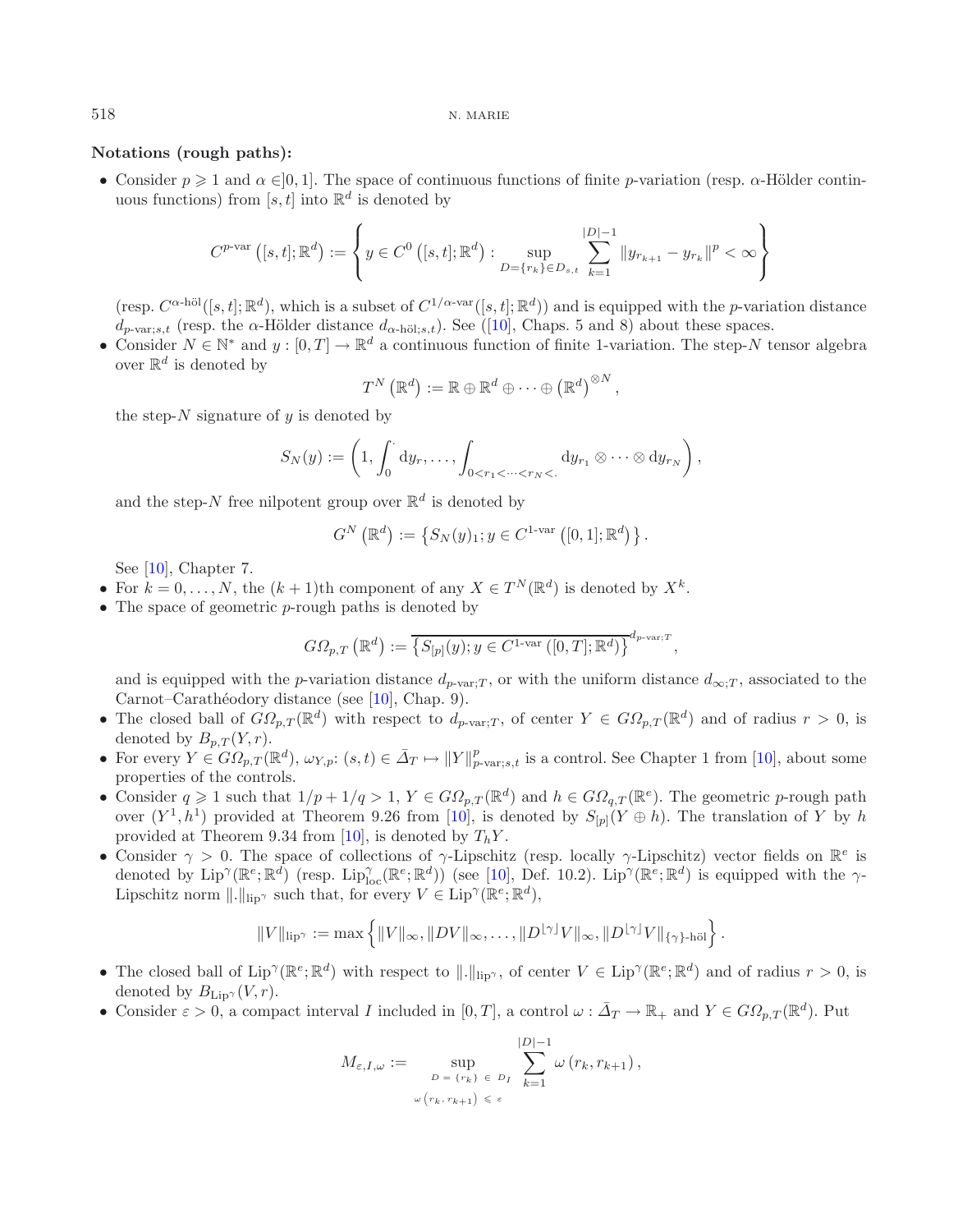$M_{\varepsilon,I,p}(Y) := M_{\varepsilon,I,\omega_{Y,p}}$  and

$$
N_{\varepsilon,I,p}(Y) := \sup\left\{n \in \mathbb{N} : \tau_n \leqslant \sup(I)\right\}
$$

where,  $\tau_0 := \inf(I)$  and for every  $n \in \mathbb{N}$ ,

$$
\tau_{n+1} := \inf \left\{ t \in I : \|Y\|_{p\text{-}\mathrm{var};\tau_n,t}^p \geqslant \varepsilon \text{ and } t > \tau_n \right\} \wedge \sup(I).
$$

In the sequel,  $I := [0, T]$ .

- Consider  $\gamma > p$  and  $V \in \text{Lip}_{\text{loc}}^{\gamma}(\mathbb{R}^e; \mathbb{R}^d)$  satisfying the p-non explosion condition (*i.e.* V and  $D^{[p]}V$  are respectively globally Lipschitz continuous and  $(\gamma - [p])$ -Hölder continuous on  $\mathbb{R}^e$ ). The unique solution of  $dX = V(X)dW$  with the initial condition  $X_0 \in G^{[p]}(\mathbb{R}^e)$  or  $X_0 \in \mathbb{R}^e$ , is denoted by  $\pi_V(0, X_0; W)$ .
- By Exercice 10.55 from [\[10](#page-28-9)], if V is a collection of affine vector fields and  $\omega : \bar{A}_T \to \mathbb{R}_+$  is a control satisfying  $\|\mathbb{W}\|_{p\text{-}\text{var};s,t} \leq \omega^{1/p}(s,t)$  for every  $(s,t) \in \bar{\Delta}_T$ , there exists a constant  $C_1 > 0$ , not depending on  $X_0 \in \mathbb{R}^d$ and W, such that:

$$
\|\pi_V(0, x_0; \mathbb{W})\|_{\infty,T} \leq C_1(1 + \|x_0\|)e^{C_1M_{1,I,\omega}}.
$$

By Theorem 10.36 from [\[10](#page-28-9)], if  $V \in Lip^{\gamma}(\mathbb{R}^e; \mathbb{R}^d)$ , there exists a constant  $C_2 > 0$ , not depending on  $X_0 \in G^{[p]}(\mathbb{R}^e)$ , V and W, such that for every  $(s, t) \in \overline{\Delta}_T$ ,

$$
\|\pi_V(0, X_0; \mathbb{W})\|_{p\text{-}\mathrm{var};s,t} \leq C_2 \left( \|V\|_{\mathrm{lip}^{\gamma-1}} \|\mathbb{W}\|_{p\text{-}\mathrm{var};s,t} \vee \|V\|_{\mathrm{lip}^{\gamma-1}}^p \|\mathbb{W}\|_{p\text{-}\mathrm{var};s,t}^p \right).
$$

By Theorem 10.47 from [\[10](#page-28-9)], if  $V \in Lip^{\gamma}(\mathbb{R}^e; \mathbb{R}^d)$ , there exists a constant  $C_3 > 0$ , not depending on V and W, such that for every  $(s, t) \in \overline{\Delta}_T$ ,

$$
\left\| \int V(\mathbb{W}) d\mathbb{W} \right\|_{p\text{-}\mathrm{var};s,t} \leqslant C_3 \|V\|_{\mathrm{lip}^{\gamma-1}} \left( \|\mathbb{W}\|_{p\text{-}\mathrm{var};s,t} \vee \|\mathbb{W}\|_{p\text{-}\mathrm{var};s,t}^p \right).
$$

### **Notations (Gaussian stochastic analysis):**

- For every  $t \in [0, T]$ ,  $[0, t]$  is equipped with the Borel  $\sigma$ -algebra  $\mathcal{B}_t$  generated by the usual topology on  $[0, t]$ .
- $\mathbb{R}^d$  is equipped with the Borel  $\sigma$ -algebra generated by the usual Euclidean topology on  $\mathbb{R}^d$ , and  $G^{[p]}(\mathbb{R}^d)$ is equipped with the Borel  $\sigma$ -algebra generated by the Carnot–Carathéodory topology on  $G^{[p]}(\mathbb{R}^d)$ . These  $\sigma$ -algebras are both denoted by  $\beta$ .
- Let W be a d-dimensional centered Gaussian process with continuous paths. Its Cameron–Martin space is denoted by

$$
H^{1} := \left\{ h \in C^{0}([0, T]; \mathbb{R}) : \exists Z \in \mathcal{W} \text{ s.t. } \forall t \in [0, T], h_{t} = \mathbb{E}(W_{t}Z) \right\}
$$

with

$$
\mathcal{W} := \overline{\text{span}\left\{W_t, t \in [0, T]\right\}}^{L^2}
$$

(see [\[10\]](#page-28-9), Sects. 15.2.2 and 15.3), its reproducing kernel Hilbert space is denoted by  $H$ , and the Wiener integral with respect to W defined on  $H$  is denoted by  $\mathbf{W}$  (see [\[22](#page-28-7)], Sect. 1.1).

- The Malliavin derivative associated to **W** is denoted by **D** for the  $\mathbb{R}^d$ -valued (resp. *H*-valued) random variables, and its domain in  $L^2(\Omega)$  (resp.  $L^2(\Omega; H)$ ) is denoted by  $\mathbb{D}^{1,2}$  (resp.  $\mathbb{D}^{1,2}(H)$ ) (see [\[22](#page-28-7)], Sect. 1.2).
- For the  $\mathbb{R}^d$ -valued random variables, the divergence operator associated to **D** is denoted by  $\delta$ , and its domain in  $L^2(\Omega; H)$  is denoted by dom( $\delta$ ) (see [\[22](#page-28-7)], Sect. 1.3).
- The vector space of the  $\mathbb{R}^d$ -valued (resp. H-valued) random variables locally derivable in the sense of Malliavin is denoted by  $\mathbb{D}^{1,2}_{loc}$  (resp.  $\mathbb{D}^{1,2}_{loc}(H)$ ) (see [\[22](#page-28-7)], Sect. 1.3.5).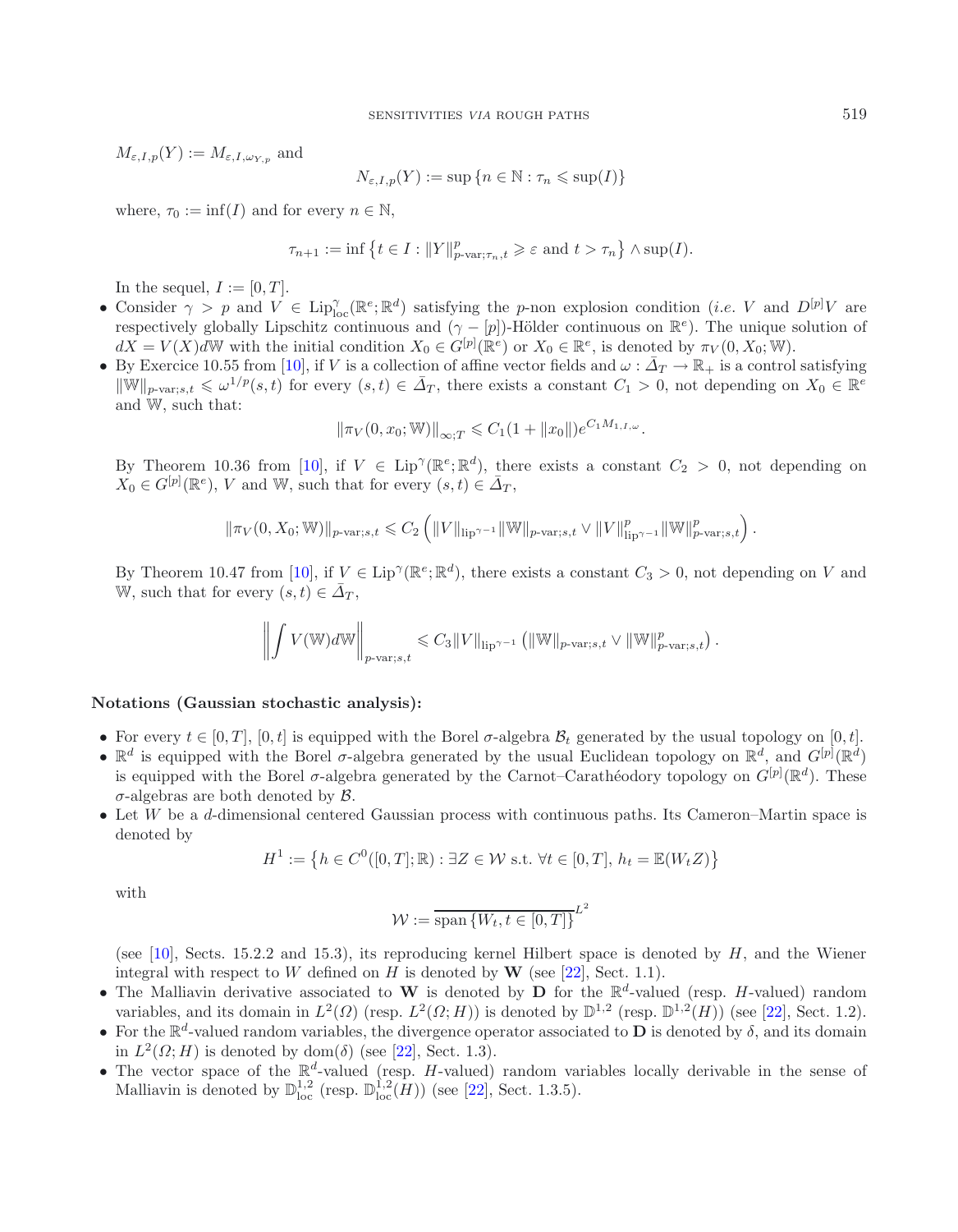# 2. REGULARITY OF THE ITO MAP: EXISTING AND ADDITIONAL RESULTS

This section deals with the regularity of the Itô map associated to RDEs. On one hand, the results on the continuity and the differentiability of the Itô map with respect to the initial condition and to the driving signal coming from Chapter 11 of  $[10]$ , are stated. In addition, the continuous differentiability of the Itô map with respect to the collection of vector fields is proved. On the other hand, in order to apply the integrability results coming from [\[3](#page-27-3)], some tailor-made upper-bounds are provided for each derivative.

First, the existing continuity results of the Itô map and of the rough integral are synthesized.

#### <span id="page-5-0"></span>**Theorem 2.1.** *Consider*  $R > 0$ *:*

(1) *The Itô map*  $(X_0, W, V) \mapsto \pi_V(0, X_0; W)$  *is uniformly continuous from* 

$$
G^{[p]}(\mathbb{R}^e) \times B_{p,T}(1,R) \times Lip^{\gamma}(\mathbb{R}^e; \mathbb{R}^d)
$$
 into  $GO_{p,T}(\mathbb{R}^d)$ .

(2) *The map*

$$
\mathbb{J}: (\mathbb{W}, V) \longmapsto \int V(\mathbb{W}) \mathrm{d} \mathbb{W}
$$

*is uniformly continuous from*

$$
B_{p,T}(1,R) \times Lip^{\gamma-1}(\mathbb{R}^d; \mathbb{R}^d)
$$
 into  $GO_{p,T}(\mathbb{R}^d)$ .

*In each case, the uniform continuity holds true if*  $B_{p,T}(1,R)$  *and*  $G\Omega_{p,T}(\mathbb{R}^d)$  *are equipped with the uniform distance*  $d_{\infty:T}$ *.* 

See ([\[10](#page-28-9)], Cors. 10.39,40,48) for a proof.

**Remark 2.2.** Consider  $x_0 \in \mathbb{R}^e$ ,  $\mathbb{W} \in G\Omega_{p,T}(\mathbb{R}^d)$  and  $V := (V_1, \ldots, V_d)$  a collection of affine vector fields on  $\mathbb{R}^e$ . By Theorem 10.53 from [\[10\]](#page-28-9),  $\pi_V(0, x_0; \mathbb{W})_t$  belongs to the ball  $B(0; R(x_0, \mathbb{W}))$  of  $\mathbb{R}^e$  for every  $t \in [0, T]$ , where

$$
R(x_0, W) := C(1 + ||x_0||)e^{C||W||_{p-var;T}^p}
$$

and  $C > 0$  is a constant not depending on  $x_0$  and W. Moreover, for every  $\tilde{x}_0 \in \mathbb{R}^e$  and every  $\widetilde{\mathbb{W}} \in G\Omega_n \cap (\mathbb{R}^d)$ ,

<span id="page-5-1"></span>
$$
\|\tilde{x}_0\| \leq \|x_0\| \text{ and } \left\|\widetilde{\mathbb{W}}\right\|_{p\text{-}\mathrm{var};T} \leq \|\mathbb{W}\|_{p\text{-}\mathrm{var};T} \Longrightarrow R\left(\tilde{x}_0,\widetilde{\mathbb{W}}\right) \leq R(x_0,\mathbb{W}).
$$

So, if  $\hat{V} \in \text{Lip}^{\gamma}(\mathbb{R}^e; \mathbb{R}^d)$  is the collection of vector fields satisfying  $\hat{V} \equiv V$  on  $B(0; R(x_0, \mathbb{W}))$ , then

$$
\pi_V(0,.) \equiv \pi_{\hat{V}}(0,.)
$$
 on the set  $B(0, ||x_0||) \times B_{p,T}(1, ||W||_{p-var;T}).$ 

Therefore, by Theorem [2.1,](#page-5-0) the map  $\pi_V(0,.)$  is uniformly continuous from

$$
B(0, \|x_0\|) \times B_{p,T}\left(1, \|\mathbb{W}\|_{p\text{-}\mathrm{var};T}\right) \text{ into } C^{p\text{-}\mathrm{var}}([0,T]; \mathbb{R}^e).
$$

The uniform continuity holds true if  $B_{p,T}(1, ||\mathbb{W}||_{p\text{-}\text{var};T})$  and  $C^{p\text{-}\text{var}}([0,T]; \mathbb{R}^e)$  are equipped with the uniform distance  $d_{\infty:T}$ .

The following technical corollary of  $([10], Thm. 9.26)$  $([10], Thm. 9.26)$  $([10], Thm. 9.26)$  allows to apply the integrability results of  $[3]$  $[3]$  to differential equations having a drift term.

**Corollary 2.3.** *Consider*  $p > q \geq 1$  *such that*  $1/p + 1/q > 1$ ,  $Y \in G\Omega_{p,T}(\mathbb{R}^d)$ ,  $h \in G\Omega_{q,T}(\mathbb{R}^e)$  and  $\varepsilon > 0$ . There *exists a constant*  $C > 0$ *, depending only on* p *and* q, *such that:* 

$$
M_{\varepsilon,I,p}[S_{[p]}(Y \oplus h)] \leqslant C[\|h\|_{q\text{-}\mathrm{var};T}^p + M_{\varepsilon,I,p}(Y)].
$$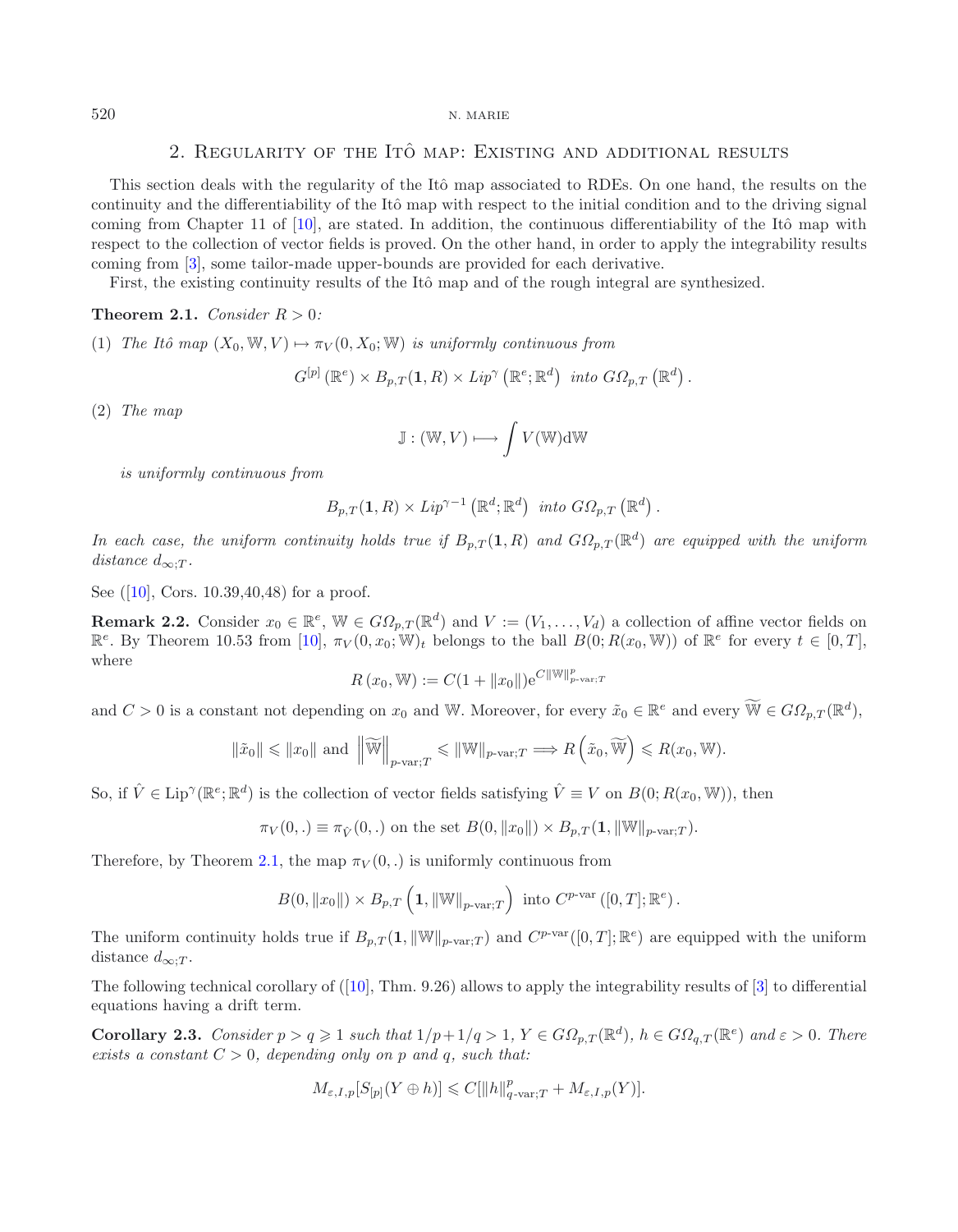*Proof.* On one hand, for every  $(s, t) \in \overline{\Delta}_T$ ,

$$
\omega_{Y,p}(s,t)=\|Y\|_{p\text{-}\mathrm{var};s,t}\leqslant \|S_{[p]}(Y\oplus h)\|_{p\text{-}\mathrm{var};s,t}.
$$

On the other hand, since  $p/q \geq 1$  and,  $\omega_{Y,p}$  and  $\omega_{h,q}$  are two controls:

$$
\omega = \|Y\|_{p\text{-var}}^p + \|h\|_{q\text{-var}}^p = \omega_{Y,p} + \omega_{h,q}^{p/q}
$$

is also a control.

Then, by [\[10\]](#page-28-9), Proposition 7.52, there exists a constant  $C \geq 1$ , depending only on p and q, such that for every  $(s, t) \in \bar{\Delta}_T$ ,

$$
||S_{[p]}(Y \oplus h)||_{p\text{-}\mathrm{var};s,t}^{p} \leq C\omega(s,t).
$$

In conclusion,

<span id="page-6-1"></span>
$$
M_{\varepsilon,I,p} \left[ S_{[p]}(Y \oplus h) \right] \leq C \sup_{\substack{D = \{r_k\} \\ \omega(r_k, r_{k+1}) \leq \varepsilon}} \sum_{\varepsilon = 1}^{|D|-1} \omega(r_k, r_{k+1})
$$
  

$$
\leq C \left[ ||h||_{q-\text{var};T}^p + M_{\varepsilon,I,p}(Y) \right]
$$

by the super-additivity of the control  $\omega_{h,a}^{p/q}$ .  $\mathbb{Z}_{h,q}^{p/q}$  .

# **2.1.** Differentiability of the Itô map with respect to  $x_0$  and  $V$

<span id="page-6-0"></span>In order to prove the continuous differentiability of the Itô map of RDEs with respect to the collection of vector fields, it has to be shown for ODEs first.

**Proposition 2.4.** *Consider*  $\gamma \geq 1$ ,  $x_0 \in \mathbb{R}^e$  and a continuous function  $w : [0, T] \to \mathbb{R}^d$  of finite 1-variation. *The map*  $V \mapsto \pi_V(0, x_0; w)$  *is continuously differentiable from* 

$$
Lip^{\gamma}(\mathbb{R}^e; \mathbb{R}^d)
$$
 into  $C^{1-var}([0, T]; \mathbb{R}^e)$ .

*Proof.* In a first step, the derivability of the Itô map with respect to the collection of vector fields is established at every points and in every directions of  $Lip^{\gamma}(\mathbb{R}^d;\mathbb{R}^e)$ . In a second step, *via* [\[10\]](#page-28-9), Proposition B.5, the continuous differentiability of the partial Itô map is proved.

**Step 1.** Consider  $V, \tilde{V} \in \text{Lip}^{\gamma}(\mathbb{R}^e; \mathbb{R}^d)$ ,  $\varepsilon \in ]0,1]$ ,  $x^V := \pi_V(0, x_0; w)$  and  $y^{V, \tilde{V}}$  the solution of the following ODE:

$$
y_t^{V,\tilde{V}} = \int_0^t \left\langle DV\left(x_s^V\right), y_s^{V,\tilde{V}} \right\rangle \mathrm{d}w_s + \int_0^t \tilde{V}\left(x_s^V\right) \mathrm{d}w_s. \tag{2.1}
$$

For every  $t \in [0, T]$ ,

$$
\frac{x_t^{V+\varepsilon \tilde{V}} - x_t^V}{\varepsilon} - y_t^{V, \tilde{V}} = \int_0^t \left[ \frac{V\left(x_s^{V+\varepsilon \tilde{V}}\right) - V\left(x_s^V\right)}{\varepsilon} - \left\langle DV\left(x_s^V\right), y_s^{V, \tilde{V}} \right\rangle \right] dw_s
$$

$$
+ \int_0^t \left[ \tilde{V}\left(x_s^{V+\varepsilon \tilde{V}}\right) - \tilde{V}\left(x_s^V\right) \right] dw_s
$$

$$
= P_t(\varepsilon) + Q_t(\varepsilon) + R_t(\varepsilon)
$$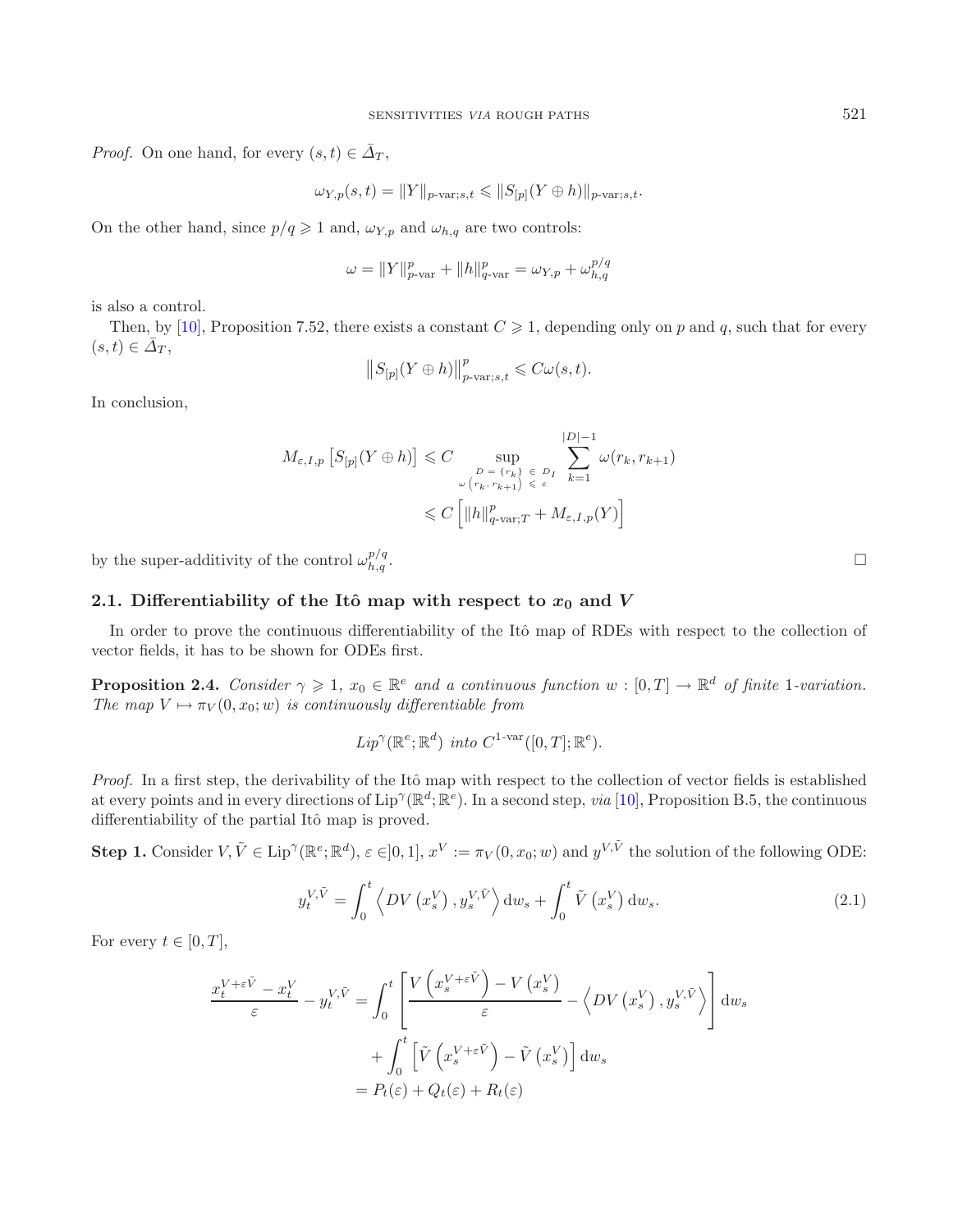where,

$$
P_t(\varepsilon) := \varepsilon^{-1} \int_0^t \left[ V\left(x_s^{V+\varepsilon \tilde{V}}\right) - V\left(x_s^{V}\right) - \left\langle DV\left(x_s^{V}\right), x_s^{V+\varepsilon \tilde{V}} - x_s^{V}\right\rangle \right] dw_s,
$$
  

$$
Q_t(\varepsilon) := \int_0^t \left[ \tilde{V}\left(x_s^{V+\varepsilon \tilde{V}}\right) - \tilde{V}\left(x_s^{V}\right) \right] dw_s
$$

and

<span id="page-7-0"></span>
$$
R_t(\varepsilon) := \int_0^t \left\langle DV(x_s^V), \varepsilon^{-1} \left( x_s^{V + \varepsilon \tilde{V}} - x_s^V \right) - y_s^{V, \tilde{V}} \right\rangle dw_s.
$$

Firstly, since V is continuously differentiable on  $\mathbb{R}^e$ , by ([\[10](#page-28-9)], Lem. 4.2):

$$
||P_t(\varepsilon)|| \leq \varepsilon^{-1} ||w||_{1-\text{var};T} \sup_{t \in [0,T]} \left\| V\left(x_t^{V+\varepsilon \tilde{V}}\right) - V(x_t^V) - \left\langle DV(x_t^V), x_t^{V+\varepsilon \tilde{V}} - x_t^V \right\rangle \right\|
$$
  

$$
\leq \eta(\varepsilon) \varepsilon^{-1} ||w||_{1-\text{var};T} \left\| x^{V+\varepsilon \tilde{V}} - x^V \right\|_{\infty;T}
$$

<span id="page-7-1"></span>where,  $\eta(\varepsilon) \to 0$  when  $\varepsilon \to 0$ .

By Theorem 3.18 from [\[10](#page-28-9)]:

$$
||P(\varepsilon)||_{\infty;T} \le M_3(\varepsilon) := 2\eta(\varepsilon) e^{3M_1M_2} M_2 ||\tilde{V}||_{\infty} ||w||_{1\text{-var};T}
$$
\n(2.2)

with

$$
M_1 := ||V||_{\text{lip}^{\gamma}} + \left\|\tilde{V}\right\|_{\text{lip}^{\gamma}} \geq ||V + \varepsilon \tilde{V}||_{\text{lip}^1} \vee ||V||_{\text{lip}^1}
$$

and  $M_2 := ||w||_{1\text{-var};T}$ .

Secondly, since  $\tilde{V}$  is continuously differentiable and of bounded derivative on  $\mathbb{R}^e$ , it is a collection of Lipschitz continuous vector fields. Then, by  $([10]$  $([10]$  $([10]$ , Thm. 3.18):

$$
||Q(\varepsilon)||_{\infty;T} \leqslant M_4(\varepsilon) := 2\varepsilon e^{3M_1M_2} M_2 ||\tilde{V}||_{\text{lip}^{\gamma}}^2 ||w||_{1\text{-var};T}.
$$
\n(2.3)

Thirdly,

$$
||R_t(\varepsilon)|| \le ||V||_{\text{lip}^{\gamma}} \int_0^t \left\| \frac{x_s^{V+\varepsilon \tilde{V}} - x_s^V}{\varepsilon} - y_s^{V, \tilde{V}} \right\| ||\mathrm{d}w_s||. \tag{2.4}
$$

Therefore, by inequalities  $(2.2)$ – $(2.4)$ :

$$
\left\|\frac{x_t^{V+\varepsilon \tilde{V}}-x_t^V}{\varepsilon}-y_t^{V,\tilde{V}}\right\|\leqslant M_3(\varepsilon)+M_4(\varepsilon)+\|V\|_{\text{lip}^{\gamma}}\int_0^t\left\|\frac{x_s^{V+\varepsilon \tilde{V}}-x_s^V}{\varepsilon}-y_s^{V,\tilde{V}}\right\|\|\mathrm{d} w_s\|.
$$

In conclusion, by the Gronwall's lemma:

$$
\left\| \frac{x^{V+\varepsilon \tilde{V}} - x^V}{\varepsilon} - y^{V,\tilde{V}} \right\|_{\infty;T} \leqslant [M_3(\varepsilon) + M_4(\varepsilon)] e^{\|V\|_{\text{lip}^{\gamma}} \|w\|_{1-\text{var};T}}
$$
  

$$
\xrightarrow[\varepsilon \to 0]{} 0.
$$

**Step 2.** The solution of equation  $(2.1)$  satisfies:

$$
D_{\tilde{V}}x^V = \pi_A(0,0;.) \circ \mathbb{J}[F_{V,\tilde{V}}(.),.]\circ (\pi_V(0,x_0;.),.) (w)
$$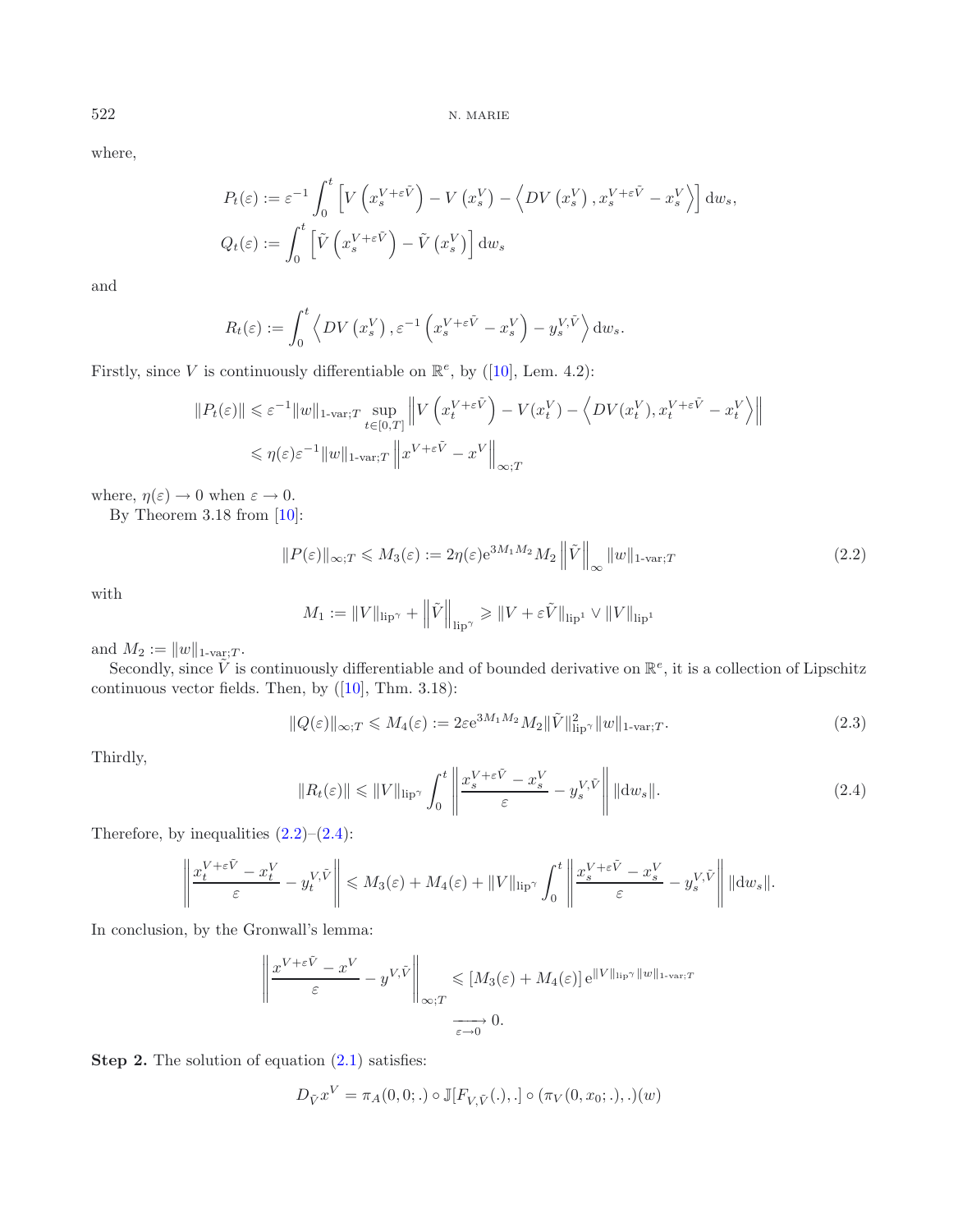where,  $A: \mathbb{R}^e \to \mathcal{L}(\mathcal{L}(\mathbb{R}^e) \times \mathbb{R}^e; \mathbb{R}^e)$  and  $F_{V\tilde{V}}: \mathbb{R}^e \times \mathbb{R}^d \to \mathcal{L}(\mathbb{R}^e \times \mathbb{R}^d; \mathcal{L}(\mathbb{R}^e) \times \mathbb{R}^e)$  are two collections of vector fields, respectively defined by:

$$
A(a)(L, b) := L.a + b \text{ and}
$$
  

$$
F_{V, \tilde{V}}(a, a')(b, b') := (\langle DV(a), . \rangle b'; \tilde{V}(a)b')
$$

for every  $a, b \in \mathbb{R}^e$ ,  $a', b' \in \mathbb{R}^d$  and  $L \in \mathcal{L}(\mathbb{R}^e)$ .

Firstly, by the second point of Theorem [2.1,](#page-5-0) the map J is uniformly continuous on every bounded sets of

 $C^{1\text{-var}}([0,T];\mathbb{R}^e \times \mathbb{R}^d) \times C^{1\text{-var}}([0,T];\mathbb{R}^e \times \mathbb{R}^d).$ 

Secondly, the map  $(V, \tilde{V}, a) \mapsto F_{V, \tilde{V}}(a)$  is uniformly continuous on every bounded sets of

$$
\operatorname{Lip}^{\gamma}\left(\mathbb{R}^{e};\mathbb{R}^{d}\right)\times \operatorname{Lip}^{\gamma}\left(\mathbb{R}^{e};\mathbb{R}^{d}\right)\times \mathbb{R}^{e}\times \mathbb{R}^{d}
$$

by construction.

Thirdly, the maps  $\pi_A(0, 0;.)$  and  $V \mapsto \pi_V(0, x_0; w)$  are respectively uniformly continuous on every bounded sets of

$$
C^{1-var} ([0, T]; \mathcal{L}(\mathbb{R}^e) \times \mathbb{R}^e)
$$
 and  $\text{Lip}^{\gamma} (\mathbb{R}^e; \mathbb{R}^d)$ 

by Theorem [2.1](#page-5-0) and its remark.

Therefore, by composition, the map  $(V, \tilde{V}) \mapsto D_{\tilde{V}} x^V$  is uniformly continuous on every bounded sets of

$$
\mathrm{Lip}^{\gamma}\left(\mathbb{R}^{e};\mathbb{R}^{d}\right) \times \mathrm{Lip}^{\gamma}\left(\mathbb{R}^{e};\mathbb{R}^{d}\right).
$$

In conclusion, by [\[10\]](#page-28-9), Proposition B.5, the map  $V \mapsto \pi_V(0, x_0; w)$  is continuously differentiable from

$$
\text{Lip}^{\gamma}(\mathbb{R}^e; \mathbb{R}^d) \text{ into } C^{1-\text{var}}([0,T]; \mathbb{R}^e).
$$

<span id="page-8-0"></span>**Theorem 2.5.** *Consider*  $\mathbb{W} \in G\Omega_{p,T}(\mathbb{R}^d)$ :

(1) Let  $V := (V_1, \ldots, V_d)$  be a collection of  $\gamma$ -Lipschtiz vector fields on  $\mathbb{R}^e$ . The map  $x_0 \mapsto \pi_V(0, x_0; \mathbb{W})$  is *continuously differentiable from*

$$
\mathbb{R}^e \text{ into } C^{p-var}([0,T]; \mathbb{R}^e).
$$

*For every*  $t \in [0, T]$ , the Jacobian matrix of  $\pi_V(0, .; \mathbb{W})_t$  at point  $x_0 \in \mathbb{R}^e$  *is denoted by*  $J_{t \leftarrow 0}^{x_0, \mathbb{W}}$ . *Moreover, for every*  $\varepsilon > 0$ *, there exists a constant*  $C_1 > 0$  *only depending on*  $p, \gamma, \varepsilon$  *and*  $||V||_{lip\gamma}$ *, such that for every*  $x_0 \in \mathbb{R}^e$ ,

$$
||J^{x_0,{\mathbb{W}}}_{\leftarrow 0}||_{\infty;T}\leqslant C_1e^{C_1M_{\varepsilon,I,p}({\mathbb{W}})}.
$$

(2) For every  $t \in [0,T]$ ,  $J_{t\leftarrow 0}^{x_0,\mathbb{W}}$  is an invertible matrix. Moreover, for every  $\varepsilon > 0$ , there exists a constant  $C_2 > 0$ *only depending on*  $p, \gamma, \varepsilon$  *and*  $||V||_{lip^{\gamma}}$ *, such that for every*  $x_0 \in \mathbb{R}^e$ *,* 

$$
\|\left(J^{x_0,{\mathbb W}}_{\leftarrow 0}\right)^{-1}\|_{\infty;T}\leqslant C_2\mathrm{e}^{C_2M_{\varepsilon,I,p}({\mathbb W})}.
$$

(3) *Consider*  $x_0 \in \mathbb{R}^e$ . The map  $V \mapsto \pi_V(0, x_0; \mathbb{W})$  *is continuously differentiable from* 

$$
Lip^{\gamma}(\mathbb{R}^e; \mathbb{R}^d)
$$
 into  $C^{p\text{-var}}([0,T]; \mathbb{R}^e)$ .

*Moreover, for every*  $R > 0$  *and*  $V, \tilde{V} \in B_{Lip}(0,R)$ *, there exists two constants*  $\eta > 0$  *and*  $C_3 > 0$ *, depending (continuously) on* R *but not on* W*, such that:*

$$
\|\partial_V \pi_V(0, x_0; \mathbb{W}).\tilde{V}\|_{\infty;T} \leqslant C_3 e^{C_3 M_{\eta, I, p}(\mathbb{W})}.
$$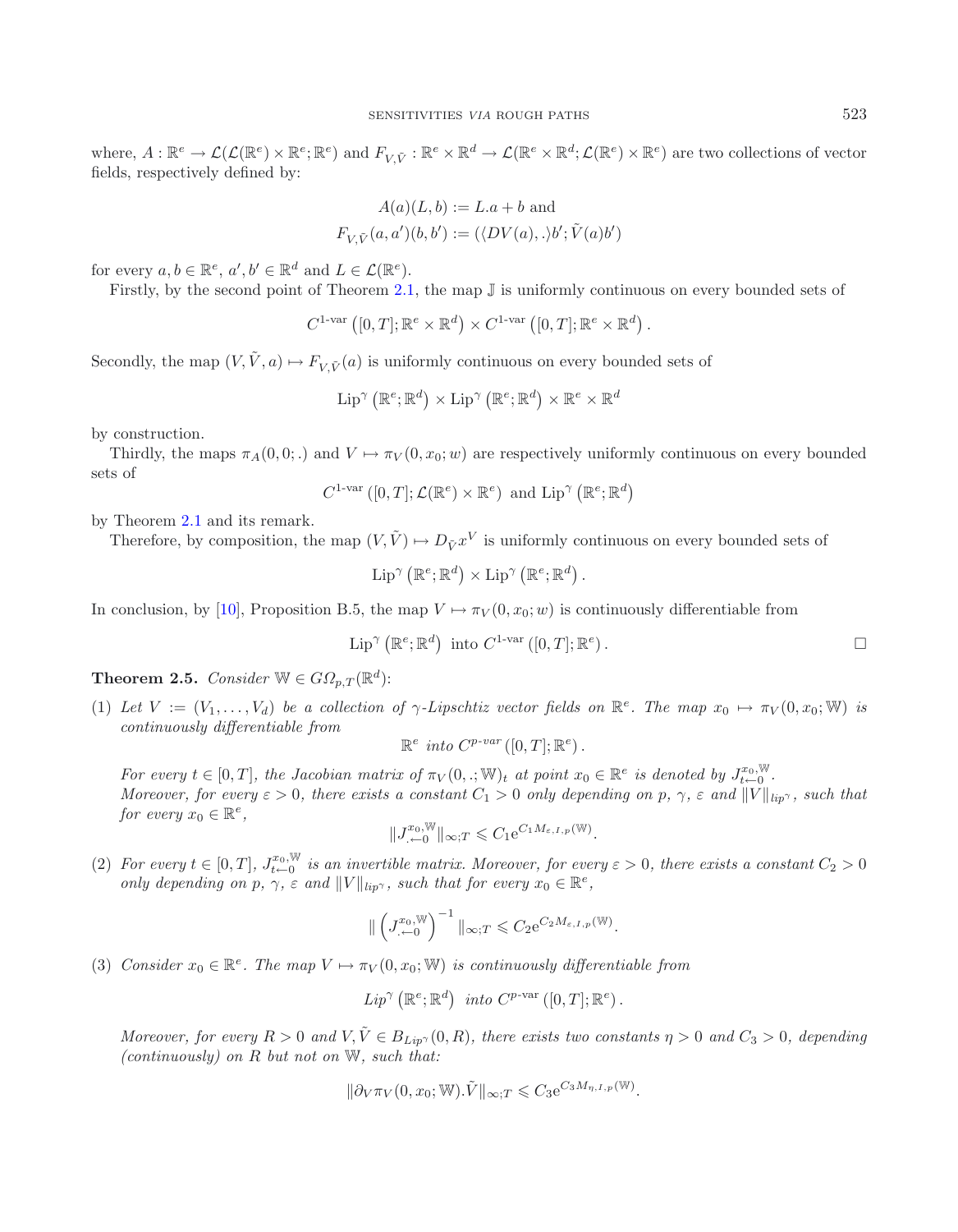*Proof.* See Theorems 11.3–11.6 from [\[10\]](#page-28-9), for a proof of the continuous differentiability of the Itô map with respect to the initial condition, and see Corollary 3.4 from [\[3](#page-27-3)], about the upper-bound provided at the first point for  $||J^{x_0,\mathbb{W}}_{\leftarrow 0}||_{\infty;T}; x_0 \in \mathbb{R}^e$ .

Let I be the identity matrix of  $\mathcal{M}_e(\mathbb{R})$ . The proofs of the points 1 and 2 are similar because if  $w : [0, T] \to \mathbb{R}^d$ is a continuous function of finite 1-variation, then

$$
J_{t \leftarrow 0}^{x_0, w} = I + \int_0^t \langle DV[\pi_V(0, x_0; \mathbb{W})_s], J_{s \leftarrow 0}^{x_0, w} \rangle dw_s
$$

<span id="page-9-0"></span>and

$$
(J_{t-0}^{x_0,w})^{-1} = I - \int_0^t \left\langle DV[\pi_V(0,x_0;\mathbb{W})_s], (J_{s-0}^{x_0,w})^{-1} \right\rangle dw_s
$$

as mentioned at the proof of [\[10\]](#page-28-9), Proposition 4.11.

The proof of the third point is detailed. In a first step, the continuous differentiability of the Itô map with respect to the collection of vector fields is proved. In a second step, in order to apply the integrability results coming from  $[3]$  $[3]$ , a tailor-made upper-bound for the derivative of the Itô map with respect to V is provided.

**Step 1.** Since  $\mathbb{W} \in G\Omega_{p,T}(\mathbb{R}^d)$ , there exists a sequence  $(w^n, n \in \mathbb{N})$  of functions belonging to  $C^{1-\text{var}}([0,T]; \mathbb{R}^d)$ and satisfying:

$$
\lim_{n \to \infty} d_{p\text{-var};T} \left[ S_{[p]}(w^n)_{0,\dots} \mathbb{W} \right] = 0. \tag{2.5}
$$

Consider  $n \in \mathbb{N}$ ,  $\mathbb{W}^n := S_{[p]}(w^n)_{0...}, x_0 \in \mathbb{R}^e$ ,  $a := (x_0, 0)$ ,

$$
X_0 := \left(1, a, \ldots, \frac{a^{\otimes [p]}}{[p]!}\right) \in T^{[p]} \left(\mathbb{R}^{e+1}\right)
$$

and  $V, \tilde{V} \in \text{Lip}^{\gamma}(\mathbb{R}^e; \mathbb{R}^d)$ .

By Proposition [2.4,](#page-6-1) the map  $\pi(0, x_0; w^n)$  is continuously differentiable from

Lip<sup> $\gamma$ </sup> ( $\mathbb{R}^e$ ;  $\mathbb{R}^d$ ) into  $C^{1-\text{var}}([0,T]; \mathbb{R}^e)$ .

In particular,  $\partial_V \pi_V(0, x_0; w^n)$ .  $\tilde{V} = \varphi(\mathbb{W}^n, V, \tilde{V})$  with

$$
\varphi\left(.,V,\tilde{V}\right):=\pi_A(0,0;.)\circ\mathbb{J}\left(.;F_{V,\tilde{V}}\right)\circ\pi_{F_V}(0,X_0;.)
$$

where,

$$
A: \mathbb{R}^e \longrightarrow \mathcal{L}(\mathcal{L}(\mathbb{R}^e) \times \mathbb{R}^e; \mathbb{R}^e),
$$
  

$$
F_{V,\tilde{V}}: \mathbb{R}^e \times \mathbb{R}^d \longrightarrow \mathcal{L}(\mathbb{R}^e \times \mathbb{R}^d; \mathcal{L}(\mathbb{R}^e) \times \mathbb{R}^e)
$$

and

 $F_V: \mathbb{R}^e \longrightarrow \mathcal{L}(\mathbb{R}^d; \mathbb{R}^e \times \mathbb{R}^d)$ 

are three collections of vector fields, respectively defined by:

$$
A(a)(L, b) := L.a + b,
$$
  

$$
F_{V, \tilde{V}}(a, a')(b, b') := (\langle DV(a), . \rangle b'; \tilde{V}(a)b')
$$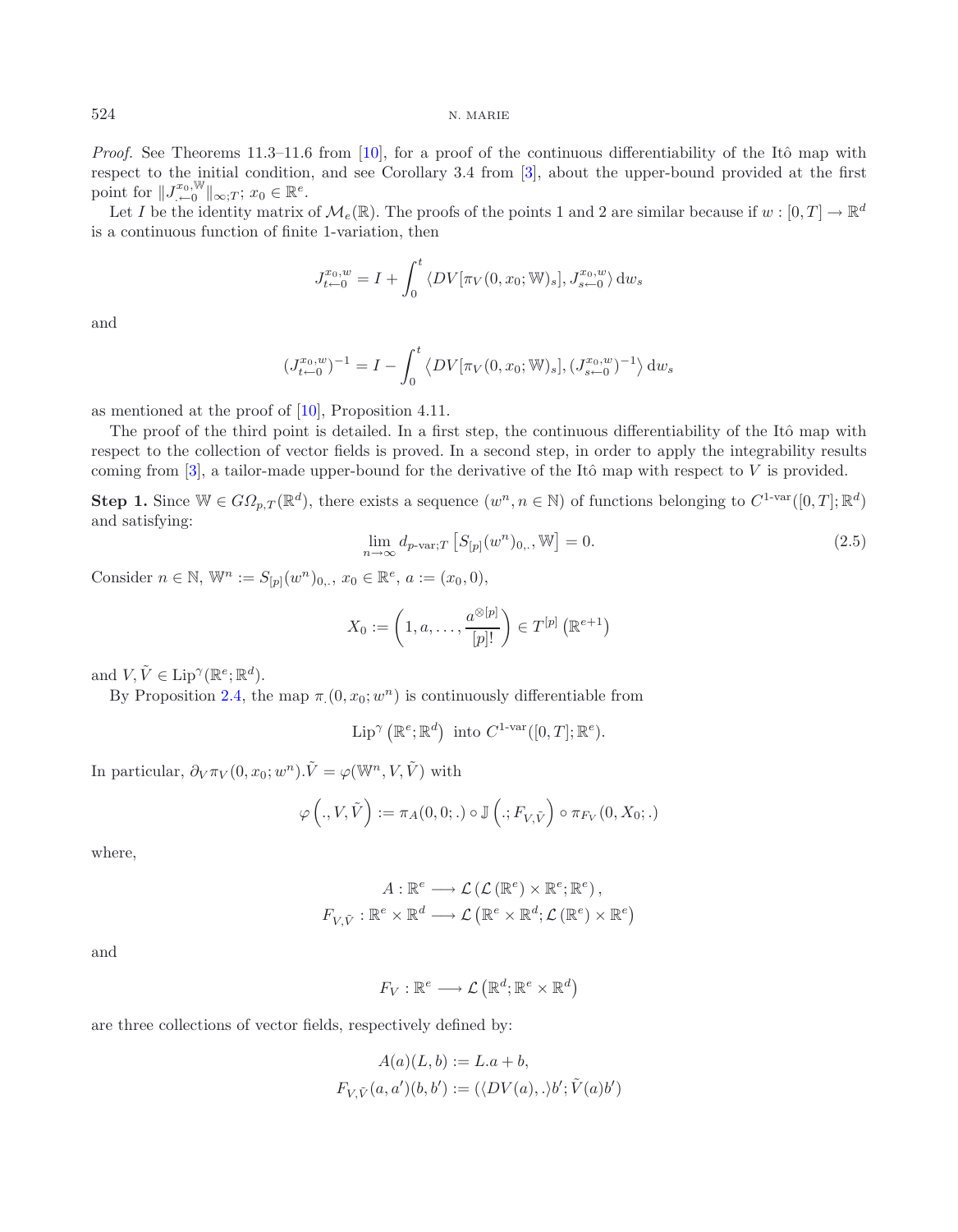<span id="page-10-0"></span>and

$$
F_V(a)b' := (V(a)b', b')
$$

for every  $a, b \in \mathbb{R}^e$ ,  $a', b' \in \mathbb{R}^d$  and  $L \in \mathcal{L}(\mathbb{R}^e)$ .

Consider  $\varepsilon \in ]0,1]$ . By the Taylor's formula applied to  $\pi(0, x_0; W^n)$  between V and  $V + \varepsilon V$ , and [\[10\]](#page-28-9), Definition 10.17:

$$
\pi_{V+\varepsilon\tilde{V}}(0,x_0;\mathbb{W}) - \pi_V(0,x_0;\mathbb{W}) = \lim_{n \to \infty} \int_0^{\varepsilon} \varphi\left(\mathbb{W}^n, V + \theta\tilde{V}, \tilde{V}\right) d\theta \tag{2.6}
$$

uniformly.

*Via* the Lebesgue's theorem and Proposition B.1 from [\[10\]](#page-28-9), let show that the derivative of  $\pi(0, x_0; W)$  at point V, in the direction  $\tilde{V}$ , exists in  $C^{p-var}([0,T]; \mathbb{R}^e)$  equipped with the norm  $\|.\|_{p-var;T}$  and coincides with  $\varphi({\mathbb W},V,\tilde{V}).$ 

On one hand, by the continuity results of Theorem [2.1:](#page-5-0)

$$
\forall \theta \in ]0,1],\, \varphi\left(\mathbb{W}^n, V+\theta \tilde{V}, \tilde{V}\right) \xrightarrow[n\to\infty]{} \varphi\left(\mathbb{W}, V+\theta \tilde{V}, \tilde{V}\right)
$$

in  $C^{p\text{-}\mathrm{var}}([0,T];\mathbb{R}^e)$  equipped with  $\|.\|_{\infty:T}$ .

On the other hand, by applying successively Theorems 10.47 and 10.36 from [\[10](#page-28-9)], for every  $\theta \in ]0,1]$  and every  $(s, t) \in \overline{\Delta}_T$ ,

$$
\omega_1^{1/p}(s,t;n;\theta) := \left\| \int F_{V+\theta \tilde{V},\tilde{V}} \left[ \pi_{F_{V+\theta \tilde{V}}} (0,X_0; \mathbb{W}^n) \right] d\pi_{F_{V+\theta \tilde{V}}} (0,X_0; \mathbb{W}^n) \right\|_{p\text{-var};s,t}
$$
  
\$\leqslant \omega\_2^{1/p}(s,t;n)\$

with

$$
\omega_2^{1/p}(s,t;n) := \omega_3^{1/p}(s,t;n) \vee \omega_3(s,t;n) \vee \omega_3^p(s,t;n)
$$

and

$$
\omega_3(s,t;n):=\eta_1\,\|\mathbb{W}^n\|_{p\text{-}\mathrm{var};s,t}^p
$$

where  $\eta_1 > 0$  is depending on V and  $\tilde{V}$ , but not on  $\mathbb{W}^n$  and  $\theta$ .

By Exercice 10.55 from [\[10\]](#page-28-9), there exists a constant  $C_4 > 0$ , not depending on  $\mathbb{W}^n$  and  $\theta$ , such that:

$$
\left\|\varphi\left(\mathbb{W}^n, V+\theta\tilde{V}, \tilde{V}\right)\right\|_{\infty; T} \leq C_4 \exp\left[C_4 \sup_{\substack{D = \{r_k\} \\ \omega_2(r_k, r_{k+1}:n) \leq 1}} \sum_{\xi=1}^{|D|-1} \omega_2(r_k, r_{k+1}:n)\right]
$$

$$
= C_4 \exp\left[C_4 \sup_{\substack{D = \{r_k\} \\ \omega_3(r_k, r_{k+1}:n) \leq 1}} \sum_{\xi=1}^{|D|-1} \omega_3(r_k, r_{k+1}:n)\right],
$$

because

 $\omega_2(.; n) \equiv \omega_3(.; n)$  when  $\omega_2(.; n) \leq 1$ .

By the super-additivity of the control  $\omega_3(.; n)$ :

$$
\left\|\varphi\left(\mathbb{W}^n, V+\theta \tilde{V}, \tilde{V}\right)\right\|_{\infty; T} \leqslant C_4 e^{\eta_1 C_4 \left\|\mathbb{W}^n\right\|_{p\text{-}\mathrm{var}; T}^p}.
$$

In the right-hand side of that inequality, since  $\eta_1$  and  $C_4$  are not depending on  $\mathbb{W}^n$  and  $\theta$ , and since

$$
\sup_{n\in\mathbb{N}^*}\left\|\mathbb{W}^n\right\|_{p\text{-}\mathrm{var};T}^p<\infty
$$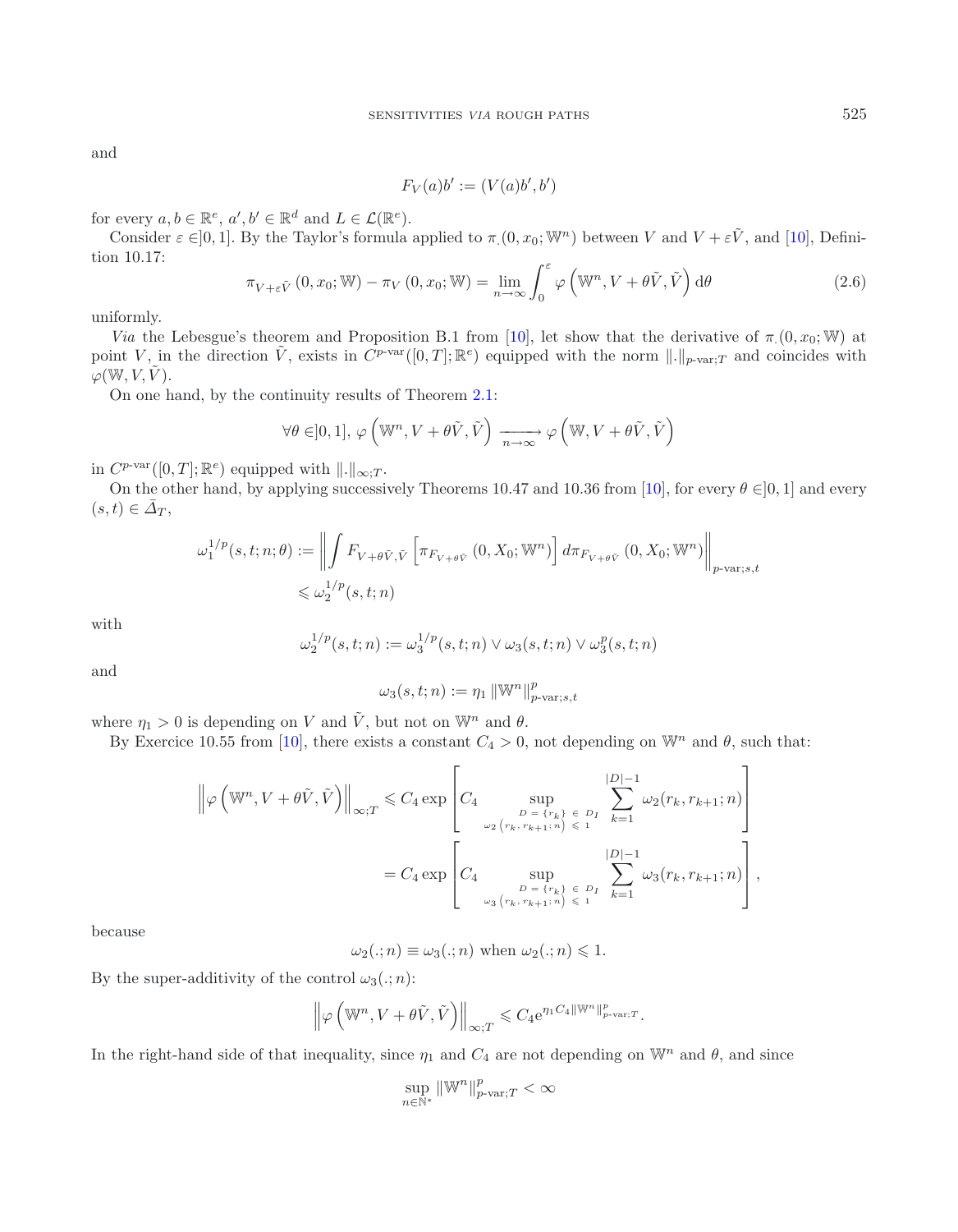by  $(2.5)$ :

$$
\sup_{\theta \in [0,1]} \sup_{n \in \mathbb{N}} \left\| \varphi \left( \mathbb{W}^n, V + \theta \tilde{V}, \tilde{V} \right) \right\|_{\infty; T} < \infty
$$

in  $C^{p\text{-}\mathrm{var}}([0,T];\mathbb{R}^e)$  equipped with  $\|.\|_{\infty;T}$ .

Therefore, by the Lebesgue's theorem and inequality [\(2.6\)](#page-10-0):

$$
\pi_{V+\varepsilon\tilde{V}}(0,x_0;\mathbb{W}) - \pi_V(0,x_0;\mathbb{W}) = \int_0^\varepsilon \varphi\left(\mathbb{W},V+\theta\tilde{V},\tilde{V}\right) d\theta.
$$

Since  $\theta \mapsto \varphi(\mathbb{W}, V + \theta \tilde{V}, \tilde{V})$  is continuous from

[0, 1] into 
$$
C^{p\text{-var}}([0, T]; \mathbb{R}^e)
$$
 (equipped with  $||.||_{p\text{-var};T})$ 

by Theorem [2.1;](#page-5-0) by Proposition B.1 from [\[10](#page-28-9)], the derivative of  $\pi(0, x_0; W)$  at point V, in the direction  $\tilde{V}$ , exists in  $C^{p\text{-}\mathrm{var}}([0,T];\mathbb{R}^e)$  equipped with  $\|.\|_{p\text{-}\mathrm{var};T}$  and coincides with  $\varphi(\mathbb{W},V,\tilde{V})$ .

Finally, as at the second step of the proof of Proposition [2.4,](#page-6-1) *via* Proposition B.5 and Lemma 4.2 from [\[10](#page-28-9)], the map  $\pi(0, x_0; W)$  is continuously differentiable from

$$
\text{Lip}^{\gamma}(\mathbb{R}^e; \mathbb{R}^d) \text{ into } C^{p\text{-var}}([0,T]; \mathbb{R}^e).
$$

**Step 2.** Consider  $R > 0$  and  $V, \tilde{V} \in B_{\text{Lip}}(0, R)$ .

By applying successively Theorems 10.47 and 10.36 from [\[10](#page-28-9)], for every  $(s, t) \in \overline{\Delta}_T$ ,

$$
\omega_4^{1/p}(s,t) := \left\| \int F_{V,\tilde{V}} \left[ \pi_{F_V}(0, X_0; \mathbb{W}) \right] d\pi_{F_V}(0, X_0; \mathbb{W}) \right\|_{p\text{-var};s,t}
$$
  
\$\leq \omega\_5^{1/p}(s,t)\$

with

$$
\omega_5^{1/p}(s,t) := \omega_6^{1/p}(s,t) \vee \omega_6(s,t) \vee \omega_6^p(s,t)
$$

and

$$
\omega_6(s,t) := \eta_2 \|\mathbb{W}\|_{p\text{-}\mathrm{var};s,t}^p
$$

where  $\eta_2 > 0$  is depending on R (continuously), but not on W.

By Exercice 10.55 from [\[10\]](#page-28-9), there exists a constant  $C_5 > 0$ , not depending on R and W, such that:  $\overline{a}$ 

$$
\left\| \partial_V \pi_V(0, x_0; \mathbb{W}).\tilde{V} \right\|_{\infty; T} \leq C_5 \exp \left[ C_5 \sup_{\substack{D = \{r_k\} \\ \omega_5(r_k, r_{k+1}) \leq 1}} \sum_{\substack{k=1 \\ r_{k+1} \leq 1}}^{|D|-1} \omega_5(r_k, r_{k+1}) \right]
$$

$$
= C_5 \exp \left[ C_5 \sup_{\substack{D = \{r_k\} \\ \omega_6(r_k, r_{k+1}) \leq 1}} \sum_{\substack{k=1 \\ k=1}}^{|D|-1} \omega_6(r_k, r_{k+1}) \right],
$$

because

$$
\omega_5 \equiv \omega_6 \text{ when } \omega_5 \leq 1.
$$

However,

$$
\sup_{\substack{D = \{r_k\} \\ \omega_6 \{r_k, r_{k+1}\} \leq 1}} \sum_{k=1}^{|D|-1} \omega_6(r_k, r_{k+1}) = \eta_2 M_{\eta_2^{-1}, I, p}(\mathbb{W}).
$$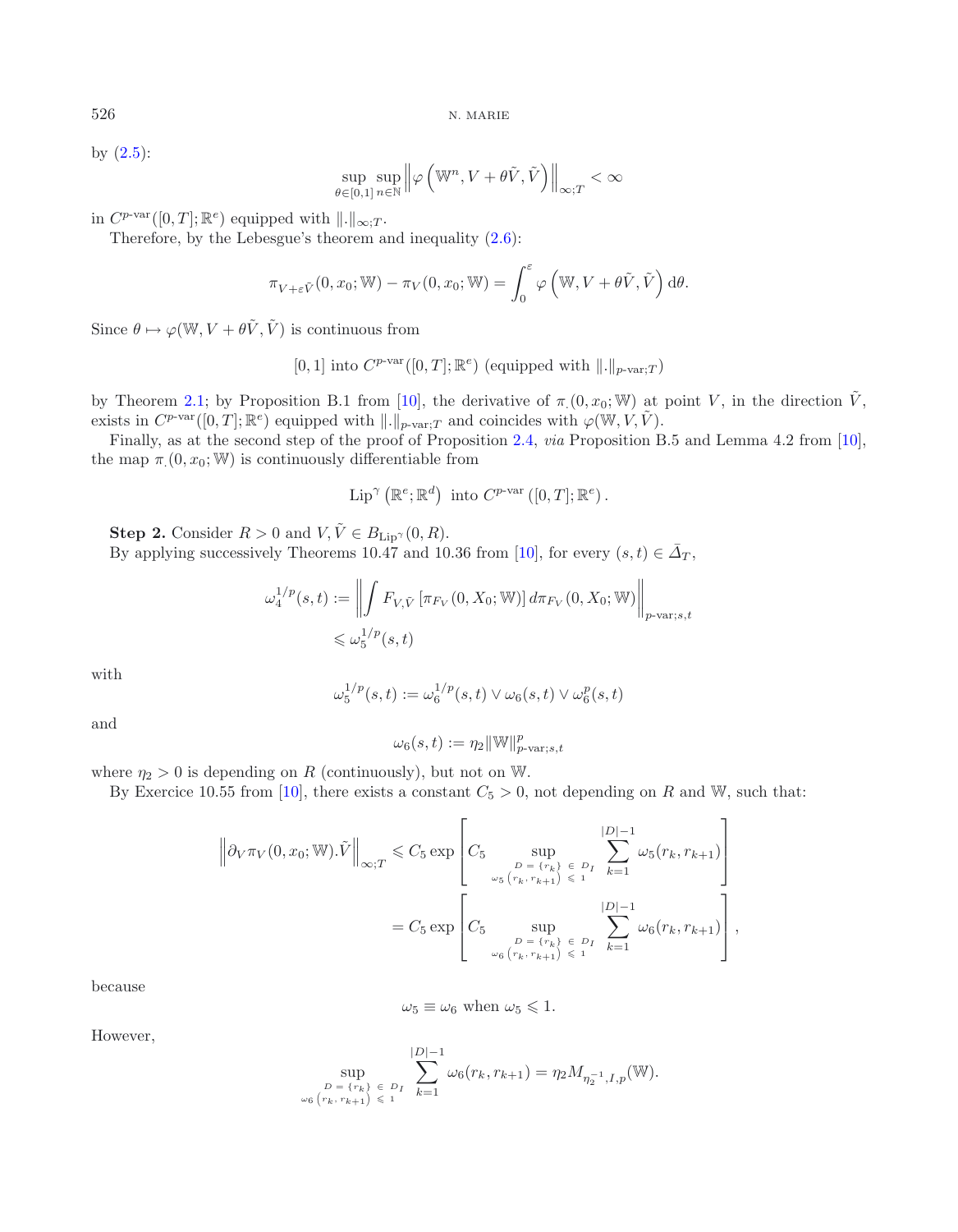Therefore,

$$
\left\|\partial_V \pi_V(0, x_0; \mathbb{W}).\tilde{V}\right\|_{\infty;T} \leqslant C_3 e^{C_3 M_{\eta, I, p}(\mathbb{W})}
$$

with  $C_3 := C_5(1 \vee \eta_2)$  and  $\eta := \eta_2^{-1}$ .  $\frac{-1}{2}$ .

**Notations.** In the sequel, the matrices  $J_{t-0}^{x_0, \mathbb{W}}$  and  $(J_{t-0}^{x_0, \mathbb{W}})^{-1}$  will be respectively denoted by  $J_{0-t}^{\mathbb{W}}$  and  $J_{t-0}^{\mathbb{W}}$  for the sake of simplicity. Moreover, for every  $(s, t) \in \overline{\Delta}_T$ , put

$$
J_{s\leftarrow t}^{\mathbb{W}}:=J_{s\leftarrow 0}^{\mathbb{W}}J_{0\leftarrow t}^{\mathbb{W}}\text{ and }J_{t\leftarrow s}^{\mathbb{W}}:=J_{t\leftarrow 0}^{\mathbb{W}}J_{0\leftarrow s}^{\mathbb{W}}.
$$

Then,

$$
J_{s\leftarrow t}^{\mathbb{W}}J_{t\leftarrow s}^{\mathbb{W}}=J_{t\leftarrow s}^{\mathbb{W}}J_{s\leftarrow t}^{\mathbb{W}}=I.
$$

<span id="page-12-0"></span>At the following corollary, the upper-bounds provided at the previous theorem are extended to RDEs having a drift term.

**Corollary 2.6.** *Consider*  $m \in \mathbb{N}^*$ ,  $p > q \geq 1$  *such that*  $1/p + 1/q > 1$ ,  $h : [0, T] \to \mathbb{R}^m$  *a continuous function of finite* q-variation,  $\mathbb{W} \in G\Omega_{p,T}(\mathbb{R}^d)$  and  $\mathbb{W}^h := S_{[p]}(\mathbb{W} \oplus h)$ :

(1) Let  $V := (V_1, \ldots, V_{d+m})$  be a collection of  $\gamma$ -Lipschitz vector fields on  $\mathbb{R}^e$ . For every  $\varepsilon > 0$ , there exists a *constant*  $C_1 > 0$  *depending only on* p, q,  $\gamma$ ,  $\varepsilon$  *and*  $||V||_{lip}$ , *such that for every*  $x_0 \in \mathbb{R}^e$ ,

$$
\|J^{\mathbb{W}^h}_{\leftarrow 0}\|_{\infty,T} \leq C_1 \exp\left[C_1\left[\|h\|_{q-var;T}^p + M_{\varepsilon,I,p}(\mathbb{W})\right]\right].
$$

(2) *Consider*  $x_0 \in \mathbb{R}^e$ . For every  $R > 0$  and  $V, \tilde{V} \in B_{Lip}$ <sup> $\gamma$ </sup> $(0, R)$ , there exists two constants  $\varepsilon > 0$  and  $C_2 > 0$ , *depending on* R *but not on* h *and* W*, such that:*

$$
\|\partial_V \pi_V(0, x_0; \mathbb{W}^h).\tilde{V}\|_{\infty,T} \leqslant C_2 \exp\left[C_2 \left[ \|h\|_{q-var;T}^p + M_{\varepsilon,I,p}(\mathbb{W})\right] \right].
$$

*Proof.* By Corollary [2.3,](#page-5-1) there exists a constant  $C_3 > 0$ , depending only on p and q, such that for every  $\varepsilon > 0$ ,

$$
M_{\varepsilon,I,p}(\mathbb{W}^h) \leqslant C_3 \left[ \|h\|_{q\text{-}\mathrm{var};T}^p + M_{\varepsilon,I,p}(\mathbb{W}) \right].
$$

Therefore, by Theorem [2.5:](#page-8-0)

(1) Let  $V \in Lip^{\gamma}(\mathbb{R}^e; \mathbb{R}^{d+m})$  be arbitrarily chosen. For every  $\varepsilon > 0$ , there exists a constant  $C_4 > 0$  depending only on p,  $\gamma$ ,  $\varepsilon$  and  $||V||_{\text{lip}\gamma}$ , such that for every  $x_0 \in \mathbb{R}^e$ ,

$$
||J_{\leftarrow 0}^{\mathbb{W}^h}||_{\infty;T} \leq C_4 e^{C_4 M_{\varepsilon,I,p}(\mathbb{W}^h)}
$$
  

$$
\leq C_1 \exp \left[ C_1 \left[ ||h||_{q\text{-}\vartheta;T}^p + M_{\varepsilon,I,p}(\mathbb{W}) \right] \right]
$$

with  $C_1 := C_4(1 \vee C_3)$ .

(2) Let  $x_0 \in \mathbb{R}^e$  be arbitrarily chosen. For every  $R > 0$  and  $V, \tilde{V} \in B_{\text{Lip}}(0,R)$ , there exists two constants  $\varepsilon > 0$ and  $C_5 > 0$ , depending on R but not on  $\mathbb{W}^h$ , such that:

$$
\|\partial_V \pi_V(0, x_0; \mathbb{W}^h).\tilde{V}\|_{\infty;T} \leqslant C_5 e^{C_5 M_{\varepsilon, I, p}(\mathbb{W}^h)}
$$
  

$$
\leqslant C_2 \exp\left[C_2 \left[ \|h\|_{q\text{-}\mathrm{var};T}^p + M_{\varepsilon, I, p}(\mathbb{W})\right] \right]
$$

with  $C_2 := C_5(1 \vee C_3)$ .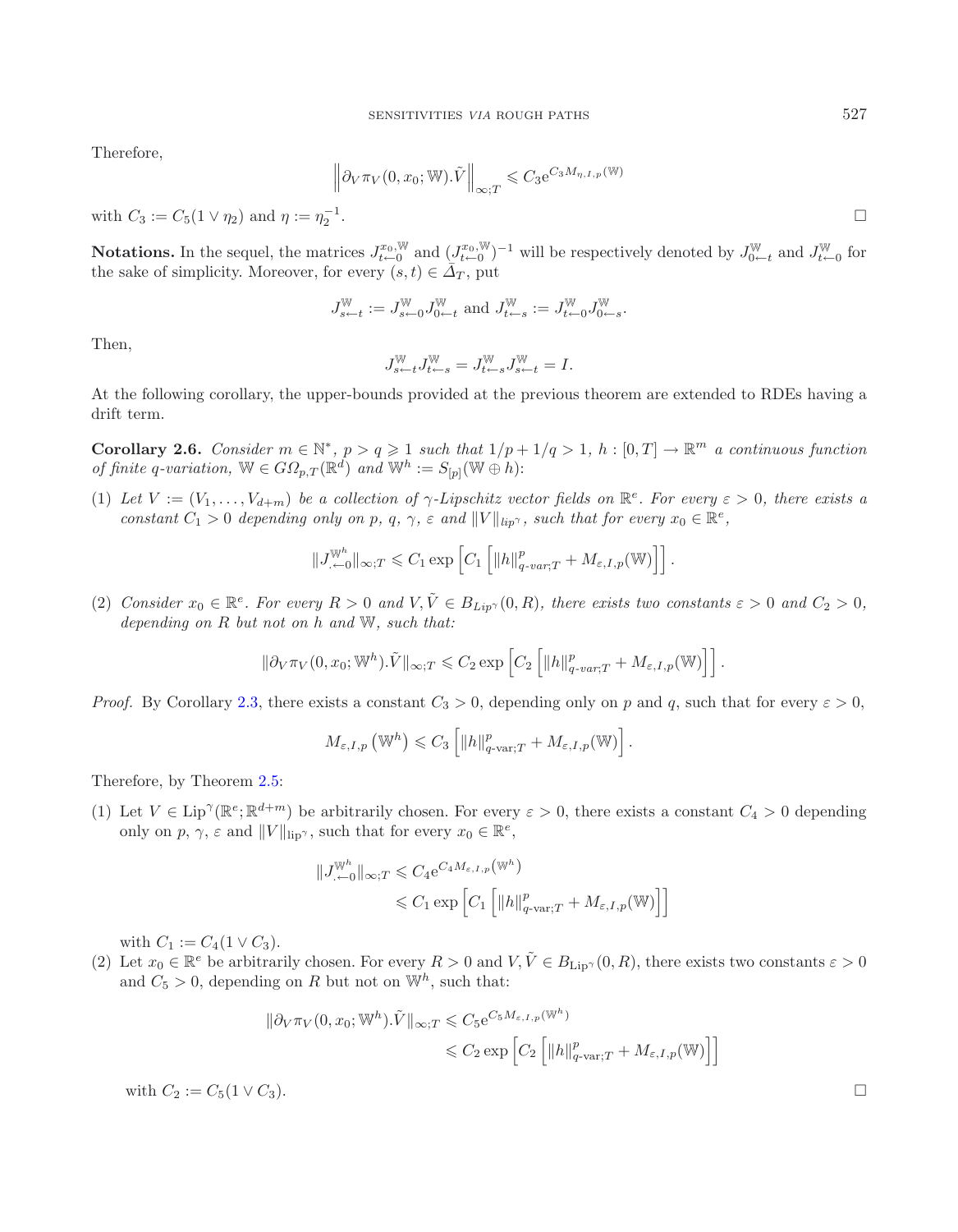## <span id="page-13-0"></span>**2.2.** Differentiability of the Itô map with respect to the driving signal

First of all, the notion of differentiability introduced by Friz and Victoir on  $G\Omega_{p,T}(\mathbb{R}^d)$  is reminded.

**Definition 2.7.** Consider a Banach space  $F, p > q \ge 1$  such that  $1/p + 1/q > 1$ , and an open set U of  $G\Omega_{p,T}(\mathbb{R}^d)$ . The map  $\varphi: G\Omega_{p,T}(\mathbb{R}^d) \to F$  is continuously differentiable in the sense of Friz–Victoir on U if and only if, for every  $Y \in U$ , the map

$$
h \in C^{q\text{-var}}([0,T];\mathbb{R}^d) \longmapsto \varphi(T_h Y) \in F
$$

is continuously differentiable.

With the notations of Definition [2.7,](#page-13-0) if  $\varphi$  is continuously differentiable from U into F in the sense of Friz–Victoir, then

$$
\forall Y \in U, \, \psi^Y : h \in C^{q\text{-var}}([0,T]; \mathbb{R}^d) \longmapsto \psi^Y(h) = \varphi(T_h Y)
$$

is derivable at every points and in every directions of  $C^{q\text{-}\mathrm{var}}([0,T]; \mathbb{R}^d)$ .

**Notation:** For every continuous function  $h : [0, T] \to \mathbb{R}^d$  of finite q-variation,

$$
D_h^{\text{FV}} \varphi(Y) := D_h \psi^Y(0)
$$
  
= 
$$
\lim_{\varepsilon \to 0} \frac{\varphi(T_{\varepsilon h} Y) - \varphi(T_0 Y)}{\varepsilon}.
$$

<span id="page-13-1"></span>In the sequel,  $D^{FV}$  is called the Friz–Victoir (directional) derivative operator.

**Theorem 2.8.** *Consider a collection*  $V := (V_1, \ldots, V_d)$  *of*  $\gamma$ -Lipschitz vector fields on  $\mathbb{R}^e$  and  $x_0 \in \mathbb{R}^e$ . The  $map \, \mathbb{W} \mapsto \pi_V(0, x_0; \mathbb{W})$  *is continuously differentiable from* 

$$
G\Omega_{p,T}\left(\mathbb{R}^d\right) \text{ into } C^{p\text{-var}}\left([0,T];\mathbb{R}^e\right)
$$

*in the sense of Friz–Victoir.*

*Moreover, for every*  $\mathbb{W} \in G\Omega_{p,T}(\mathbb{R}^d)$  and every continous function h:  $[0,T] \to \mathbb{R}^d$  of finite q-variation,

$$
D_h^{FV} \pi_V(0, x_0; \mathbb{W}) = \int_0^{\cdot} J_{\cdot \leftarrow s}^{\mathbb{W}} V[\pi_V(0, x_0; \mathbb{W})_s] dh_s.
$$

*(Duhamel principle).*

*Consider*  $\mathbb{W} \in G\Omega_{n,T}(\mathbb{R}^d)$  *and a control*  $\omega : \overline{\Delta}_T \to \mathbb{R}_+$  *satisfying:* 

$$
\forall (s,t) \in \bar{\Delta}_T, \, \|\mathbb{W}\|_{p\text{-}\mathrm{var};s,t} \leqslant \omega^{1/p}(s,t).
$$

(1) *There exists a constant*  $C_1 > 0$ *, not depending on* W *and*  $\omega$ *, such that for every continous function* h:  $[0, T] \rightarrow \mathbb{R}^d$  of finite q-variation,

$$
||D_h^{FV}\pi_V(0, x_0; \mathbb{W})||_{\infty,T} \leq C_1 \exp \left[C_1(||h||_{q\text{-var};T}^p + M_{1,I,\omega})\right].
$$

(2) *There exists a constant*  $C_2 > 0$ *, not depending on* W *and*  $\omega$ *, such that for every continous function h:*  $[0, T] \rightarrow \mathbb{R}^d$  of finite q-variation,

$$
||D_h^{FV}\pi_V(0, x_0; \mathbb{W})||_{p\text{-var};T} \leq C_2 \exp\left[C_2 \left[||h||_{q\text{-var};T}^p + \omega(0,T)\right]\right].
$$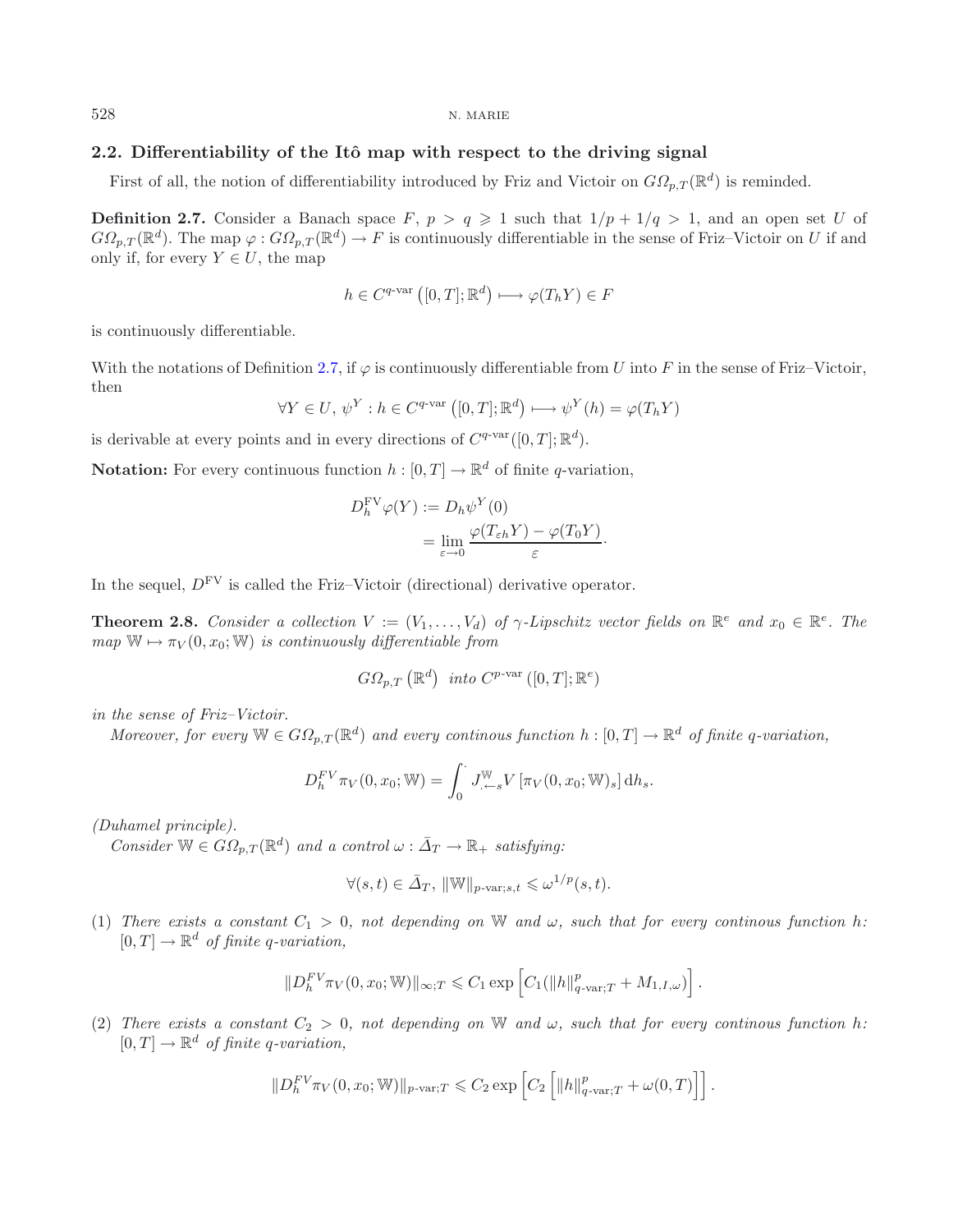*Proof.* See Theorems 11.3–11.6 and Exercice 11.9 from [\[10\]](#page-28-9) for a proof of the first part.

Consider a continuous function  $h : [0, T] \to \mathbb{R}^d$  of finite q-variation,  $\mathbb{W}^h := S_{[p]}(\mathbb{W} \oplus h)$ ,  $a := (x_0, 0, 0)$  and

$$
X_0 := \left(1, a, \ldots, \frac{a^{\otimes [p]}}{[p]!}\right) \in T^{[p]}\left(\mathbb{R}^{e+2}\right).
$$

By Theorem 11.3 from  $[10]$ :

$$
D_h^{\text{FV}} \pi_V(0, x_0; \mathbb{W}) = \pi_A(0, 0; .) \circ \mathbb{J}(., F) \circ \pi_G(0, X_0; .) (\mathbb{W}^h)
$$

where,

$$
A: \mathbb{R}^e \longrightarrow \mathcal{L}(\mathcal{L}(\mathbb{R}^e) \times \mathbb{R}^e; \mathbb{R}^e),
$$
  

$$
F: \mathbb{R}^e \times \mathbb{R}^d \times \mathbb{R}^d \longrightarrow \mathcal{L}(\mathbb{R}^e \times \mathbb{R}^d \times \mathbb{R}^d; \mathcal{L}(\mathbb{R}^e) \times \mathbb{R}^e)
$$

and

$$
G: \mathbb{R}^e \longrightarrow \mathcal{L}\left(\mathbb{R}^d \times \mathbb{R}^d; \mathbb{R}^e \times \mathbb{R}^d \times \mathbb{R}^d\right)
$$

are three collections of vector fields, respectively defined by:

$$
A(a)(L, b) := L.a + b,
$$
  

$$
F(a, a', a'')(b, b', b'') := (\langle DV(a), . \rangle b'; V(a)b'')
$$

and

$$
G(a)(b',b'') := (V(a)b', b', b'')
$$

for every  $a, b \in \mathbb{R}^e$ ,  $a', b', a'', b'' \in \mathbb{R}^d$  and  $L \in \mathcal{L}(\mathbb{R}^e)$ .

By applying successively theorems 10.47 and 10.36 from [\[10\]](#page-28-9), for every  $(s, t) \in \overline{\Delta}_T$ ,

$$
\omega_1^{1/p}(s,t) := \left\| \int F\left[\pi_G\left(0, X_0; \mathbb{W}^h\right)\right] d\pi_G\left(0, X_0; \mathbb{W}^h\right) \right\|_{p\text{-var};s,t}
$$
  
\$\leqslant \omega\_2^{1/p}(s,t)\$

with

$$
\omega_2^{1/p}(s,t) := \omega_3^{1/p}(s,t) \vee \omega_3(s,t) \vee \omega_3^p(s,t)
$$

and, by Proposition 7.52 from [\[10\]](#page-28-9):

$$
\omega_3(s,t):=\varepsilon_1\left[\|h\|_{q\text{-}\mathrm{var};s,t}^p+\omega(s,t)\right]\geqslant\varepsilon_2\|\mathbb{W}^h\|_{p\text{-}\mathrm{var};s,t}^p
$$

where,  $\varepsilon_1, \varepsilon_2 \geq 1$  are two constants not depending on W,  $\omega$  and h.

On one hand, by Exercice 10.55 from [\[10\]](#page-28-9), there exists a constant  $C_3 > 0$ , not depending on W,  $\omega$  and h, such that:

$$
||D_h^{\text{FV}} \pi_V(0, x_0; \mathbb{W})||_{\infty; T} \leq C_3 \exp \left[C_3 \sup_{\substack{D = \{r_k\} \\ \omega_2(r_k, r_{k+1}) \leq 1}} \sum_{\substack{p = 1 \\ \epsilon = 1}}^{|D|-1} \omega_2(r_k, r_{k+1})\right]
$$
  
=  $C_3 \exp \left[C_3 \sup_{\substack{D = \{r_k\} \\ \omega_2(r_k, r_{k+1}) \leq 1}} \sum_{\substack{p = 1 \\ \epsilon = 1}}^{|D|-1} \omega_3(r_k, r_{k+1})\right]$   
 $\leq C_1 \exp \left[C_1 \left(||h||_{q-\text{var};T}^p + M_{1,I,\omega}\right)\right]$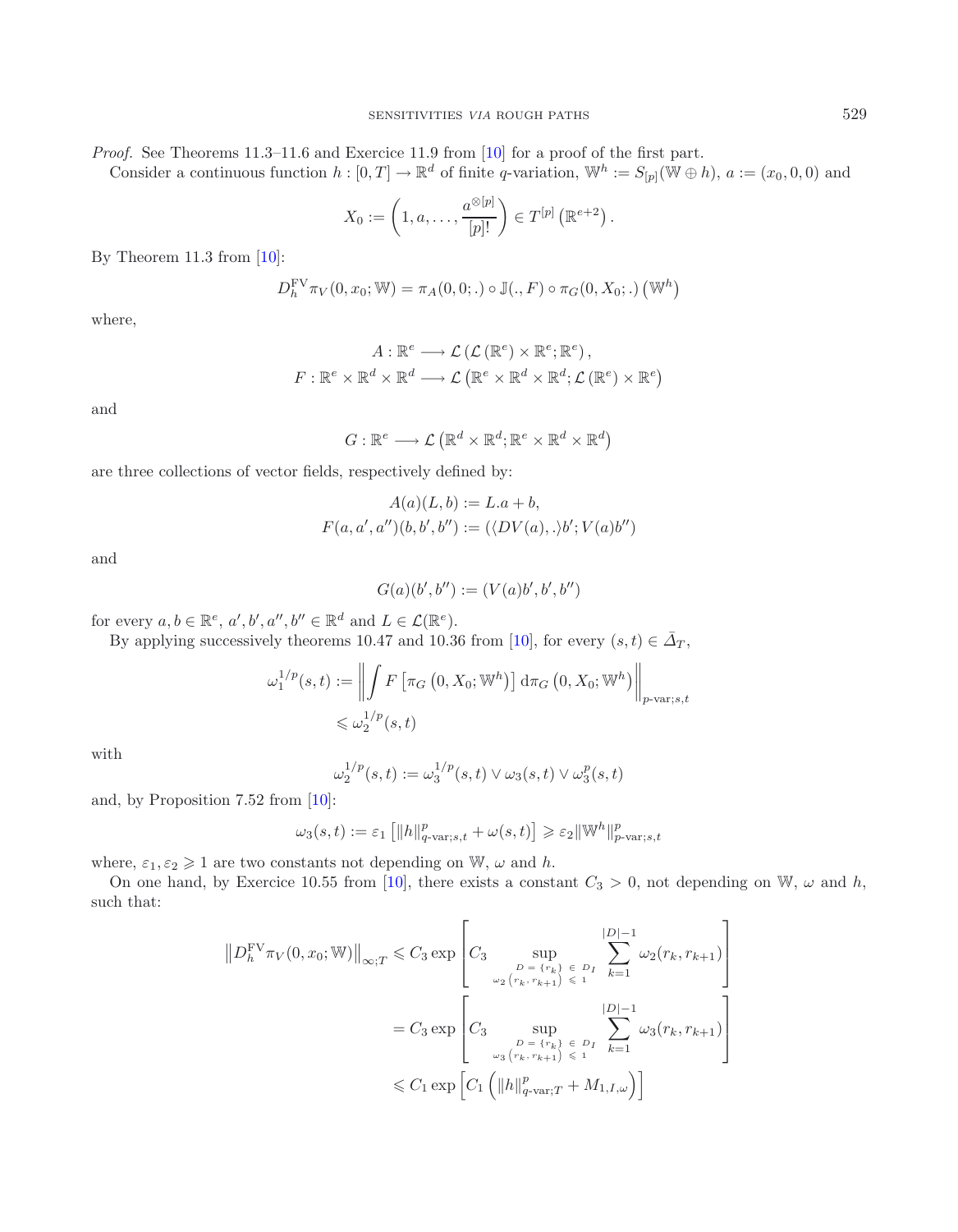with  $C_1 := C_3 \varepsilon_1$ , because

$$
\omega_2 \equiv \omega_3 n \text{ when } \omega_2 \leq 1 \tag{2.7}
$$

and

$$
\forall (s,t) \in \bar{\varDelta}_T, \, \omega(s,t) \leq \omega_3(s,t).
$$

On the other hand, by Theorem 10.53 from [\[10](#page-28-9)], there exists a constant  $C_4 > 0$ , not depending on W,  $\omega$  and h, such that for every  $(s, t) \in \overline{\Delta}_T$  satisfying  $\omega_2(s, t) \leq 1$ ,

$$
||D_h^{\text{FV}} \pi_V(0, x_0; \mathbb{W})_{s,t}|| \leq C_4 \left[1 + ||D_h^{\text{FV}} \pi_V(0, x_0; \mathbb{W})_s||\right] \omega_2^{1/p}(s, t) e^{C_4 \omega_2(s, t)}
$$
  

$$
\leq C_4 \left[1 + ||D_h^{\text{FV}} \pi_V(0, x_0; \mathbb{W})||_{\infty;T}\right] \omega_3^{1/p}(s, t) e^{C_4 \omega_3(0, T)}
$$

by [\(2.7\)](#page-15-1).

Therefore, by the super-additivity of the control  $\omega_3$ , there exists a constant  $C_2 > 0$ , not depending on W,  $\omega$ and  $h$ , such that:

$$
||D_h^{\text{FV}} \pi_V(0, x_0; \mathbb{W})||_{p\text{-var};T} \leq C_2 \exp \left[C_2 \left[||h||_{q\text{-var};T}^p + \omega(0,T)\right]\right].
$$

<span id="page-15-3"></span>At the following corollary, the upper-bounds provided at the previous theorem are extended to RDEs having a drift term.

**Corollary 2.9.** Consider  $m \in \mathbb{N}^*$ ,  $p > q \ge 1$  such that  $1/p + 1/q > 1$ ,  $r \in [1, p]$  such that  $1/p + 1/r >$ 1, g:  $[0,T] \to \mathbb{R}^m$  a continuous function of finite r-variation,  $\mathbb{W} \in G\Omega_{p,T}(\mathbb{R}^d)$ ,  $\mathbb{W}^g := S_{[p]}(\mathbb{W} \oplus g)$ ,  $V :=$  $(V_1,\ldots,V_{d+m})$  *a collection of*  $\gamma$ -Lipschitz vector fields on  $\mathbb{R}^e$  and  $x_0 \in \mathbb{R}^e$ . There exists a constant  $C > 0$ , not *depending on* g and W, such that for every continuous function h:  $[0, T] \rightarrow \mathbb{R}^{d+m}$  of finite q-variation,

$$
\left\|D_h^{FV}\pi_V\left(0,x_0;\mathbb{W}^g\right)\right\|_{\infty;T}\leqslant C\exp\left[C\left[\left\|h\right\|_{q\text{-}var;T}^p+\left\|g\right\|_{r\text{-}var;T}^p+M_{1,I,p}(\mathbb{W})\right]\right].
$$

*Proof.* Let h:  $[0, T] \rightarrow \mathbb{R}^{d+m}$  be a continuous function of finite q-variation. By Corollary [2.3,](#page-5-1) there exists a constant  $C_1 > 0$ , depending only on p and r, such that:

$$
M_{1,I,p}(\mathbb{W}^g) \leqslant C_1 \left[ \left\| g \right\|_{r-\text{var};T}^p + M_{1,I,p}(\mathbb{W}) \right].
$$

Then, by Theorem [2.8,](#page-13-1) there exists a constant  $C_2 > 0$ , not depending on  $\mathbb{W}^g$  and h, such that:

$$
||D_h^{\text{FV}} \pi_V(0, x_0; \mathbb{W}^g)||_{\infty; T} \leq C_2 \exp \left[ C_2 \left[ ||h||_{q-\text{var};T}^p + M_{1,I,p}(\mathbb{W}^g) \right] \right]
$$
  

$$
\leq C \exp \left[ C \left[ ||h||_{q-\text{var};T}^p + ||g||_{r-\text{var};T}^p + M_{1,I,p}(\mathbb{W}) \right] \right]
$$

with  $C := C_2(1 \vee C_1)$ .

## **2.3. Application to the Gaussian stochastic analysis**

Consider a d-dimensional stochastic process W and the probability space  $(\Omega, \mathcal{A}, \mathbb{P})$ , where  $\Omega$  is the vector space of continuous functions from [0, T] into  $\mathbb{R}^d$ , A is the σ-algebra generated by cylinder sets of  $\Omega$ , and  $\mathbb P$  is the probability measure induced by the process W on  $(\Omega, \mathcal{A})$ .

In order to prove Corollary [2.16](#page-16-0) which is crucial at Section 3, the existing results on Gaussian rough paths proved by Friz and Victoir in [\[9](#page-28-13)], and by Cass *et al.* in [\[3\]](#page-27-3) have to be stated first.

Consider the two following technical assumptions on the stochastic process W.

<span id="page-15-2"></span><span id="page-15-0"></span>**Assumption 2.10.** W is a d-dimensionnel centered Gaussian process with continuous paths. Moreover, its covariance function  $c_W$  is of finite 2D  $\rho$ -variation with  $\rho \in [1,2]$  (see [\[10\]](#page-28-9), Def. 5.50).

<span id="page-15-1"></span>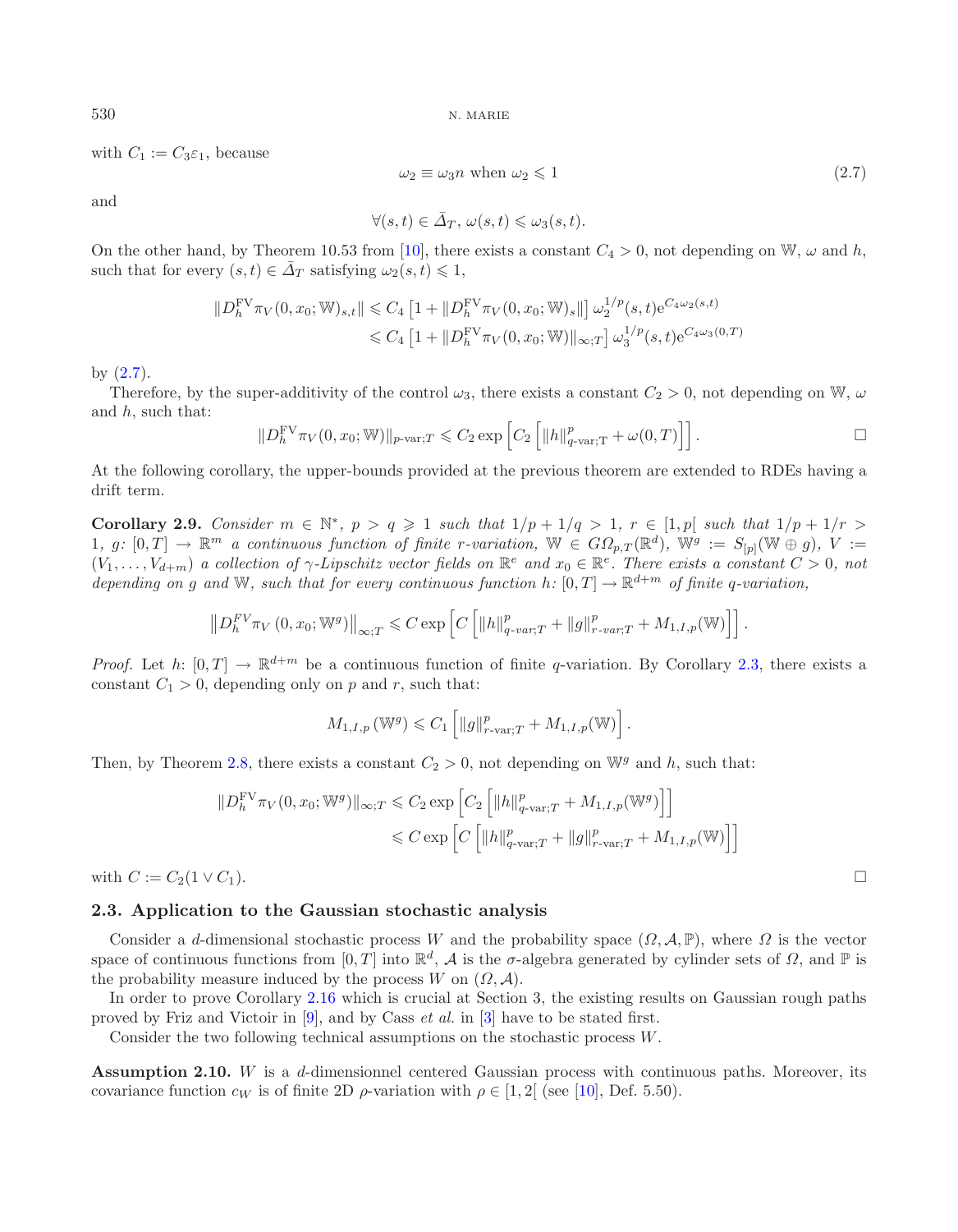**Assumption 2.11.** There exists  $p > q \geq 1$  such that:

$$
\frac{1}{p} + \frac{1}{q} > 1
$$
 and 
$$
H^1 \hookrightarrow C^{q\text{-var}}([0,T];\mathbb{R}^d).
$$

**Example:** By Propositions 15.5, 15.7 and Exercice 20.2 from [\[10\]](#page-28-9), the fractional Brownian motion of Hurst parameter  $H \in ]1/4, 1/2]$  satisfies Assumptions [2.10](#page-15-0) and [2.11.](#page-15-2) Theorem: Existence and properties of enhanced Gaussian processes.

<span id="page-16-4"></span>**Theorem 2.12.** *Consider a stochastic process* W *satisfying Assumption* [2.10](#page-15-0)*, and* p > 2ρ*. For almost every*  $\omega \in \Omega$ , there exists a geometric p-rough path  $\mathbb{W}(\omega)$  over  $W(\omega)$  satisfying:

(1) *There exists a deterministic constant*  $C > 0$ *, only depending on*  $\rho$ *, p and*  $||c_W||_{\rho \text{-}var[0,T]^2}$ *, such that:* 

$$
\mathbb{E}\left(\mathrm{e}^{C\|\mathbb{W}\|_{p-var;T}^2}\right) < \infty.
$$

*(generalized Fernique theorem).*

(2) Let  $(W^n, n \in \mathbb{N})$  be a sequence of linear approximations, or of mollifier approximations, of the process W.  $\mathbb{W}$  *is the limit in p-variation, in*  $L^r(\Omega)$  *for every*  $r \geq 1$ *, of the sequence*  $(S_3(W^n), n \in \mathbb{N})$  *(universality).* 

W *is the enhanced Gaussian process over* W*.*

<span id="page-16-3"></span>See Theorem 15.33 from [\[10\]](#page-28-9) for a proof.

**Proposition 2.13.** *Consider a stochastic process* W *satisfying Assumptions* [2.10](#page-15-0) *and* [2.11](#page-15-2)*,* W *the enhanced Gaussian process over* W, and the Cameron–Martin's space  $H^1 \subset \Omega$  of the process W. Then,

$$
\forall \omega \in \Omega, \,\forall h \in H^1, \,\mathbb{W}(\omega + h) = T_h \mathbb{W}(\omega).
$$

<span id="page-16-1"></span>See Lemma 15.58 from [\[10](#page-28-9)] for a proof.

**Proposition 2.14.** For every geometric p-rough path Y and every  $\varepsilon > 0$ ,

$$
M_{\varepsilon,I,p}(Y) \leqslant \varepsilon \left[2N_{\varepsilon,I,p}(Y) + 1\right].
$$

<span id="page-16-2"></span>See Proposition 4.6 from [\[3\]](#page-27-3) for a proof.

**Theorem 2.15.** *Consider a stochastic process* W *satisfying Assumptions* [2.10](#page-15-0) *and* [2.11](#page-15-2)*, and* W *the enhanced Gaussian process over* W*. Then,*

$$
\forall C, \varepsilon, r > 0, \, Ce^{CN_{\varepsilon, I, p}(\mathbb{W})} \in L^r(\Omega).
$$

<span id="page-16-0"></span>See Theorem 6.4 and Remark 6.5 from [\[3\]](#page-27-3) for a proof.

**Corollary 2.16.** *Consider*  $x_0 \in \mathbb{R}^e$ ,  $V := (V_1, \ldots, V_{d+1})$  *and*  $\tilde{V} := (\tilde{V}_1, \ldots, \tilde{V}_{d+1})$  *two collections of*  $\gamma$ *-Lipschitz vector fields on* R<sup>e</sup>*, a stochastic process* W *satisfying Assumptions* [2.10](#page-15-0) *and* [2.11](#page-15-2)*,* W *the enhanced Gaussian process over* W,  $\mathbb{W}^g := S_{[p]}(\mathbb{W} \oplus g)$  *with*  $g := Id_{[0,T]}$ *, and a continuous function*  $h : [0,T] \to \mathbb{R}^{d+1}$  *of finite* q*-variation.*

$$
\|J^{W^g}_{\cdot \leftarrow 0}\|_{\infty;T},\ \|\partial_V \pi_V\left(0,x_0; \mathbb{W}^g\right).\tilde{V}\|_{\infty;T} \ and \ \|D^{FV}_{h} \pi_V\left(0,x_0; \mathbb{W}^g\right)\|_{\infty;T}
$$

*belong to*  $L^r(\Omega)$  *for every*  $r > 0$ *.* 

*Proof.* It is a straightforward consequence of Corollaries [2.6](#page-12-0) and [2.9,](#page-15-3) of Proposition [2.14](#page-16-1) (deterministic results), and of Theorem [2.15](#page-16-2) (probabilistic result).  $\Box$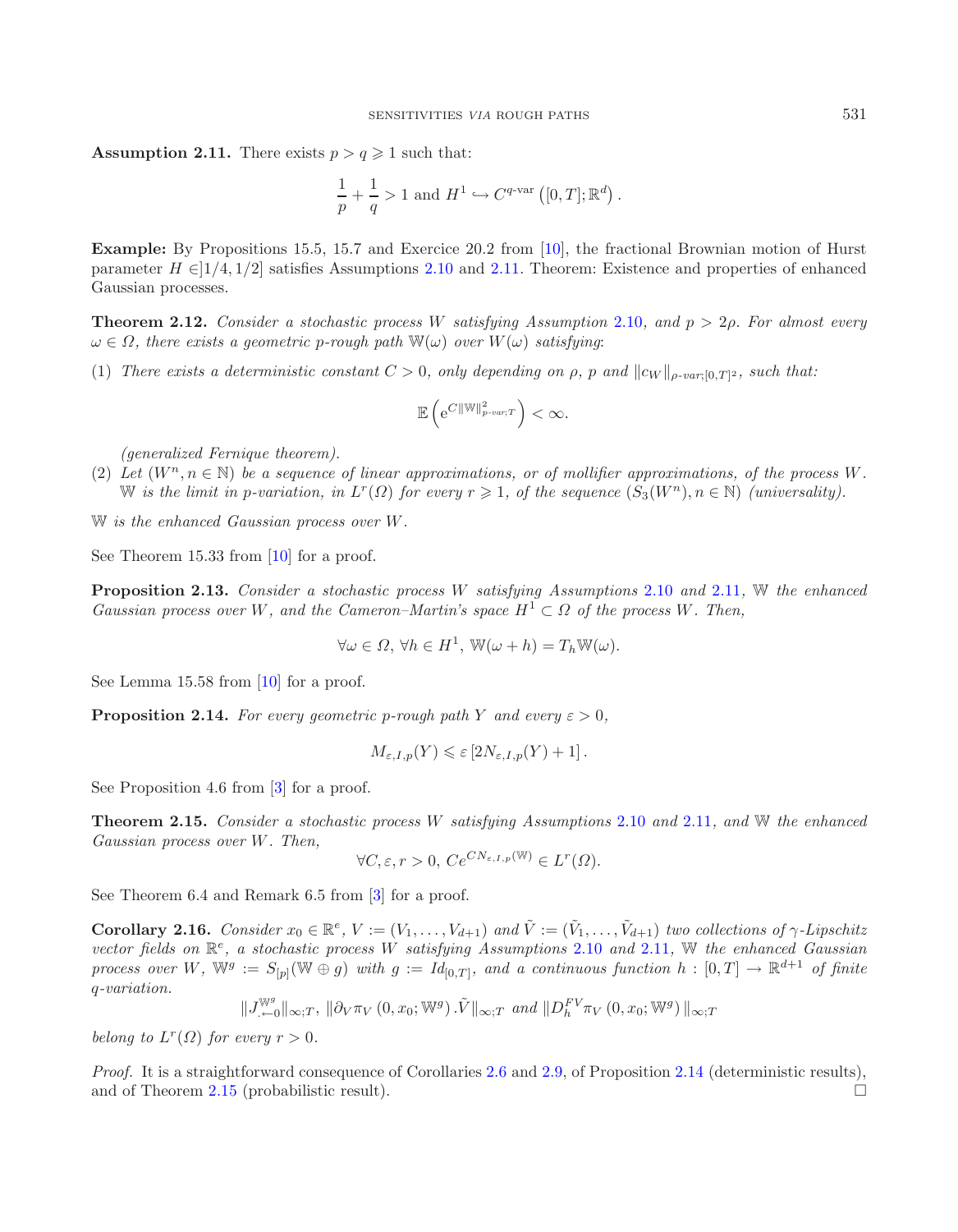## 3. Sensitivity analysis of Gaussian rough differential equations

This section solves the problem stated in the introduction of the paper by using the deterministic results on RDEs of Sections 2.1 and 2.2, the probabilistic results on Gaussian RDEs of Section 2.3 and the Malliavin calculus.

Assume that W,  $\mu$  and  $\sigma$  defined in the introduction satisfy the following assumption.

**Assumption 3.1.** The process W satisfies Assumptions [2.10](#page-15-0) and [2.11,](#page-15-2) and

<span id="page-17-0"></span>
$$
C_0^1([0,T];\mathbb{R}^d) \subset H^1.
$$

Moreover, there exists a constant  $C > 0$  such that:

$$
\forall h \in C_0^1([0, T]; \mathbb{R}^d), ||h||_{H^1} \leqslant C ||\dot{h}||_{\infty; T}.
$$

The functions  $\mu$  and  $\sigma$  satisfy Assumption [1.3](#page-1-1) and, for every  $a \in \mathbb{R}^d$ ,  $\sigma(a)$  is an invertible matrix. Moreover, the function  $\sigma^{-1}: \mathbb{R}^d \to \mathcal{M}_d(\mathbb{R})$  is bounded.

**Example:** The fractional Brownian motion  $B^H$  of Hurst parameter  $H \in ]1/4, 1[$  satisfies Assumption [3.1.](#page-17-0) Indeed, it has been stated at Section 2.3 that  $B^H$  satisfies Assumptions [2.10](#page-15-0) and [2.11.](#page-15-2) Moreover, by the first point (see [\[5](#page-27-6)], Thm. 3.3):

 $C_0^1([0,T];\mathbb{R}^d) \subset H^1.$ 

Consider  $h \in C_0^1([0, T]; \mathbb{R}^d)$ . By the second point (see [\[5\]](#page-27-6), Thm. 3.3):

$$
||h||_{H^1} = ||J_H(\dot{h})||_{H^1} = ||\dot{h}||_{L^2([0,T])}
$$
  
\$\leq T^{1/2} ||\dot{h}||\_{\infty,T}\$.

<span id="page-17-1"></span>Assume also that the function  $F : \mathbb{R}^d \to \mathbb{R}$  satisfies the following assumption.

**Assumption 3.2.** The function F is continuously differentiable from  $\mathbb{R}^d$  into  $\mathbb{R}$ . Moreover, there exists two constants  $C > 0$  and  $N \in \mathbb{N}^*$  such that, for every  $a \in \mathbb{R}^d$ ,

$$
|F(a)| \leq C(1 + ||a||)^N
$$
 and  $||DF(a)||_{\mathcal{L}} \leq C(1 + ||a||)^N$ .

The following results are solving, at least partially, the problem stated in the introduction of the paper.

### **Notations:**

• Under Assumption [3.1,](#page-17-0) the enhanced Gaussian process over W is denoted by W,  $\mathbb{W}^g := S_{[p]}(\mathbb{W} \oplus g)$  with  $g := \mathrm{Id}_{[0,T]}$ , and  $V := (V_1, \ldots, V_{d+1})$  is the collection of vector fields defined by:

$$
V(a)(b,c) := \mu(a)c + \sigma(a)b
$$

for every  $a, b \in \mathbb{R}^d$  and  $c \in \mathbb{R}$ .

- Let  $\mathbb{S}_p \subset \text{Lip}^{\gamma}(\mathbb{R}^d; \mathbb{R}^d)$  be the space of functions from  $\mathbb{R}^d$  into  $\mathcal{M}_d(\mathbb{R}), [p] + 1$  times differentiable, bounded and of bounded derivatives.
- For every  $x \in \mathbb{R}^d$ ,  $\mathbb{E}[F(X_T)]$  is denoted by  $f_T(x, \sigma)$ .

<span id="page-17-2"></span>**Lemma 3.3.** Let  $I = (I^1, \ldots, I^d)$  be the map from H into  $H^1$  such that:

$$
I^i(h) := \mathbb{E}\left[\mathbf{W}^i(h^i)W^i\right] \in H^1
$$

*for every*  $h \in H := H_1 \oplus \cdots \oplus H_d$  and  $i = 1, \ldots, d$ . I is an isometry from H into  $H^1$ .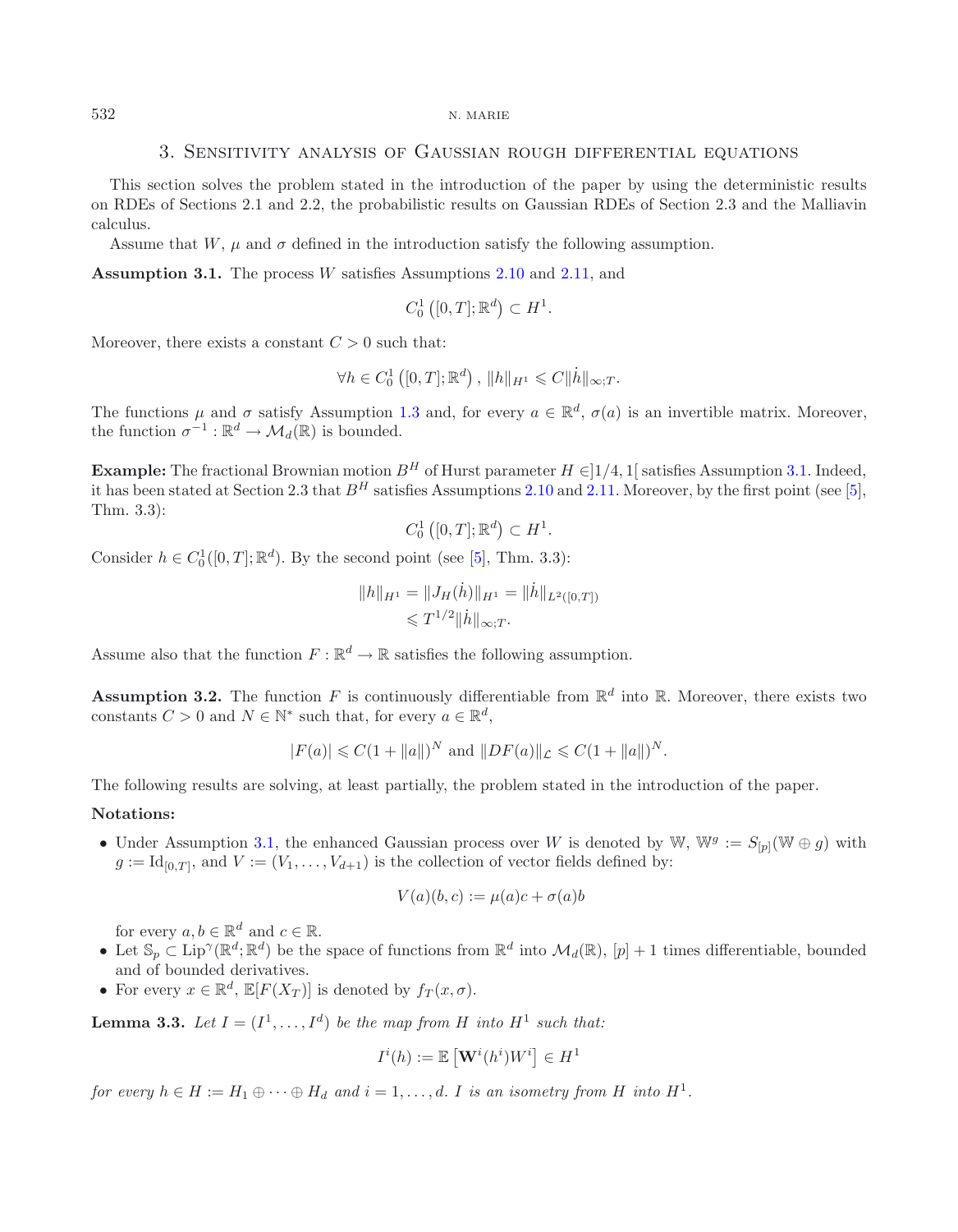*Proof.* On one hand, the linearity of  $I: H \to H^1$  is a straightforward consequence of the linearity of  $W: H \to H^1$  $L^2(\Omega)$ .

On the other hand, by construction of **W** and of the scalar products on  $H$  and  $H^1$ :

$$
\langle I(h), I(g) \rangle_{H^1} = \sum_{i=1}^d \langle \mathbb{E} \left[ \mathbf{W}^i \left( h^i \right) W^i \right]; \mathbb{E} \left[ \mathbf{W}^i \left( g^i \right) W^i \right] \rangle_{H_i^1}
$$

$$
= \sum_{i=1}^d \mathbb{E} \left[ \mathbf{W}^i \left( h^i \right) \mathbf{W}^i \left( g^i \right) \right] = \langle h, g \rangle_H
$$

for every functions  $h, g \in H$ .

<span id="page-18-1"></span>The following lemma extends ([\[10](#page-28-9)], Prop. 20.5) to Gaussian RDEs having a drift term.

**Lemma 3.4.** *For every*  $x_0 \in \mathbb{R}^d$  *and almost every*  $\omega \in \Omega$ , the map  $h \mapsto \pi_V[0, x_0; \mathbb{W}^g(\omega + h)]$  *is continuously differentiable from*

$$
H^1 \text{ into } C^{p\text{-}var}([0,T];\mathbb{R}^d) .
$$

<span id="page-18-0"></span>*For every*  $t \in [0, T]$ ,  $\pi_V(0, x_0; \mathbb{W}^g)_t \in \mathbb{D}_{loc}^{1,2}$  and for every  $h \in H^1$ ,

$$
\langle \mathbf{D}\pi_V(0, x_0; \mathbb{W}^g)_t, I^{-1}(h) \rangle_H = D_{(h,0)}^{FV} \pi_V(0, x_0; \mathbb{W}^g)_t
$$
  
= 
$$
\int_0^t J_{t \leftarrow s}^{\mathbb{W}^g} \sigma \left[ \pi_V(0, x_0; \mathbb{W}^g)_s \right] dh_s.
$$

*Proof.* By Proposition [2.13,](#page-16-3) for almost every  $\omega \in \Omega$  and every  $h \in H^1$ ,

$$
\mathbb{W}^g(\omega + h) = S_{[p]}[\mathbb{W}(\omega + h) \oplus g]
$$
  
=  $S_{[p]}[T_h \mathbb{W}(\omega) \oplus g]$   
=  $T_{(h,0)}S_{[p]}[\mathbb{W}(\omega) \oplus g]$   
=  $T_{(h,0)}\mathbb{W}^g(\omega)$ .

Then, almost surely:

$$
\pi_V[0, x_0; \mathbb{W}^g(. + h)] = \pi_V[0, x_0; T_{(h,0)} \mathbb{W}^g].
$$
\n(3.1)

By Assumption [2.11](#page-15-2) and Corollary [2.9,](#page-15-3)  $h \mapsto \pi_V[0, x_0; T_{(h,0)} \mathbb{W}^g]$  is continuously differentiable from

$$
H^{1} \subset C^{q\text{-var}}([0,T];\mathbb{R}^{d}) \text{ into } C^{p\text{-var}}([0,T];\mathbb{R}^{d}).
$$

Then, by equality [\(3.1\)](#page-18-0), the map  $h \mapsto \pi_V[0, x_0; \mathbb{W}^g(. + h)]$  is also continuously differentiable from

$$
H^{1} \text{ into } C^{p\text{-var}}([0,T];\mathbb{R}^{d}),
$$

and for almost every  $\omega \in \Omega$  and every  $h \in H^1$ ,

$$
D_{(h,0)}^{\text{FV}} \pi_V [0, x_0; \mathbb{W}^g(\omega)] = D_h F^\omega(0)
$$

with  $F^{\omega} := \pi_V[0, x_0; \mathbb{W}^g(\omega + .)].$ 

By the Duhamel principle (see Thm. [2.8\)](#page-13-1), for every  $t \in [0, T]$  and every  $h \in H^1$ ,

$$
D_{(h,0)}^{\text{FV}} \pi_V (0, x_0; \mathbb{W}^g)_t = \int_0^t J_{t-s}^{\mathbb{W}^g} V \left[ \pi_V (0, x_0; \mathbb{W}^g)_{s} \right] (dh_s, 0)
$$
  
= 
$$
\int_0^t J_{t-s}^{\mathbb{W}^g} \sigma \left[ \pi_V (0, x_0; \mathbb{W}^g)_{s} \right] dh_s.
$$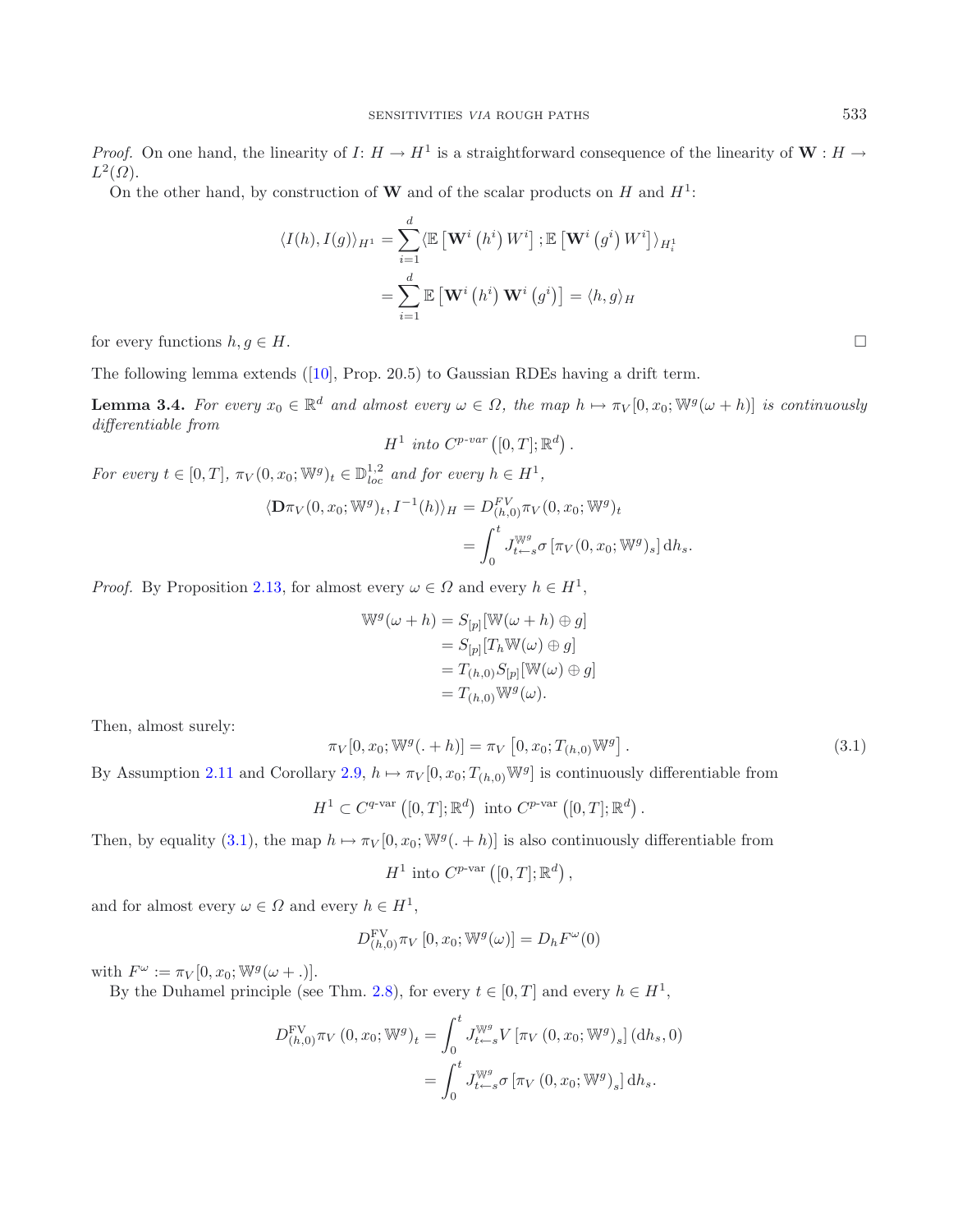In conclusion, by [\[22](#page-28-7)], Proposition 4.1.3 and Lemma 4.1.2,  $\pi_V(0, x_0; \mathbb{W}^g)_t$  is continuously  $H^1$ -differentiable and then locally derivable in the sense of Malliavin, with

$$
\langle \mathbf{D}\pi_V(0, x_0; \mathbb{W}^g)_t, I^{-1}(h) \rangle_H = D_h F^{\omega}(0).
$$

### <span id="page-19-1"></span>**Theorem 3.5.** *Under Assumptions* [3.1](#page-17-0) *and* [3.2](#page-17-1)*:*

(1) *The function*  $f_T(.,\sigma)$  *is differentiable from*  $\mathbb{R}^d$  *into*  $\mathbb{R}$  *and, for every*  $x, v \in \mathbb{R}^d$ *,* 

$$
\partial_x f_T(x, \sigma). v = \mathbb{E}\left[\left\langle \mathbf{D}\left(F \circ X_T^x\right), I^{-1}\left(h^{x,v}\right)\right\rangle_H\right]
$$

*where*

$$
h^{x,v} := \frac{1}{T} \int_0^{\cdot} \sigma^{-1}(X_s^x) J_{s \leftarrow 0}^{\mathbb{W}^g} v \, ds.
$$

(2) *For every*  $x \in \mathbb{R}^d$ , the function  $f_T(x,.)$  *is differentiable from*  $\mathbb{S}_p$  *into*  $\mathbb{R}$  *and, for every*  $\sigma, \tilde{\sigma} \in \mathbb{S}_p$  *satisfying Assumption* [3.1](#page-17-0)*,*

$$
\partial_{\sigma} f_T(x, \sigma) . \tilde{\sigma} = \mathbb{E}\left[ \left\langle \mathbf{D} \left( F \circ X_T^{\sigma} \right), I^{-1} \left( h^{\sigma, \tilde{\sigma}} \right) \right\rangle_H \right]
$$

*where*

$$
h^{\sigma, \tilde{\sigma}} := \frac{1}{T} \int_0^{\cdot} \sigma^{-1} \left( X_s^{\sigma} \right) J_{s \leftarrow T}^{\mathbb{W}^g} \partial_{\sigma} X_T^{\sigma} . \tilde{\sigma} \, \mathrm{d} s.
$$

*Proof.*

(1) On one hand, for every  $\varepsilon \in ]0,1]$ ,  $\eta > 0$  and  $x, v \in \mathbb{R}^d$ , by the Taylor's formula, and the first point of Corollary [2.6;](#page-12-0) there exists a constant  $C_1 > 0$ , depending only on p,  $\gamma$ ,  $\eta$  and  $||V||_{\text{lip}}$ , such that:

$$
\frac{\left|F\left(X_T^{x+\varepsilon v}\right) - F\left(X_T^x\right)\right|}{\varepsilon} = \left| \int_0^1 \left\langle DF\left(X_T^{x+\theta \varepsilon v}\right), DX_T^{x+\theta \varepsilon v}.v \right\rangle d\theta \right|
$$
  

$$
\leq C_1 \|v\| e^{C_1 M_{\eta,I,p}(\mathbb{W})} \int_0^1 \|DF\left(X_T^{x+\theta \varepsilon v}\right) \|_{\mathcal{L}} d\theta.
$$

Moreover, since F satisfies Assumption [3.2,](#page-17-1) there exists two constants  $C_2 > 0$  and  $N \in \mathbb{N}^*$ , depending only on F, such that for every  $\theta \in [0,1]$ ,

$$
\left\|DF\left(X_T^{x+\theta\epsilon v}\right)\right\|_{\mathcal{L}} \leqslant C_2 \left(1+\left\|X_T^{x+\theta\epsilon v}\right\| \right)^N.
$$

Then, by the triangle inequality together with Theorem 10.36 from [\[10\]](#page-28-9), there exists a constant  $C_3 > 0$ , not depending on  $x, v, \theta, \varepsilon, V$  and W, such that:

<span id="page-19-0"></span>
$$
||DF(X_T^{x+\theta \varepsilon v})||_{\mathcal{L}} \leq C_2[1+||x||+||v||+ C_3[||V||_{\text{lip}}^{\gamma-1}||\mathbb{W}^g||_{p-\text{var};T} \vee ||V||_{\text{lip}}^p{}_{\gamma-1}||\mathbb{W}^g||_{p-\text{var};T}^p]]^N.
$$

Since W satisfies Assumptions [2.10](#page-15-0) and [2.11,](#page-15-2) by Corollary [2.16,](#page-16-0) the generalized Fernique theorem (see Thm. [2.12\)](#page-16-4) and the Cauchy–Schwarz's inequality:

$$
\varepsilon \in ]0,1] \longmapsto \frac{\left|F(X_T^{x+\varepsilon v}) - F(X_T^x)\right|}{\varepsilon}
$$

is bounded by an integrable random variable not depending on  $\varepsilon$ . Therefore, by the Lebesgue's theorem,  $f_T(.,\sigma)$  is differentiable on  $\mathbb{R}^d$  and

$$
\forall x, v \in \mathbb{R}^d, \, \partial_x f_T(x, \sigma).v = \mathbb{E}\left[ \langle DF(X_T^x), \partial_x X_T^x. v \rangle \right]. \tag{3.2}
$$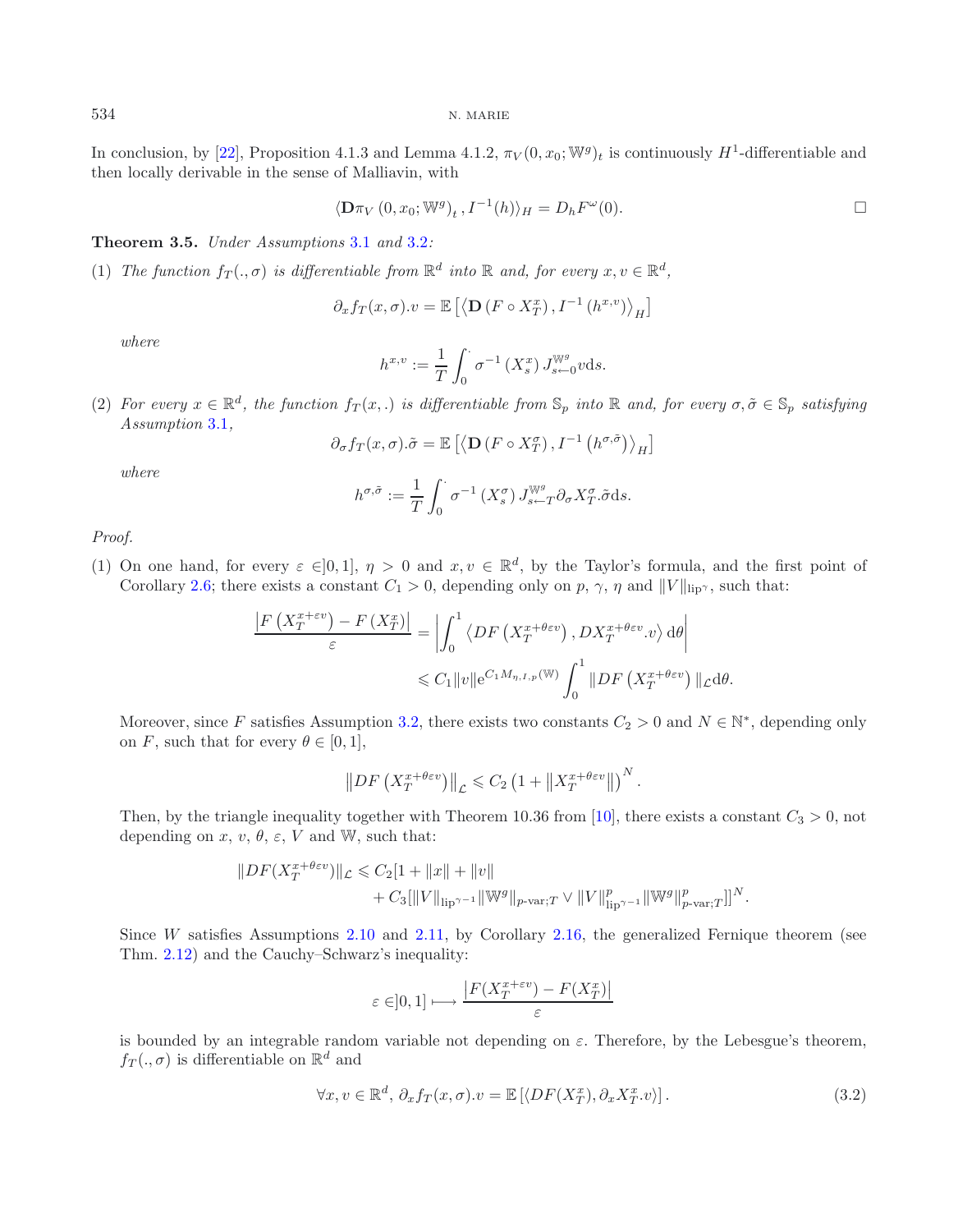On the other hand, consider  $x, v \in \mathbb{R}^d$ . By construction, the paths of the process  $h^{x,v}$  are continuously differentiable from  $[0, T]$  into  $\mathbb{R}^d$  and  $h_0^{x,v} = 0$ . Then, since W satisfies Assumption [3.1,](#page-17-0)  $h^{x,v}$  is a  $H^1$ -valued random variable. By the Duhamel's principle (see Thm. [2.8\)](#page-13-1):

$$
D_{(h^{x,v},0)}^{\text{FV}} X_T^x = \int_0^T J_{T \leftarrow s}^{\mathbb{W}^g} \sigma(X_s^x) \, \mathrm{d} h_s^{x,v}
$$

$$
= \partial_x X_T^x .v.
$$

Therefore, by equality [\(3.2\)](#page-19-0), Lemma [3.4](#page-18-1) and Proposition 1.2.3 from [\[22](#page-28-7)] (the chain rule of the Malliavin derivative):

$$
\partial_x f_T(x, \sigma). v = \mathbb{E}\left[DF\left(X_T^x\right).D_{(h^{x,v}, 0)}^{\text{FV}} X_T^x\right]
$$
  
=  $\mathbb{E}\left[DF\left(X_T^x\right). \left\langle \mathbf{D} X_T^x, I^{-1}\left(h^{x,v}\right)\right\rangle_H\right]$   
=  $\mathbb{E}\left[\left\langle \mathbf{D}\left(F \circ X_T^x\right), I^{-1}\left(h^{x,v}\right)\right\rangle_H\right].$ 

(2) Let  $x \in \mathbb{R}^d$  be arbitrarily fixed. On one hand, for every  $\varepsilon \in ]0,1]$  and  $\sigma, \tilde{\sigma} \in \mathbb{S}_p$ , by the Taylor's formula:

$$
\frac{\left|F\left(X_T^{\sigma+\varepsilon\tilde{\sigma}}\right)-F\left(X_T^{\sigma}\right)\right|}{\varepsilon}=\left|\int_0^1\left\langle DF\left(X_T^{\sigma+\theta\varepsilon\tilde{\sigma}}\right), DX_T^{\sigma+\theta\varepsilon\tilde{\sigma}}.\tilde{\sigma}\right\rangle \mathrm{d}\theta\right|\leqslant C_2\int_0^1\left(1+\left\|X_T^{\sigma+\theta\varepsilon\tilde{\sigma}}\right\|\right)^N\left\|DX^{\sigma+\theta\varepsilon\tilde{\sigma}}.\tilde{\sigma}\right\|_{\infty;T}\mathrm{d}\theta.
$$

At [\[10](#page-28-9)], in Theorem 10.36, the constant involving in the upper-bound does not depend on the signal and on the collection of vector fields. At the second point of Corollary [2.6,](#page-12-0) the two constants involving in the upper-bound depend continuously on the  $\gamma$ -Lipschitz norm of the collection of vector fields. Then, there exists a constant  $C_4 > 0$ , depending on  $\sigma$  and  $\tilde{\sigma}$  but not on  $\varepsilon$  and W, such that for every  $\theta \in [0, 1]$ ,

$$
\left\|DX^{\sigma+\theta\epsilon\tilde{\sigma}}.\tilde{\sigma}\right\|_{\infty;T}\leqslant C_{4}\mathrm{e}^{C_{4}M_{C_{4},I,p}(\mathbb{W})}
$$

and

<span id="page-20-0"></span>
$$
\|X_T^{\sigma+\theta \varepsilon \tilde{\sigma}}\| \leqslant C_4 \left( \|\mathbb{W}^g\|_{p\text{-}\mathrm{var};T} \vee \|\mathbb{W}^g\|_{p\text{-}\mathrm{var};T}^p \right).
$$

Since W satisfies Assumptions [2.10](#page-15-0) and [2.11,](#page-15-2) by Proposition [2.14,](#page-16-1) Theorem [2.15,](#page-16-2) the generalized Fernique theorem (see Thm. [2.12\)](#page-16-4) and the Cauchy–Schwarz's inequality:

$$
\varepsilon \in ]0,1] \longmapsto \frac{\left|F(X_T^{\sigma+\varepsilon\tilde{\sigma}}) - F(X_T^{\sigma})\right|}{\varepsilon}
$$

is bounded by an integrable random variable not depending on  $\varepsilon$ . Therefore, by the Lebesgue's theorem,  $f_T(x,.)$  is differentiable on  $\mathbb{S}_p$  and

$$
\forall \sigma, \tilde{\sigma} \in \mathbb{S}_p, \, \partial_{\sigma} f_T(x, \sigma). \tilde{\sigma} = \mathbb{E} \left[ \langle DF(X_T^{\sigma}), \partial_{\sigma} X_T^{\sigma}. \tilde{\sigma} \rangle \right]. \tag{3.3}
$$

On the other hand, consider  $\sigma, \tilde{\sigma} \in \mathbb{S}_p$  satisfying Assumption [3.1.](#page-17-0) By construction, the paths of the process  $h^{\sigma,\tilde{\sigma}}$  are continuously differentiable from  $[0,T]$  into  $\mathbb{R}^d$  and  $h_0^{\sigma,\tilde{\sigma}} = 0$ . Then,  $h^{\sigma,\tilde{\sigma}}$  is a  $H^1$ -valued random variable. By the Duhamel principle (see Thm. [2.8\)](#page-13-1):

$$
D^{\text{FV}}_{(h^{\sigma,\tilde{\sigma}},0)} X^{\sigma}_{T} = \int_{0}^{T} J^{\mathbb{W}^{g}}_{T \leftarrow s} \sigma\left(X^{\sigma}_{s}\right) \mathrm{d} h^{\sigma,\tilde{\sigma}}_{s}
$$

$$
= \partial_{\sigma} X^{\sigma}_{T} . \tilde{\sigma}.
$$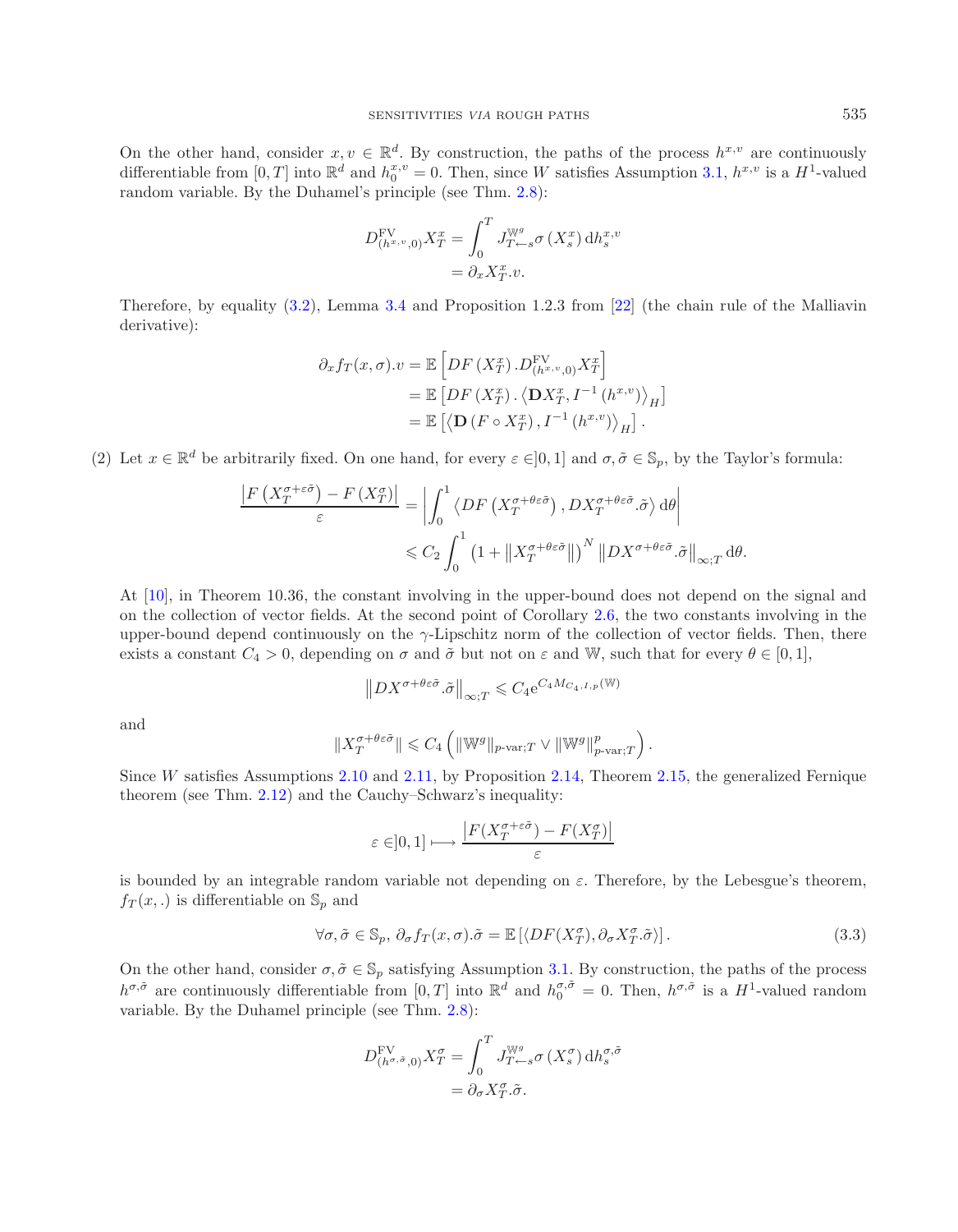Therefore, by Equality [\(3.3\)](#page-20-0), Lemma [3.4](#page-18-1) and [\[22](#page-28-7)], Proposition 1.2.3 (the chain rule of the Malliavin derivative):

$$
\partial_{\sigma} f_T(x, \sigma) . \tilde{\sigma} = \mathbb{E} \left[ DF \left( X_T^{\sigma} \right) . D_{(h^{\sigma, \tilde{\sigma}}, 0)}^{\text{FV}} X_T^{\sigma} \right]
$$
  
=  $\mathbb{E} \left[ DF \left( X_T^{\sigma} \right) . \left\langle \mathbf{D} X_T^{\sigma}, I^{-1} \left( h^{\sigma, \tilde{\sigma}} \right) \right\rangle_H \right]$   
=  $\mathbb{E} \left[ \left\langle \mathbf{D} \left( F \circ X_T^{\sigma} \right), I^{-1} \left( h^{\sigma, \tilde{\sigma}} \right) \right\rangle_H \right].$ 

**Remark 3.6.** In order to extend the formulas of Theorem [1.2](#page-1-0) under the assumptions of Theorem [3.5,](#page-19-1) it is sufficient to show that  $I^{-1}(h^{x,v})$  and  $I^{-1}(h^{\sigma,\tilde{\sigma}})$  belong to  $\mathbb{D}^{1,2}(H) \subset \text{dom}(\delta)$ . To do that, it is necessary to prove that

$$
\|D_h^{\text{FV}} \partial_x X^x. v\|_{\infty,T} \text{ and } \|D_h^{\text{FV}} \partial_\sigma X^\sigma. \tilde{\sigma}\|_{\infty,T}
$$

belong to  $L^r(\Omega)$  for every  $h \in H^1$  and  $r > 0$ , by using that  $D_h^F V \partial_x X^x \cdot v$  and  $D_h^F V \partial_\sigma X^\sigma \cdot \tilde{\sigma}$  are successive compositions of the Itô map. If  $p \geqslant 2$ , it is difficult for two technical reasons:

- At Definition [2.7,](#page-13-0) Y and h cannot be both of finite p-variation. Indeed, the direction h has to be smoother than the geometric rough path  $Y$ .
- The upper-bounds obtained at Section 2 for  $\partial_x X^x \cdot v$ ,  $\partial_{\sigma} X^{\sigma} \cdot \tilde{\sigma}$  and  $D_h^{FV} X$  with the uniform norm, tailormade to apply the integrability results coming from  $[3]$  $[3]$ , do not hold true with the p-variation norm (see  $[9]$  $[9]$ , Lem. 10.63 and Rem. 10.64).

If  $p \in [1, 2], \mu$  and  $\sigma$  are three times differentiable, bounded and of bounded derivatives,  $\sigma(a)$  is an invertible matrix for every  $a \in \mathbb{R}^d$ , and  $\sigma^{-1} : \mathbb{R}^d \to \mathcal{M}_d(\mathbb{R})$  is bounded, the statement of Theorem [3.5](#page-19-1) holds true in the sense of Young,  $I^{-1}(h^{x,v})$  and  $I^{-1}(h^{\sigma,\tilde{\sigma}})$  belong to  $\mathbb{D}^{1,2}(H)$ , and

$$
\partial_x f_T(x, \sigma). v = \mathbb{E}\left[F(X_T^x)\delta\left[I^{-1}(h^{x,v})\right]\right]
$$

and

$$
\partial_{\sigma} f_T(x, \sigma) . \tilde{\sigma} = \mathbb{E}\left[F(X_T^{\sigma}) \delta \left[I^{-1}(h^{\sigma, \tilde{\sigma}})\right]\right].
$$

See Proposition 1.54 and Corollaire 2.23 from [\[20\]](#page-28-14). Since the derivative of  $F$  do not involve anymore in these expressions of  $\partial_x f_T(x, \sigma)$ .*v* and  $\partial_{\sigma} f_T(x, \sigma)$ . $\tilde{\sigma}$ , by a usual regularization procedure, F has only to be measurable such that

$$
\forall a \in \mathbb{R}^d, \, |F(a)| \leqslant C(1 + \|a\|)^N
$$

with  $C > 0$  and  $N \in \mathbb{N}^*$ .

## 4. Application to mathematical finance and simulations

In a first subsection, Theorem [3.5](#page-19-1) is applied to the calculation of sensitivities in a financial market model with stochastic volatility, such that each equation is driven by a fractional Brownian motion of Hurst parameter belonging to ]1/4, 1[. In a second subsection, still with a fractional Brownian signal, some simulations of the sensitivities with respect to the initial condition and to the collection of vector fields are provided when the Hurst parameter of the fBm belongs to  $\left|1/2,1\right|$ .

### **4.1. Calculation of sensitivities in a fractional stochastic volatility model**

In this subsection, the prices process of the risky assets is the solution of a fractional stochastic volatility model (taken in the sense of rough paths), and the sensitivity of the price of an option to some perturbations of the volatility is calculated by using Theorem [3.5.](#page-19-1)

<span id="page-21-0"></span>Consider a stochastic process W, and  $\mu : \mathbb{R}^d \to \mathbb{R}^d$ ,  $\kappa : \mathbb{R}^d \to \mathbb{R}^d$ ,  $\sigma, \vartheta : \mathbb{R}^d \to \mathcal{M}_d(\mathbb{R})$  and  $F : \mathbb{R}^d \to \mathbb{R}$  five functions satisfying the following assumption.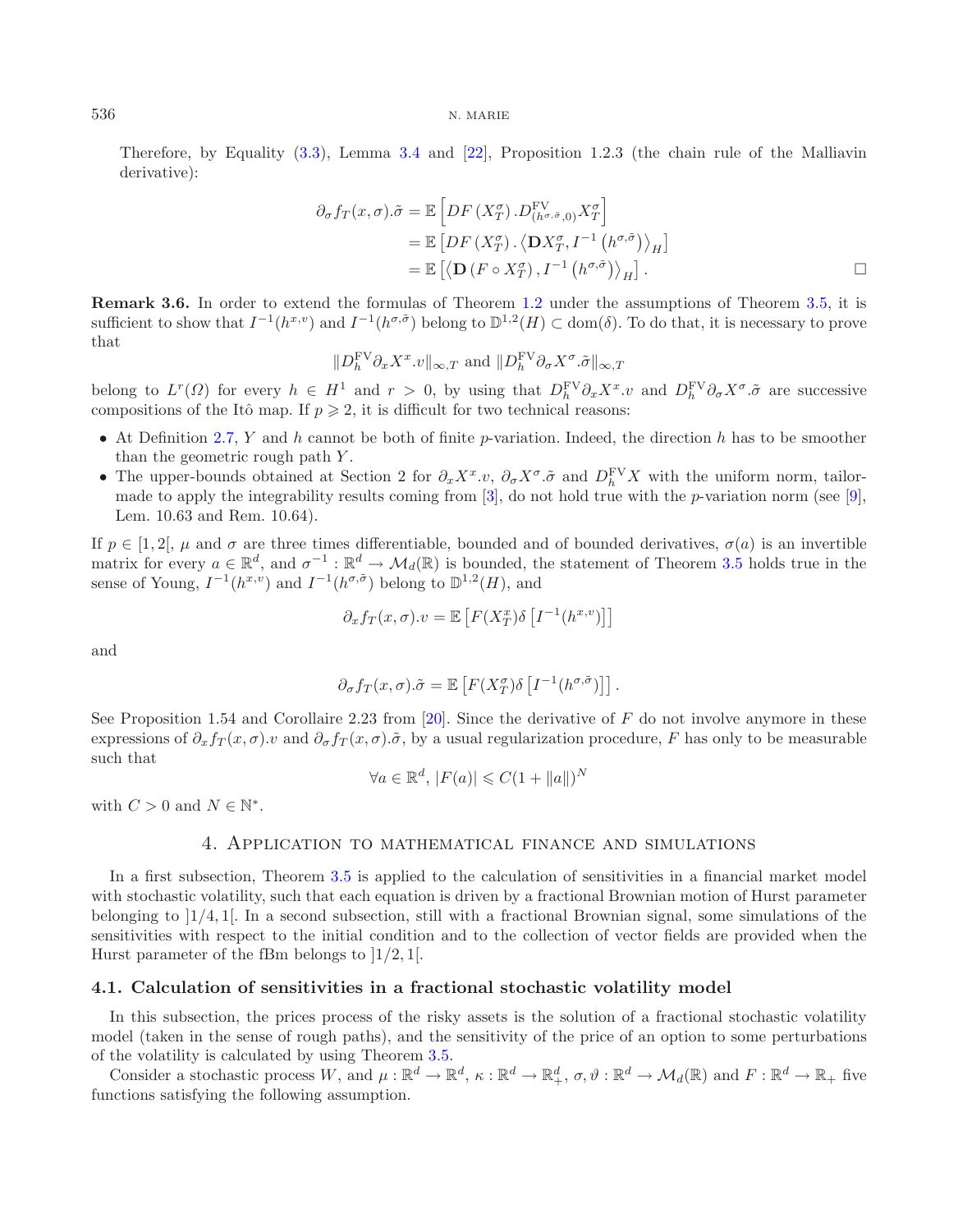**Assumption 4.1.** There exists two independent d-dimensional fBm  $B^{H_1}$  and  $B^{H_2}$ , of Hurst parameters  $H_1 \in$  $]1/4, 1[$  and  $H_2 \in ]1/4, 1[$  respectively, such that  $W := (B^{H_1}, B^{H_2}).$ 

The functions  $\mu$ ,  $\sigma$  and  $\vartheta$  satisfy Assumption [3.1](#page-17-0) for  $p := 1/(H_1 - \varepsilon) \vee 1/(H_2 - \varepsilon) < 4$  and  $\varepsilon > 0$  as close as possible to 0. The functions  $\kappa$  and F are such that  $F \circ \kappa$  satisfies Assumption [3.2.](#page-17-1)

Consider the financial market model consisting of d risky assets, of prices  $S_t$  at the time  $t \in [0, T]$  such that

$$
\begin{cases}\nS_t := \kappa(Y_t) \\
dY_t = \mu(Y_t) dt + \sigma(Z_t) dB_t^{H_1}; \ Y_0 \in \mathbb{R}^d \\
dZ_t = \vartheta(Z_t) dB_t^{H_2}; \ Z_0 \in \mathbb{R}^d,\n\end{cases}
$$

and an option of payoff  $F(S_T) := (F \circ \kappa)(Y_T)$  over these assets.

Consider  $X := (Y, Z)$ , W the enhanced Gaussian process over W, and  $V := (V_1, \ldots, V_{2d+1})$  the collection of  $\gamma$ -Lipschitz vector fields on  $\mathbb{R}_1^d \oplus \mathbb{R}_2^d$   $(\gamma > p)$  defined by:

$$
\forall a, b \in \mathbb{R}_1^d \oplus \mathbb{R}_2^d, \forall c \in \mathbb{R}, V(a)(b, c) := V_1(a)c + V_2(a)b
$$

where,

$$
V_1 := \begin{pmatrix} \mu \circ \pi_{\mathbb{R}_1^d} \\ 0 \end{pmatrix} \text{ and } V_2 := \begin{pmatrix} \sigma \circ \pi_{\mathbb{R}_2^d} & 0 \\ 0 & \vartheta \circ \pi_{\mathbb{R}_2^d} \end{pmatrix},
$$

<span id="page-22-0"></span>and  $\pi_{\mathbb{R}_i^d}$  is the canonical projection from  $\mathbb{R}_1^d \oplus \mathbb{R}_2^d$  into  $\mathbb{R}_i^d$  for  $i = 1, 2$ .

Precisely,  $X = \pi_V(0, X_0; \mathbb{W}^g)$  with  $\mathbb{W}^g := S_{[p]}(\mathbb{W} \oplus g)$  and  $g := \mathrm{Id}_{[0,T]}$ .

**Corollary 4.2.** With the notations of Theorem [3.5](#page-19-1), under Assumption [4.1](#page-21-0),  $f_T$  is differentiable from  $\mathbb{S}_p$  into  $\mathbb{R}_+$ *, and for every*  $\vartheta, \tilde{\vartheta} \in \mathbb{S}_p$  *satisfying Assumption* [3.1](#page-17-0)*:* 

$$
\partial_{\vartheta} f_T(\vartheta) . \tilde{\vartheta} = \mathbb{E} \left[ \left\langle \mathbf{D} \left( F \circ S_T^{\vartheta} \right); \left( \left( I_{H_1}^{-1} \circ \pi_{H_1^1} \right) \left( h^{\vartheta, \tilde{\vartheta}} \right), \left( I_{H_2}^{-1} \circ \pi_{H_2^1} \right) \left( h^{\vartheta, \tilde{\vartheta}} \right) \right) \right\rangle_H \right]
$$

where, for  $i = 1, 2$ ,  $H_i^1$  is the Cameron–Martin space of  $B^{H_i}$ ,  $\pi_{H_i^1}$  is the canonical projection from  $H_1^1 \oplus H_2^1$  $into H_i^1$ , and

$$
h^{\vartheta,\tilde{\vartheta}} := \frac{1}{T} \int_0^{\cdot} V_2^{-1} \left(X_s^{\vartheta}\right) J_{s-T}^{\mathbb{W}^g} \partial_{\vartheta} X_T^{\vartheta} \tilde{\vartheta} \, \mathrm{d} s.
$$

**Remark 4.3.** By the final remark of Section 3, if  $H_1, H_2 \in ]1/2, 1[$ , under some additional assumptions on  $\mu$ ,  $\sigma$ and  $\vartheta$ , the statement of Corollary [4.2](#page-22-0) holds true in the sense of Young,  $I^{-1}(h^{\vartheta,\tilde{\vartheta}})$  belongs to  $\mathbb{D}^{1,2}(H)$ , and

$$
\partial_{\vartheta} f_T(\vartheta) . \tilde{\vartheta} = \mathbb{E} \left[ F \left( S_T^{\vartheta} \right) \left[ \delta_{H_1} \left[ \left( I_{H_1}^{-1} \circ \pi_{H_1^1} \right) \left( h^{\vartheta, \tilde{\vartheta}} \right) \right] + \delta_{H_2} \left[ \left( I_{H_2}^{-1} \circ \pi_{H_2^1} \right) \left( h^{\vartheta, \tilde{\vartheta}} \right) \right] \right] \right]
$$

with  $F \circ \kappa$  only measurable such that

$$
\forall a \in \mathbb{R}^d, \ |(F \circ \kappa)(a)| \leqslant C(1 + \|a\|)^N
$$

with  $C > 0$  and  $N \in \mathbb{N}^*$ . Moreover, by Corollary [A.5](#page-27-7) and its remark:

$$
\delta_{H_i}\left[\left(I_{H_i}^{-1} \circ \pi_{H_i^1}\right)\left(h^{\vartheta,\tilde{\vartheta}}\right)\right] = \delta_{1/2}\left[\left[\left(\varphi_{H_i}D^{H_i-1/2}\right) \circ \left(\varphi_{H_i}^{-1}D^1\right) \circ \pi_{H_i^1}\right]\left(h^{\vartheta,\tilde{\vartheta}}\right)\right]
$$

for  $i = 1, 2$ .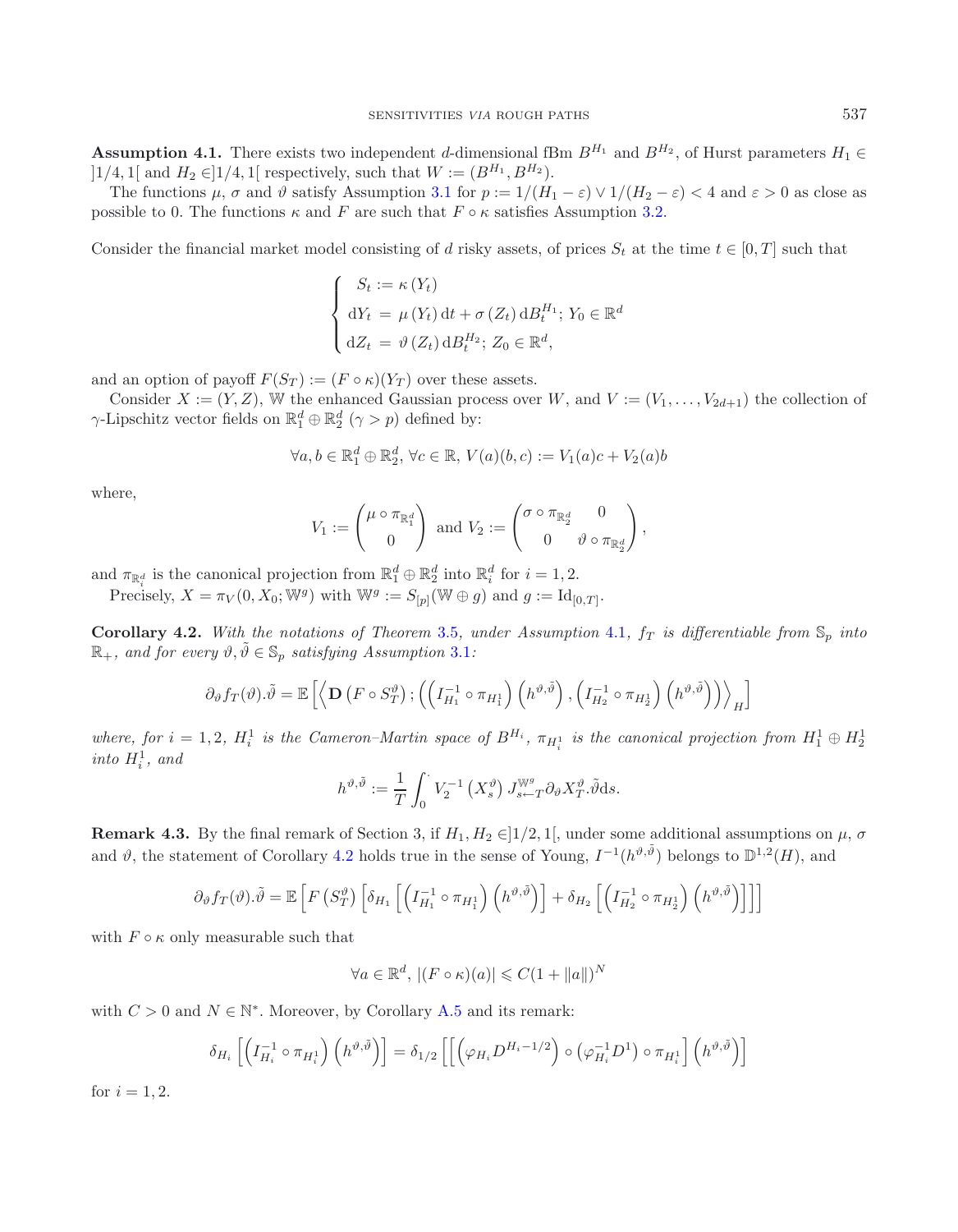## **4.2. Simulations**

In order to simulate the sensitivities studied in this paper, the results of [\[14](#page-28-15)] on the convergence of the explicit Euler scheme of differential equations driven by a  $\alpha$ -Hölder continuous function from [0, T] into  $\mathbb{R}^d$  ( $\alpha \in ]1/2, 1[$ ) have to be reminded first.

<span id="page-23-0"></span>**Proposition 4.4.** *Consider*  $x_0 \in \mathbb{R}^d$ ,  $w : [0, T] \to \mathbb{R}^d$  *a*  $\alpha$ -Hölder continuous function with  $\alpha \in ]1/2, 1[$ , and  $V := (V_1, \ldots, V_d)$  *a differentiable collection of vector fields on*  $\mathbb{R}^d$  *such that its derivative is*  $\gamma$ -Hölder continuous *from*  $\mathbb{R}^d$  *into itself* ( $\gamma \in ]0,1]$  *and*  $\gamma + 1 > 1/\alpha$ *). There exists a constant*  $C > 0$  *such that for every*  $n \in \mathbb{N}^*$ ,

$$
||x^n - \pi_V(0, x_0; w)||_{\infty;T} \leq Cn^{1-2/p}
$$

*where,*  $x^n$  *is the step-n explicit Euler's scheme of*  $\pi_V(0, x_0; w)$  *with respect to the dissection*  $D^n := \{r_k^n\} \in D_T$ .

$$
x_t^n := \sum_{k=0}^{n-1} \left[ x_k^n + \frac{x_{k+1}^n - x_k^n}{r_{k+1}^n - r_k^n} (t - r_k^n) \right] \mathbf{1}_{\left[ r_k^n, r_{k+1}^n \right]}(t) \; ; \; t \in [0, T]
$$

*with*

$$
\begin{cases}\nx_0^n := x_0 \\
x_{k+1}^n = x_k^n + V(x_k^n) \left( w_{r_{k+1}^n} - w_{r_k^n} \right)\n\end{cases}
$$

*for*  $k = 0, \ldots, n - 1$ *.* 

<span id="page-23-1"></span>See [\[14](#page-28-15)], Proposition 5 for a proof.

**Corollary 4.5.** *Consider*  $x_0 \in \mathbb{R}$ , a 1*-dimensional fractional Brownian motion*  $B^H$  *of Hurst parameter*  $H \in$ ]1/2, 1[*,* μ *and* σ *two functions from* R *into* R *satisfying Assumption* [1.3](#page-1-1) *with* p := 1/(H − ε) < 2 *and* ε > 0 *as close as possible to* 0*, V the vector field on*  $\mathbb{R}$  *such that*  $V(a)(b, c) := \mu(a)c + \sigma(a)b$  *for every*  $a, b, c \in \mathbb{R}$ *,*  $X := \pi_V(0, x_0; B^H)$ ,  $Y := \partial_x X^x.1$  and  $Z := \partial_\sigma X^\sigma.$   $\tilde{\sigma}$  for  $\tilde{\sigma} \in \mathbb{S}_p$  arbitrarily chosen. For every  $r \geqslant 1$ ,

$$
\lim_{n \to \infty} \mathbb{E}\left(\left\|X^n - X\right\|_{\infty;T}^r\right) = \lim_{n \to \infty} \mathbb{E}\left(\left\|Y^n - Y\right\|_{\infty;T}^r\right) = \lim_{n \to \infty} \mathbb{E}\left(\left\|Z^n - Z\right\|_{\infty;T}^r\right) = 0
$$

*where, for every*  $n \in \mathbb{N}^*$ ,  $X^n$ ,  $Y^n$  *and*  $Z^n$  *are respectively the explicit Euler's schemes of* X, Y *and* Z *with respect to the dissection*  $D^n := \{r_k^n\} \in D_T$ *. Moreover, the rate of convergence of each sequence is*  $n^{r(1-2/p)}$ *.* 

*Proof.* The processes Y and Z satisfy respectively:

$$
Y = \pi_{A_1}(0, 1; W^{\mu, \sigma})
$$
 and  $Z = \pi_{A_2}[0, 0; (W^{\mu, \sigma}, W^{\tilde{\sigma}})]$ 

where,

$$
W^{\mu,\sigma} := \int_0^{\cdot} \dot{\mu}(X_s) \, ds + \int_0^{\cdot} \dot{\sigma}(X_s) \, dB_s^H \text{ and } W^{\tilde{\sigma}} := \int_0^{\cdot} \tilde{\sigma}(X_t) \, dB_t^H
$$

and,  $A_1$  and  $A_2$  are the two collections of affine vector fields on  $\mathbb R$  defined by:

$$
\forall a, b, c \in \mathbb{R}, A_1(a)b := ab \text{ and } A_2(a)(b, c) := ab + c.
$$

Since the paths of  $B<sup>H</sup>$  are almost surely  $1/p$ -Hölder continuous by the Kolmogorov continuity criterion, by ([\[10](#page-28-9)], Thm. 6.8), the paths of  $W^{\mu,\sigma}$  and  $W^{\tilde{\sigma}}$  are also almost surely  $1/p$ -Hölder continuous. Then, X, Y and Z satisfy the conditions of Proposition [4.4,](#page-23-0) and there exists a random variable  $C > 0$  such that for every  $n \in \mathbb{N}^*$ ,  $Cn^{1-2/p}$ is an upper-bound of

$$
||X^n - X||_{\infty,T}
$$
,  $||Y^n - Y||_{\infty,T}$  and  $||Z^n - Z||_{\infty,T}$ .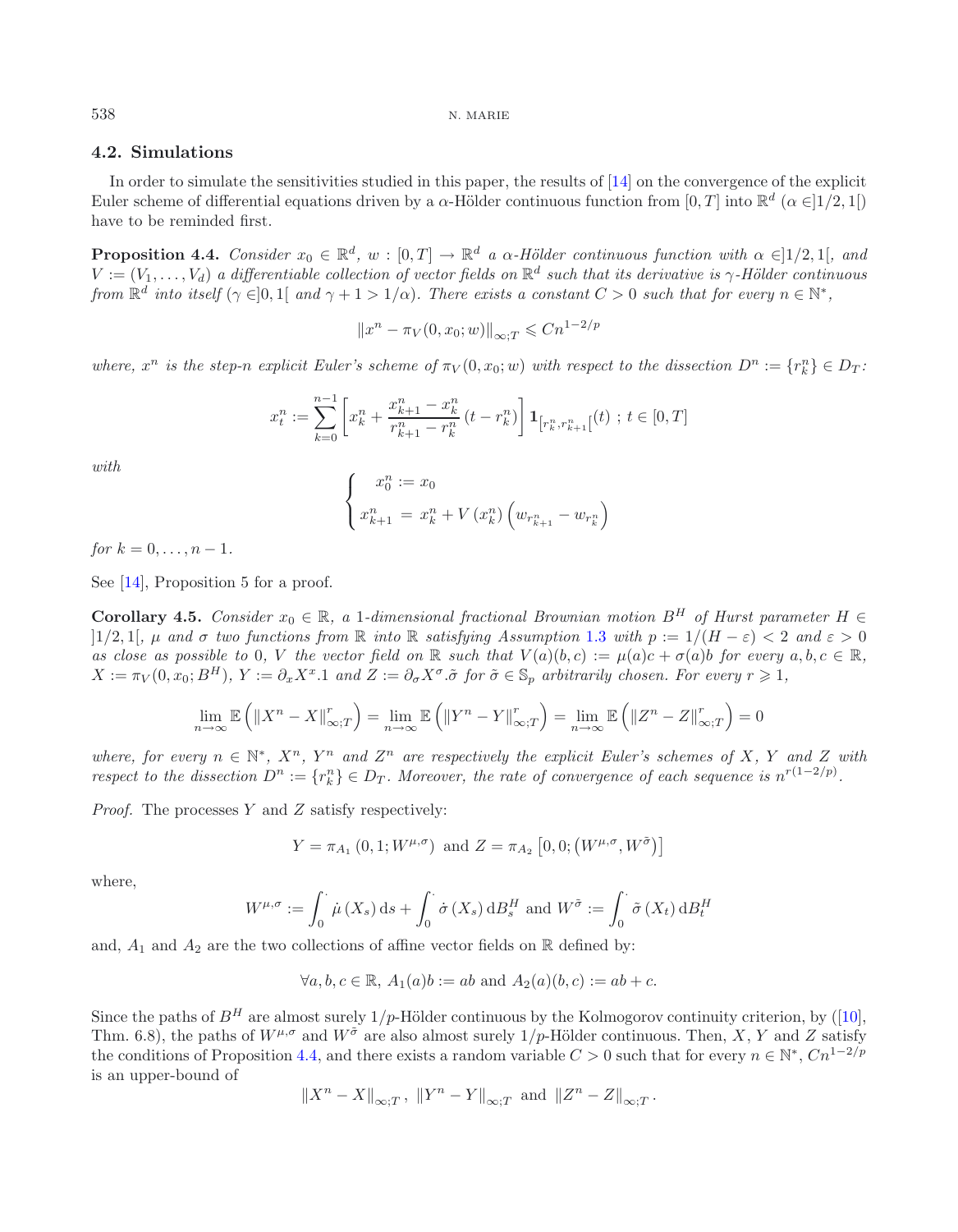By reading carefully the proof of [\[14](#page-28-15)], Proposition 5, C belongs to  $L^r(\Omega)$  for every  $r \geq 1$  by the Fernique's theorem. Therefore, for every  $r \geqslant 1$ ,

$$
\mathbb{E}(\|X^n - X\|_{\infty;T}^r) \leq \mathbb{E}(C^r)n^{r(1-2/p)} \xrightarrow[n \to \infty]{} 0,
$$
  

$$
\mathbb{E}(\|Y^n - Y\|_{\infty;T}^r) \leq \mathbb{E}(C^r)n^{r(1-2/p)} \xrightarrow[n \to \infty]{} 0 \text{ and}
$$
  

$$
\mathbb{E}(\|Z^n - Z\|_{\infty;T}^r) \leq \mathbb{E}(C^r)n^{r(1-2/p)} \xrightarrow[n \to \infty]{} 0
$$

because  $p < 2$ .

**Remark 4.6.** About the approximation of the solution of SDEs driven by a fBm, see also [\[21](#page-28-16)].

Let  $n \in \mathbb{N}^*$  be arbitrarily fixed. With the assumptions and notations of Corollary [4.5,](#page-23-1) at each iteration of the step-n explicit Euler's schemes, the value of  $B_{r^n_{-1}1}^H - B_{r^n}^H$  is computed *via* the Wood–Chang's algorithm (see [\[6\]](#page-27-8) about some simulation methods of the fBm).

Let  $F: \mathbb{R} \to \mathbb{R}$  be a function satisfying Assumption [3.2.](#page-17-1) With the notations of Section 3, in order to approximate  $\partial_x f_T(x, \sigma)$ .1 (resp.  $\partial_{\sigma} f_T(x, \sigma)$ . $\tilde{\sigma}$ ),

$$
\mathbb{E}\left[ \dot{F}\left( X_{T}^{n}\right) Y_{T}^{n}\right] \left( \text{resp.}\;\mathbb{E}\left[ \dot{F}\left( X_{T}^{n}\right) Z_{T}^{n}\right] \right)
$$

is estimated by the empirical mean  $\Theta_m^n(Y)$  (resp.  $\Theta_m^n(Z)$ ) of the m-sample from the distribution of  $F^Y :=$  $\dot{F}(X_T^n)Y_T^n$  (resp.  $F^Z := \dot{F}(X_T^n)Z_T^n$ ). By Corollary [4.5,](#page-23-1)  $\overline{F}^Y$  and  $F^Z$  belong to  $L^2(\Omega)$ . Then,

(1) By the strong law of large numbers:

$$
\Theta_m^n(Y) \xrightarrow[m \to \infty]{\text{a.s.}} \theta^n(Y) := \mathbb{E}\left[\dot{F}\left(X_T^n\right)Y_T^n\right]
$$

and

$$
\Theta_m^n(Z) \xrightarrow[m \to \infty]{\text{a.s.}} \theta^n(Z) := \mathbb{E}\left[\dot{F}(X_T^n) Z_T^n\right].
$$

(2) By the central limit theorem and the Slutsky's lemma:

$$
\sqrt{n} \frac{\Theta_m^n(Y) - \theta^n(Y)}{s_m^n(Y)} \xrightarrow[m \to \infty]{} \mathcal{N}(0,1)
$$

and

$$
\sqrt{n} \frac{\Theta_m^n(Z) - \theta^n(Z)}{s_m^n(Z)} \xrightarrow[m \to \infty]{} \mathcal{N}(0,1)
$$

where,  $s_m^n(Y)$  (resp.  $s_m^n(Z)$ ) is the empirical standard deviation of the m-sample from the distribution of  $F<sup>Y</sup>$  (resp.  $F<sup>Z</sup>$ ).

At the level  $\alpha \in ]0,1[$ , the second point provides the following confidence intervals:

$$
\mathbb{P}\left[\Theta_{m}^{n}(Y) - \frac{t_{\alpha}}{\sqrt{m}}s_{m}^{n}(Y) \leqslant \theta^{n}(Y) \leqslant \Theta_{m}^{n}(Y) + \frac{t_{\alpha}}{\sqrt{m}}s_{m}^{n}(Y)\right] \simeq 1 - \alpha
$$

and

$$
\mathbb{P}\left[\Theta_m^n(Z) - \frac{t_\alpha}{\sqrt{m}} s_m^n(Z) \leqslant \theta^n(Z) \leqslant \Theta_m^n(Z) + \frac{t_\alpha}{\sqrt{m}} s_m^n(Z)\right] \simeq 1 - \alpha
$$

where,  $\Phi(t_{\alpha})=1 - \alpha/2$  and  $\Phi$  is the distribution function of  $\mathcal{N}(0, 1)$ .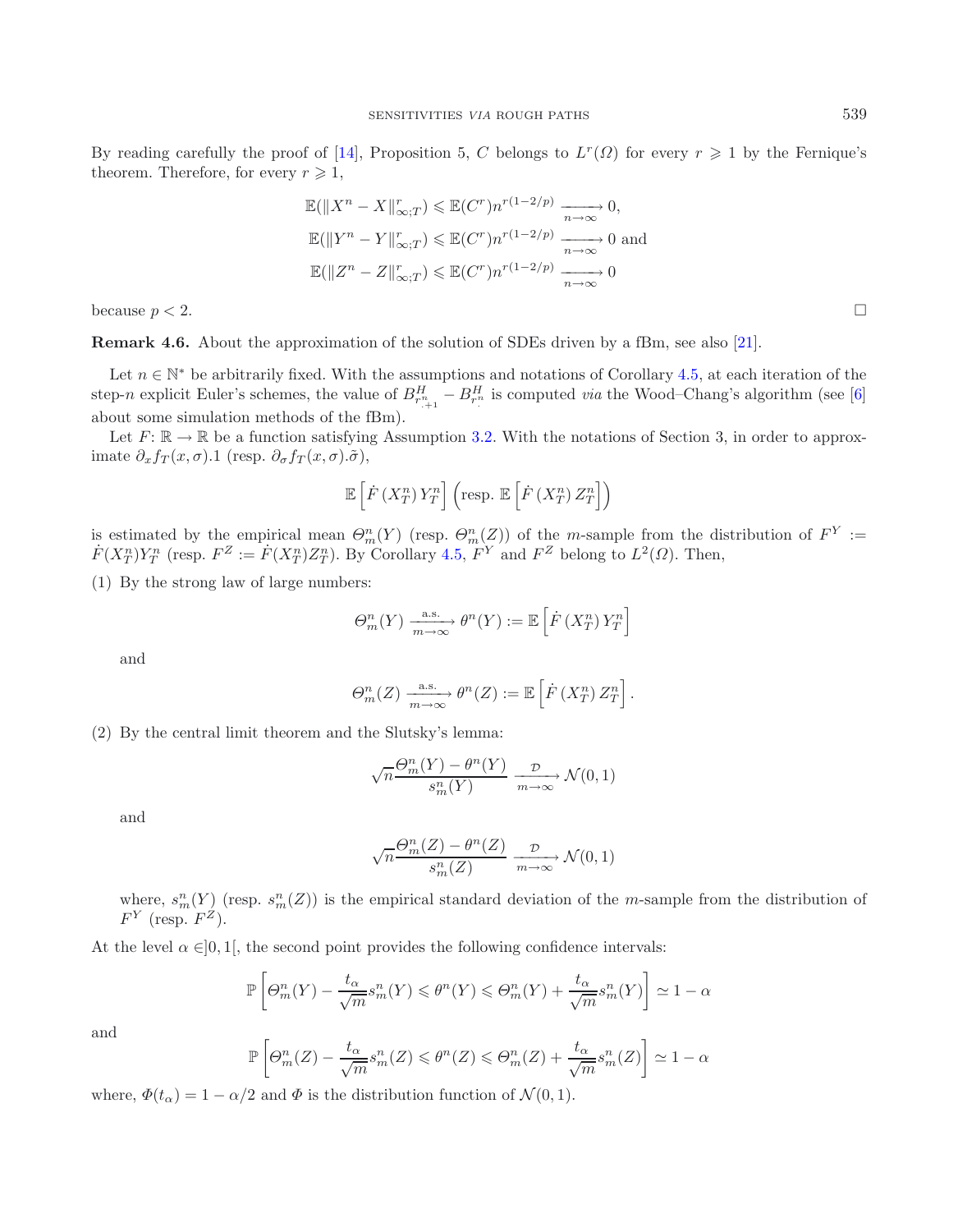**Example:** Assume that  $T := 1$ ,  $H := 0.6$ ,  $n := 2^{15}$ ,  $m := 500$ ,  $\mu \equiv 0$ ,  $\sigma : a \mapsto 1 + e^{-a^2}$ ,  $\tilde{\sigma} : a \mapsto 1 + \pi/2 + \pi/2$  $arctan(a)$ ,  $F: a \mapsto a^2$  and  $x := 1$ :



Figure 1. Estimators convergence.

| <b>Statistics</b>                 | Values         |
|-----------------------------------|----------------|
| $\Theta_m^{\overline{n}}(Y)$      | 1.042          |
| $0.05$ -confidence intervals      | [0.851; 1.232] |
| Length of the confidence interval | 0.381          |
| $\Theta_{-}^n(Z)$                 | 7.112          |
| $0.05$ -confidence intervals      | [6.071; 8.154] |
| Length of the confidence interval | 2.083          |

## Appendix A. Fractional Brownian motion

Essentially inspired by [\[5,](#page-27-6) [22\]](#page-28-7), this appendix provides the basics on the fractional Brownian motion, and the explicit expression of the associated isometry  $I^{-1}$  defined at Lemma [3.3.](#page-17-2)

**Definition A.1.** A fractional Brownian motion of Hurst parameter  $H \in ]0,1]$  is a centered Gaussian process  $B<sup>H</sup>$  of covariance function  $R<sub>H</sub>$  defined by:

$$
R_H(s,t) := \frac{1}{2} \left( s^{2H} + t^{2H} - |t - s|^{2H} \right) ; s, t \in [0, T].
$$

Let  $B<sup>H</sup>$  be a fractional Brownian motion of Hurst parameter  $H \in ]0,1[$ . Its reproducing kernel Hilbert space is denoted by  $H$ , the Wiener integral with respect to  $B<sup>H</sup>$  is denoted by  $\mathbf{B}<sup>H</sup>$ , and the isometry provided at Lemma [3.3](#page-17-2) is denoted by  $I_H$ .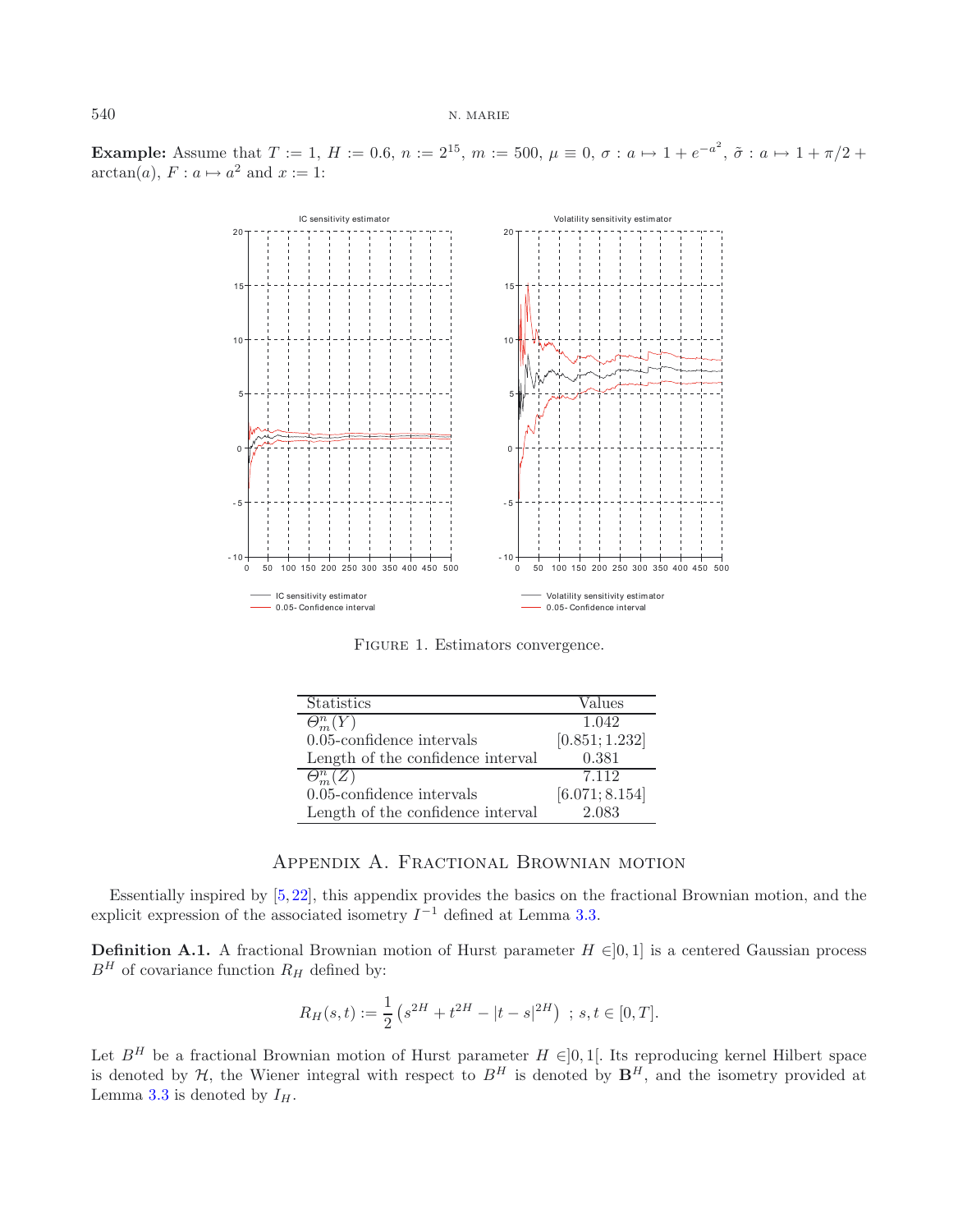**Definition A.2.** Consider  $\varphi : \mathbb{R}_+ \to \mathbb{R}$  and  $\alpha \in ]0,1]$ :

(1) If

$$
l^{\alpha}(\varphi)(t) := \frac{1}{\Gamma(\alpha)} \int_0^t (t - s)^{\alpha - 1} \varphi(s) \mathrm{d}s
$$

exists for every  $t \in \mathbb{R}_+$ ,  $l^{\alpha}(\varphi)$  is the  $\alpha$ -fractional integral of  $\varphi$ . (2) If

$$
D^{\alpha}(\varphi)(t) := \begin{cases} \frac{1}{\Gamma(1-\alpha)} \times \frac{d}{dt} \int_0^t (t-s)^{-\alpha} \varphi(s) ds \text{ if } \alpha \in ]0,1[ \\ \dot{\varphi}(t) \text{ if } \alpha = 1 \end{cases}
$$

exists for every  $t \in \mathbb{R}_+$ ,  $D^{\alpha}(\varphi)$  is the  $\alpha$ -fractional derivative of  $\varphi$ .

(3) If they are both defined:

$$
(l^{\alpha} \circ D^{\alpha}) (\varphi) = (D^{\alpha} \circ l^{\alpha}) (\varphi) = \varphi.
$$

On the fractional operators, see [\[25\]](#page-28-17).

**Notation:**  $\mathcal{E}$  is the set of functions from  $[0, T]$  into  $\mathbb{R}$  of the form

$$
\sum_{k=1}^n a_k \mathbf{1}_{[0,s_k]};\, n \in \mathbb{N}^*,\, (s_1,\ldots,s_n) \in [0,T]^n,\, (a_1,\ldots,a_n) \in \mathbb{R}^n.
$$

**Theorem A.3.** Let  $K_H^*$  be the operator defined on  $\mathcal{E}$  by:

$$
\forall (s,t) \in \varDelta_T,\ K^*_H(\mathbf{1}_{[0,t]})(s) := K_H(t,s)\mathbf{1}_{[0,t]}(s)
$$

*where,*

$$
K_H(t,s) := \frac{(t-s)^{H-1/2}}{\Gamma(H+1/2)} \mathbf{F}\left(\frac{1}{2} - H, H - \frac{1}{2}, H + \frac{1}{2}, 1 - \frac{t}{s}\right) \mathbf{1}_{[0,t[}(s)
$$

*and* **F** *is the Gauss hyper-geometric function.*

(1) Let  $J_H: L^2([0,T]) \to H^1$  be the map defined by:

$$
\forall h \in L^2([0,T]), J_H(h) := \int_0^{\cdot} h(s)K_H(.,s)ds.
$$

*For every*  $h \in \mathcal{H}$ ,

$$
J_H(h) = \begin{cases} l^{2H} \circ (\varphi_H^{-1} l^{1/2 - H}) \circ (\varphi_H h) & \text{if } H \leq 1/2 \\ l^1 \circ (\varphi_H l^{H-1/2}) \circ (\varphi_H^{-1} h) & \text{if } H \geq 1/2 \end{cases}
$$

*where,*  $\varphi_H$  *is the map defined by*  $\varphi_H(a) := a^{H-1/2} \mathbf{1}_{a \geqslant 0}$  *for every*  $a \in \mathbb{R}$ *.* 

- (2) The operator  $K_H^*$  can be extended as an isometry from  $H$  into the closed subspace  $\mathcal{G} := K_H^*(\mathcal{H})$  of  $L^2([0,T])$ .
- (3) *The process*  $B := \mathbf{B}^H[(K_H^*)^{-1}(\mathbf{1}_{[0,.]})]$  *is a standard Brownian motion, and*

$$
\forall t \in [0, T], B_t^H = \int_0^t K_H(t, s) \mathrm{d}B_s.
$$

(4) *The divergence operator*  $\delta_H$  *associated to*  $\mathbf{B}^H$  *satisfies*  $\delta_H = \delta_{1/2} \circ K_H^*$ .

See [\[5](#page-27-6)], Theorem 2.1 and Corollary 3.1, and to [\[22\]](#page-28-7), Proposition 5.2.2 for a proof.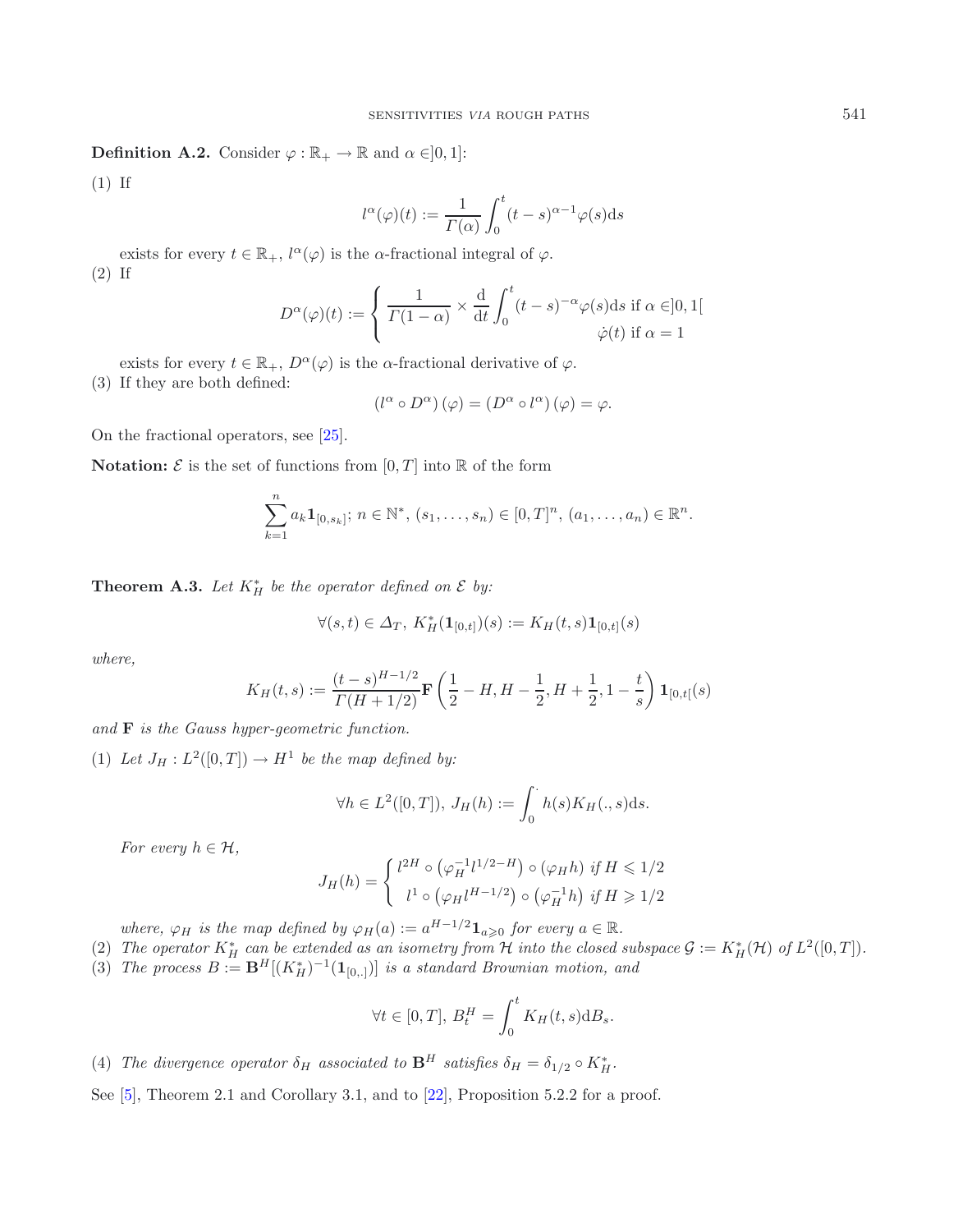**Remark A.4.** At [\[5](#page-27-6)], Theorem 3.3, Decreusefond and Ustunel proved that:

$$
H^{1} = \left\{ J_{H}(\dot{h}); \dot{h} \in L^{2}([0, T]) \right\}.
$$

<span id="page-27-7"></span>**Corollary A.5.** *The isometry*  $I_H$  *satisfies*  $I_H = J_H \circ K_H^*$ . In particular,

$$
I_H^{-1} = \begin{cases} (K_H^*)^{-1} \circ (\varphi_H^{-1} D^{1/2 - H}) \circ (\varphi_H D^{2H}) & \text{if } H \leq 1/2\\ (K_H^*)^{-1} \circ (\varphi_H D^{H-1/2}) \circ (\varphi_H^{-1} D^1) & \text{if } H \geq 1/2. \end{cases}
$$

*Proof.* On one hand, by the isometry property of the Itô stochastic integral together with the third point of Theorem [A.3,](#page-1-1) for every  $s, t \in [0, T]$ ,

$$
\int_0^{s \wedge t} K_H(t, u) K_H(s, u) \mathrm{d}u = \mathbb{E} \left( B_t^H B_s^H \right).
$$

So, by the definitions of  $\mathbf{B}^H$  and  $I_H$ :

$$
\int_0^{s \wedge t} K_H^*(\mathbf{1}_{[0,t]}) (u) K_H(s, u) \mathrm{d}u = \mathbb{E} \left[ \mathbf{B}^H(\mathbf{1}_{[0,t]}) B_s^H \right].
$$

Then, the construction of  $I_H$  at Lemma [3.3](#page-17-2) implies that:

$$
I_H(\mathbf{1}_{[0,t]})=(J_H\circ K_H^*)\,(\mathbf{1}_{[0,t]}).
$$

That equality can be extended on  $H$  by a classical continuity argument.

On the other hand, since  $K_H^* \colon \mathcal{H} \to \mathcal{G}$  and  $I_H \colon \mathcal{H} \to H^1$  are two invertible maps, the restriction  $(J_H)_{|\mathcal{G}} =$  $I_H \circ (K_H^*)^{-1}$  is also invertible. Then, by the first point of Theorem [A.3:](#page-1-1)

$$
I_H^{-1} = \begin{cases} (K_H^*)^{-1} \circ (\varphi_H^{-1} D^{1/2 - H}) \circ (\varphi_H D^{2H}) & \text{if } H \leq 1/2\\ (K_H^*)^{-1} \circ (\varphi_H D^{H-1/2}) \circ (\varphi_H^{-1} D^1) & \text{if } H \geq 1/2. \end{cases}
$$

**Remark A.6.** By the fourth point of Theorem [A.3](#page-1-1) and Corollary [A.5:](#page-27-7)

$$
\delta_H \circ I_H^{-1} = \delta_{1/2} \circ (J_H)_{|G}^{-1}.
$$

*Acknowledgements.* Many thanks to Laure Coutin and Laurent Decreusefond for their advices. This work was supported by the ANR Masterie.

#### **REFERENCES**

- <span id="page-27-0"></span>[1] N.H. Bingham and R. Kiesel, Risk-Neutral Valuation. Pricing and Hedging of Financial Derivatives. Springer Finance XVIII. Springer (2004).
- <span id="page-27-5"></span>[2] H. Cartan, Cours de calcul différentiel. Méthodes, Hermann (2007).
- <span id="page-27-3"></span>[3] T. Cass, C. Litterer and T. Lyons, Integrability Estimates for Gaussian Rough Differential Equations. Preprint: arXiv:1104.1813v3 (2011).
- <span id="page-27-4"></span>[4] P. Cheridito, Regularizing Fractional Brownian Motion with a View towards Stock Price Modeling. Ph.D. thesis, Université de Zürich  $(2001)$ .
- <span id="page-27-6"></span>[5] L. Decreusefond and A. Ustunel, Stochastic analysis of the fractional Brownian motion. Potential Anal. **10** (1999) 177–214.
- <span id="page-27-8"></span>[6] T. Dieker, Simulation of Fractional Brownian Motion. Master thesis, University of Twente (2004).
- <span id="page-27-2"></span>[7] Y. El Khatib and N. Privault, Computations of Greeks in markets with jumps via the Malliavin calculus. Finance Stoch. **8** (2004) 161–179.
- <span id="page-27-1"></span>[8] E. Fournié, J-M. Lasry, J. Lebuchoux, P.-L. Lions and N. Touzi, Applications of Malliavin calculus to Monte-Carlo methods in finance. Finance Stoch. **3** (1999) 391–412.